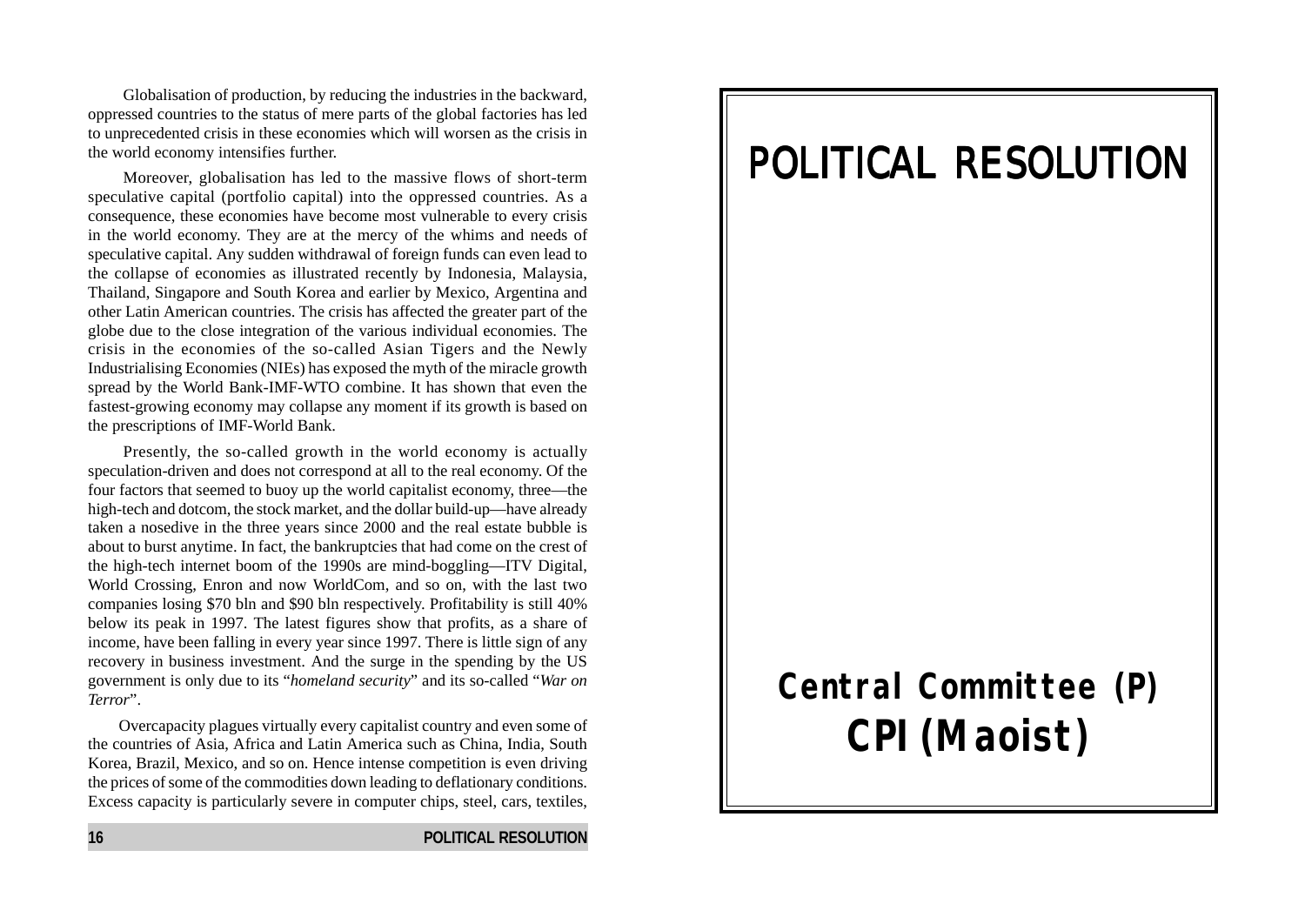the shortest possible time; and

3) The need to ensure re-payment of the debts incurred by the oppressed countries to the transnational banks and the imperialist governments, required that a world without borders be created for the free flow of capital, goods, services and labour across all countries without any restrictions whatsoever on the part of the countries of Asia, Africa and Latin America. This is the meaning of globalisation, liberalisation and privatisation. And it is in order to achieve this objective that structural adjustment programmes were brought forth and began to be imposed on many countries of Asia, Africa and Latin America after the mid-1980s and even more countries during the 1990s. At the same time, the imperialist countries resort to protectionism through tariffs on the commodities from the Third World countries along with massive subsidies to their own products thus exposing their double standards.

The extent of globalisation of production and capital accumulation can be seen from the rapidly growing intra-firm trade, sales by foreign affiliates of TNCs, etc.

The American, European and Japanese TNCs and MNCs require the complete removal of investment and trade restrictions among countries and regions. To enhance the profitability of these global corporations and to facilitate their entry into the cheap wage areas of Asia, Africa and Latin America, the World Bank and its sister agencies launched massive programmes for developing infrastructure such as roads, railways, Tele-communication, power generation, etc. The policies of the governments of these countries are being changed to suit the new requirements of international capital.

Dictated by the needs of global accumulation, regulatory mechanisms in the form of the WTO are established to guarantee free spatial mobility of all forms of capital-money, productive and commodity capital. While the focus prior to the Uruguay round of GATT (1986-95) was on reducing restrictions on the mobility of commodity capital, it shifted to the creation of an un-fettered and un-regulated network for investment and realisation of capital following the Uruguay round and the formation of the WTO. Thus trade-related investment measures (TRIMS), trade related intellectual property (TRIPS), general agreement on trade in services (GATS), etc. are forced upon the oppressed countries to ensure free mobility of commodity capital, money capital and productive and speculative capital into all sectors.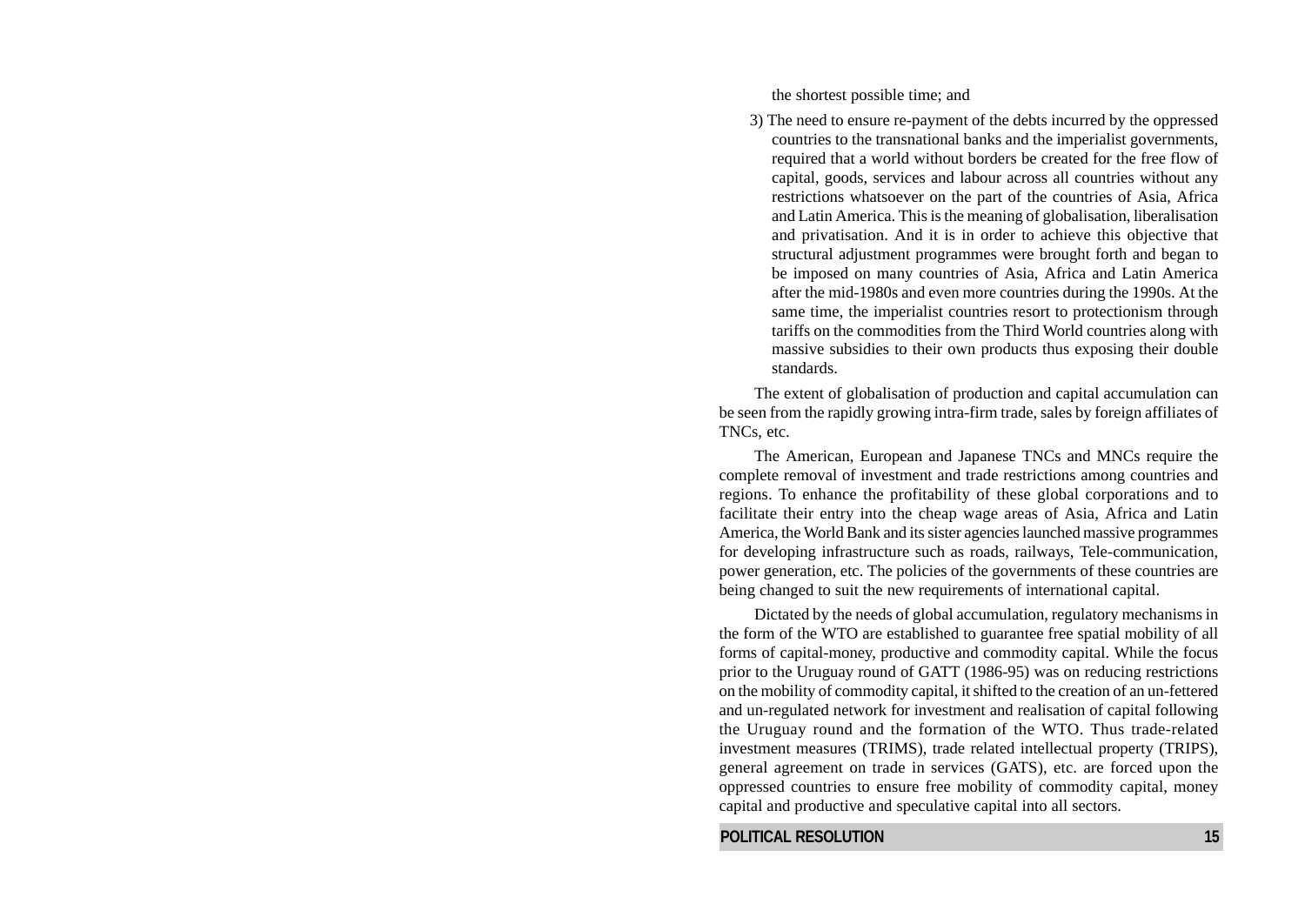in the heroic national liberation war of the Vietnamese and other Indo-Chinese people and the emergence of the erstwhile soviet social imperialism as a rival superpower for the redivision of the world.

Thus the annual growth rate of the US dropped to 2.6%, that of Western Europe to 2.2% and of Japan to 3.9% between 1973-89, from 4%, 4.7% and 9.6% respectively during the preceding period of expansion. Long-term decline in the average rate of profit in all imperialist countries, mass unemployment and inflation (or rather stagflation as the historically new post World War-II phenomenon was being called), and excess capacity in industries marked the capitalist economies in the period after 1973.

Thus overall, the crisis in the world capitalist system is permanent and absolute while the recovery is temporary and relative. Such is the nature of the general crisis of capitalism that encompasses the entire world.

**6.** The severe crisis in the world capitalist system since the mid-1970s arose out of falling rates of profit, over-production and excess capacity due to global recession and intense competition among the various TNCs and MNCs in a near-stagnant world market.

It drove international capital to re-structure the world economy and to seek unproductive and speculative spheres of capital investment. The Keynesian solution to the capitalist crises and the so-called welfare-state economics failed miserably in solving the inherent crisis and contradictions of the capitalist system. The neo-liberal economics or monetarist theory became the catchword of international capital since the mid-1970s. Later, a new offensive on the world people through globalisation, privatisation and liberalisation was brought forth after the mid-80s as the solution to the crisis. The spectacular advances made in information technology due to the development of satellite communications has made it possible for the flow of capital across national borders in seconds as well as for subdividing the production processes into several small operations spread across several countries but controlled from a single centre.

Thus the three factors, namely:

- 1) The need to relocate production to cheap wage areas by the giant TNCs and MNCs thereby also leading to the reduction of the wages in the capitalist countries;
- 2) The need to shift imperialist short-term speculative capital freely from one corner of the globe to another in search of maximum returns in

# FOREWORD

The present draft document has been finalized by Joint CC of the erstwhile CPI (ML)[PW] and the MCCI in September 2004 after extensive discussions. Five draft documents were prepared after intense discussions in a series of bilateral meetings held between the high-level delegations of the two erstwhile parties between February 2003 and September 2004. The Joint CC meeting deeply studied these five draft documents, freely exchanged the rich experiences acquired through the revolutionary practice during the past three decades and more, and arrived at a common understanding on several vexed questions confronting the Indian revolution in the backdrop of the international developments.

The present document – **Political Resolution** – is the synthesis of all the positive points in the documents of the two erstwhile parties, as well as their experiences in the course of waging the people's war, fighting against revisionism, and right and left opportunist trends in the Indian and international communist movement, and building a stable and consistent revolutionary movement in various parts of our country.

We are placing the present document before the entire rank and file of our new Unified Party for immediate guidance and implementation. At the same time, it should be borne in mind that this is a draft for the forthcoming Congress of the Unified Party. Hence, it has to be enriched further by the participation of all the Party members and suggesting amendments where necessary. Thus it should become an effective weapon in the hands of the Party for solving the fundamental problems of the Indian revolution and to advance it towards victory.

**Central Committee (P) 21-9-2004 Communist Party of India (Maoist)**

**14 POLITICAL RESOLUTION**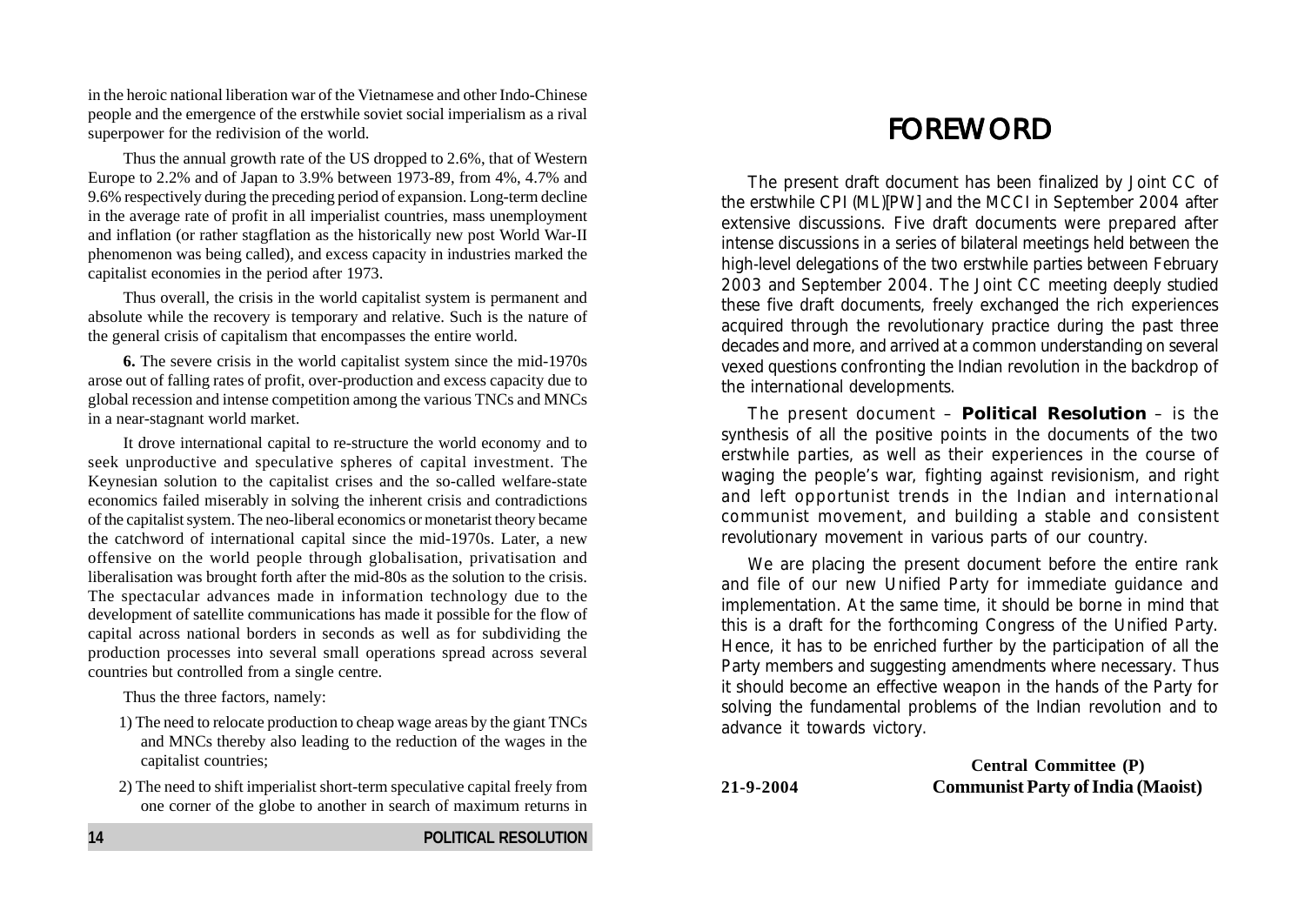and Albania, particularly the restoration of capitalism in Russia, and the derailment and betrayal of the Communist movement by the revisionist leadership of the communist parties.

- Open betrayal of the anti-imperialist movements and national liberation struggles by the comprador bourgeoisie and feudal classes subservient to imperialism in several colonial and semi-colonial countries.
- Defeat of the revolutionary struggles in capitalist countries as a result of the betrayal by the revisionist leaderships of the various communist parties.
- Emergence of the US imperialists as the most powerful imperialist country at the cost of the adversaries as well as allied imperialist countries.

This long post-war expansion of the world economy was based on a number of special factors such as :

- (a) The rebuilding of the war-ravaged economies of West Europe and Japan by the US-led imperialism to erect as a bulwark against socialism.
- (b) Major regional wars in Korea and Indo-China and scores of local wars which generated a continuous demand for arms and other industrial goods and machinery from the imperialists.
- (c) The emergence of peace-time permanent arms economies.
- (d) The expansion of new markets in the Third World through the export of imperialist finance capital and also to reorient the semi-feudal relations to some extent in various countries.
- (e) Rapid development of technology both in old industries and creation of new industries that led to rapid increase in productivity.
- (f) And, the most important of all, state intervention in the economies both as buyer and consumer and enormous credit expansion in all sectors.

But all these had reached a saturation point by the early 1970s and the myth of an uninterrupted expansion of the world economy was shattered as it entered into a long period of stagnation from 1973. This crisis emerged on the surface in the backdrop of the devastating defeat suffered by the US imperialists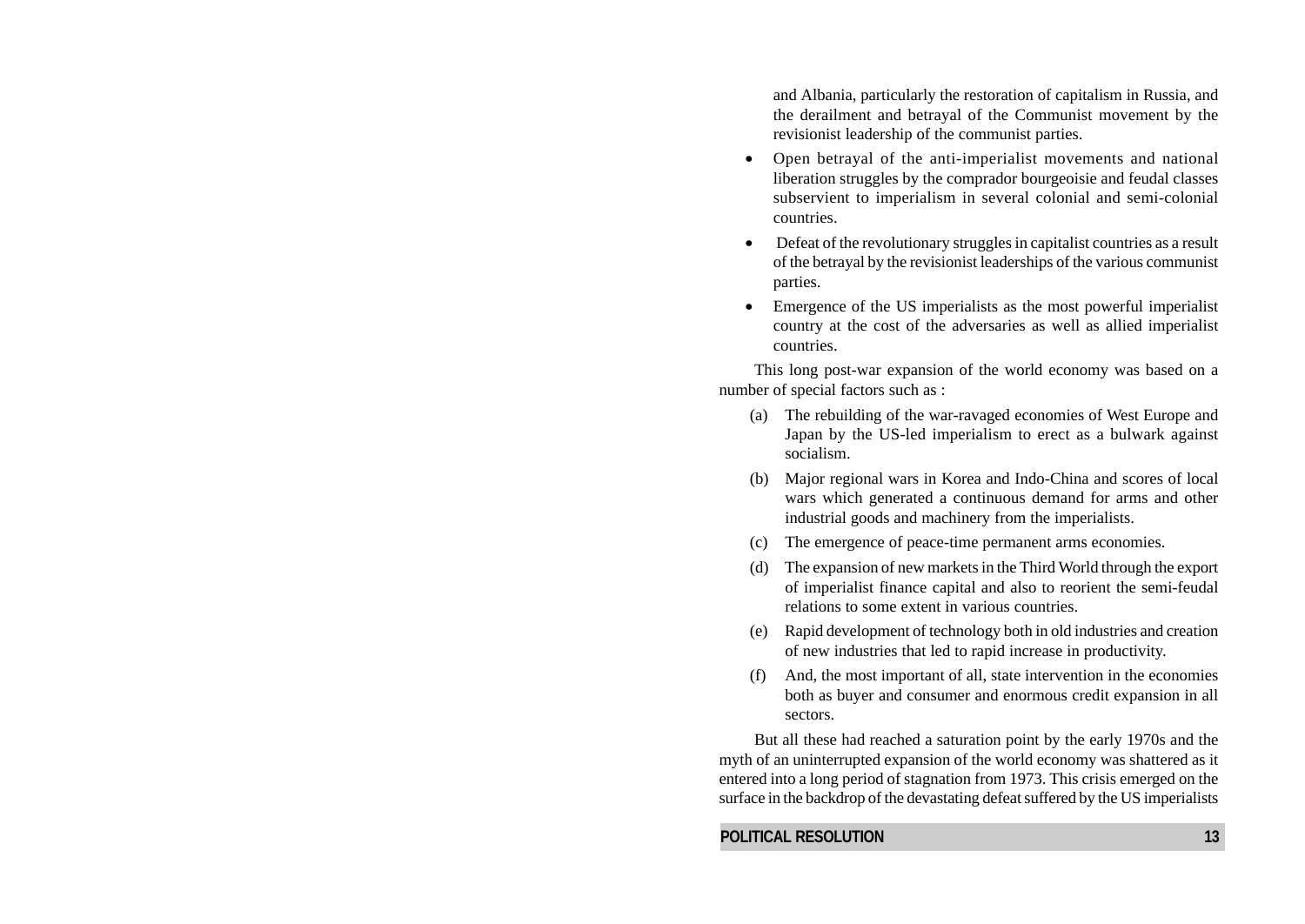with the existing relations of production thus took on an explosive form ever since the advent of imperialism leading to fascism, world wars, and social revolutions. These will continue until the final victory of the World Socialist Revolution.

The general crisis of capitalism went through two phases.

The first stage of the General Crisis of capitalism began with the First World War and lasted till 1923. The weakening of the various imperialist powers as a result of the war had created an intense revolutionary crisis throughout the world. This was effectively utilised only in Russia. But the failure of the working class in other countries to seize power due to the betrayal by the Social Democrats led to a temporary stabilisation in the world capitalist system from 1923 to 1929. But even the economic expansion of this six year period was accompanied by under-utilisation in spite of absolute increase in industrial output. The stabilisation and boom were only temporary and they soon got bogged down into a more serious crisis in 1929 that could only be resolved through fascism and war.

The second stage of the general crisis of capitalism began with the Second World War and continued for a few years afterwards, due to the massive devastation of the economies of the major imperialist powers (barring the USA) during the war. East Europe, China, North Vietnam and North Korea became liberated from the yoke of capital and a powerful socialist camp emerged which became an effective lever for advancing world socialist revolution. As pointed out by Comrade Stalin, the disintegration of the single, all-embracing world market was the most important economic sequel of the Second World War.

By the mid-1950s all the major imperialist powers overcame the problem of the shortages and stabilised themselves with the help of US imperialism, which emerged as the undisputed leader of the imperialist camp. After surpassing the pre-war levels of output by the mid-50s their economies began to expand rapidly for nearly two decades before plunging into the economic crisis of 1973. The second stage of the general crisis thus ended by the mid-1950s.

The following political events led to the partial stabilisation of world capitalism in the mid-1950s.

• Restoration of capitalism in all socialist countries excluding China

# **International Situation**

## **UNSTABLE WORLD ORDER**

**1.** The current world scene, particularly after the September 11 incidents of 2001, is marked by great disorder, turbulence, and instability, the like of which had been rarely witnessed ever since the days of World War ll. No country in the world remains unaffected by the ever-increasing crisis of the world capitalist system-the worst since the end of the World War. The US imperialists, in particular, by unleashing a series of wars of aggression, transformed the entire world into a powder keg. The stepped up brutal offensive of the US imperialists worldwide against oppressed nations, people and countries in the name of fighting terrorism in the wake of 9/11 attacks, has generated a powerful backlash in various forms. Thus a new situation has emerged where instability and turmoil have further deepened in various regions of the world.

The collapse of the Soviet superpower and the complete integration of the erstwhile bureaucratised capitalist states of East Europe and the Soviet Union into the world capitalist system during the 1990s have not mitigated the crisis of world capitalism but, on the contrary, has only aggravated it further.

The crisis in Russia, East Europe and other Republics of the former Soviet Union has been continuing unabated for the past decade and more. The US economy, despite the short recovery during the second half of the 1990s, is in doldrums. The European Union, which has emerged economically as a real challenge to the US as a result of the closer integration of the memberstates and the formation of a single market and a common currency, is unable to come out of the chronic recession. The downswing of the Japanese economy is continuing unchecked since the mid-1990s.

The so-called Newly-Industrialising Economies [NIEs] or the Asian Tigers, and the crisis in Argentina, Mexico, Venezuela and other countries of Latin America is dragging the entire world into chaos and instability.

**2.** This deepening crisis in the world capitalist system is the underlying basis for the chaos, turmoil and instability that have become the characteristic features of the contemporary world situation. The crisis has further sharpened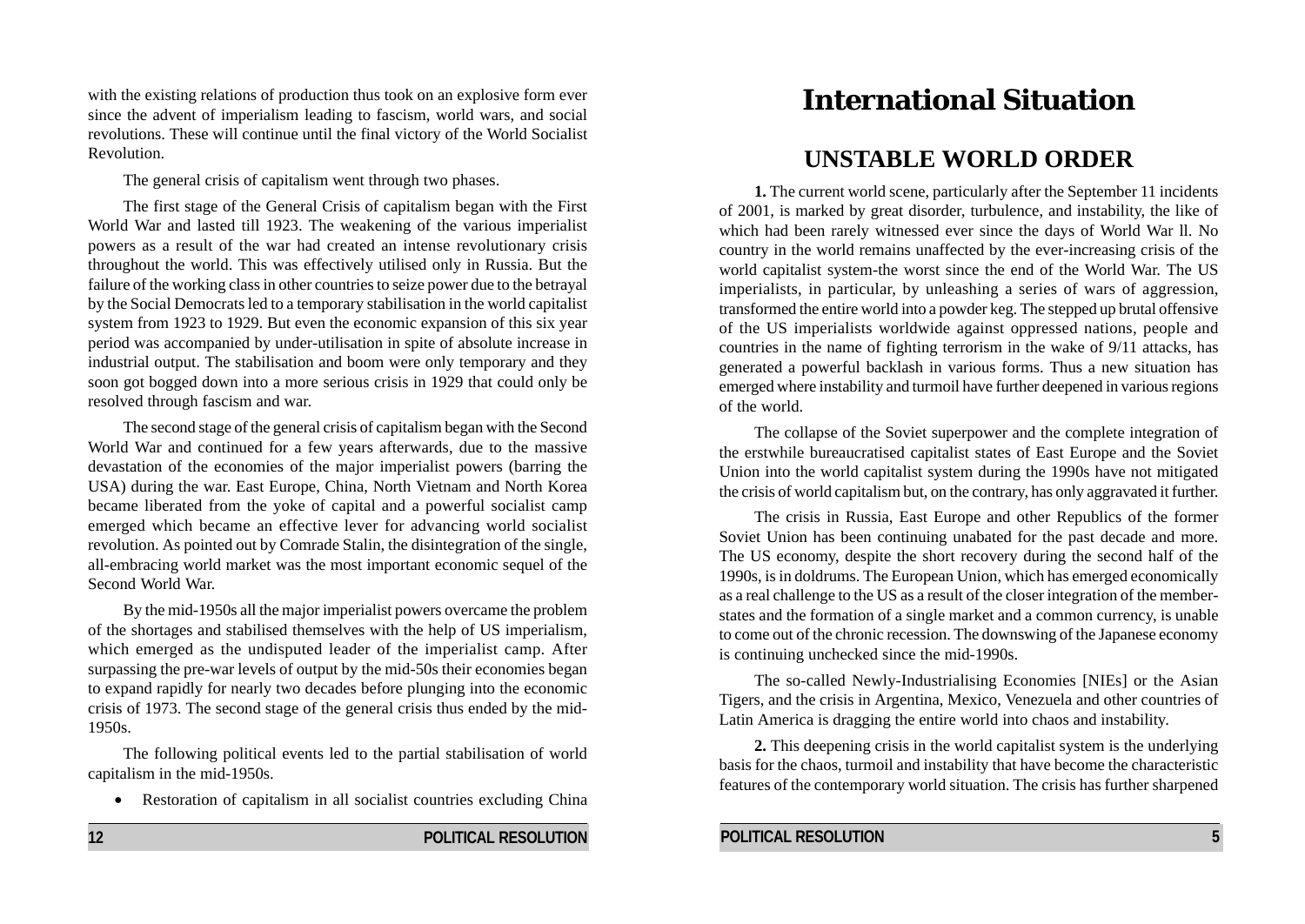all the fundamental contradictions in the present-day world, which, in turn, are leading to greater disorder and instability.

While on the one hand, the contradiction between imperialism and the oppressed nations and people is acting as the principal contradiction in the present-day world, on the other hand, the contradiction between the bourgeoisie and the proletariat in the capitalist countries and the contradictions among the various imperialist countries on the other have intensified and sharpened further.

The superpower rivalry, collusion and contention for redivision of the world market and for world hegemony-the hallmark of world politics throughout the 1970s and 1980s-has been replaced by rivalry, collusion and contention among the various imperialist powers since the beginning of the 1990s. As none of the imperialist powers is still in a position to fill the vacuum created with the exit of the Soviet superpower, the US imperialism remains the sole superpower and the biggest threat to the world people.

The crisis has led to the mad scramble among the imperialist powers for the capture of markets, sources of raw materials and strategic areas, i.e. in the economic, political and military spheres. Hence as a result of it, several regions in the world have become transformed into bones of contention between the various imperialist powers, At the present juncture, the oil-rich Middle East has become the focus of the inter-imperialist contradictions as well as the contradiction between imperialism and the oppressed nations and people, since capture of oil reserves is an important pre-requisite for establishing world hegemony.

Starting with the first US-led war of aggression against Iraq in 1991, Afghanistan in 2001 to the occupation of Iraq in April 2003, the decade-long huge military build-up by the US in the countries of the Gulf, the threats of invasion of Syria and Iran; the blank cheque by the US imperialists to the Israeli Zionist expansionists in their acts of genocide of the Palestinian population, apart from the brutal aggression and occupation of Afghanistan, had transformed the Middle East into a powder keg and a bone of contention among the imperialist powers. Afghanistan is carved up into territories controlled by rival factions which are backed by imperialist powers like the US and Russia and used other countries such as Iran, Pakistan, Saudi Arabia, etc. The entire South Asia has become a vast arena of fierce struggle for markets by all major imperialist powers.

In Iraq we see a classical anti-colonial war of national liberation by the Iraqi nation and people. The brave masses of Iraq, fired with fierce nationalism and anti-imperialism, are dealing deadly blows at the US-British White racist colonizers turning the situation into a nightmare for the colonizers. Caught in the quagmire of Iraq the US imperialists are finding it extremely difficult to undertake their long-cherished aim of invading Iran, Syria and North Korea. The brutal invasion of Iraq and the heroic resistance of the Iraqi people that is pinning down the mightiest army and the most sophisticated high-tech military arsenal ever heard of in human history, is becoming a catalyst for the unprecedented eruption of popular struggles not only in the Middle East but also throughout the world.

Massive anti-war mobilizations have been rocking the entire world with millions of people thronging the cities in all countries that had far surpassed the mass mobilizations that marked the world scene during the days of American invasion of Vietnam. So are massive mobilizations increasing against the globalization offensive of the imperialist marauders.

These world-historic events vindicate comrade Mao's observation regarding the irresistible historic trend of the present-day world that "*Countries want independence, nations want liberation and people want revolution"*

# **THE INTENSIFICATION OF THE GENERAL CRISIS OF CAPITALISM**

**5.** With the advent of imperialism, the crisis of capitalism took the form of General crisis and ripened the objective condition for social revolution. The characteristic feature of the general crisis of capitalism in the era of imperialism is that capitalism as a whole is bogged down in a state of underutilisation of capacity and permanent mass unemployment and inflation. The continuous massive destruction of productive forces through world wars and proxy wars, through under-utilisation of productive capacities of millions upon millions of people and the destruction of surplus commodities, even as millions of people languish in destitution; are all features of imperialism.

The general crisis of capitalism brought forth all the contradictions in the society to a bursting point-that between capital and labour, between imperialism and the oppressed nations, and between the various imperialist powers and monopoly capitalist groups. The conflict of the productive forces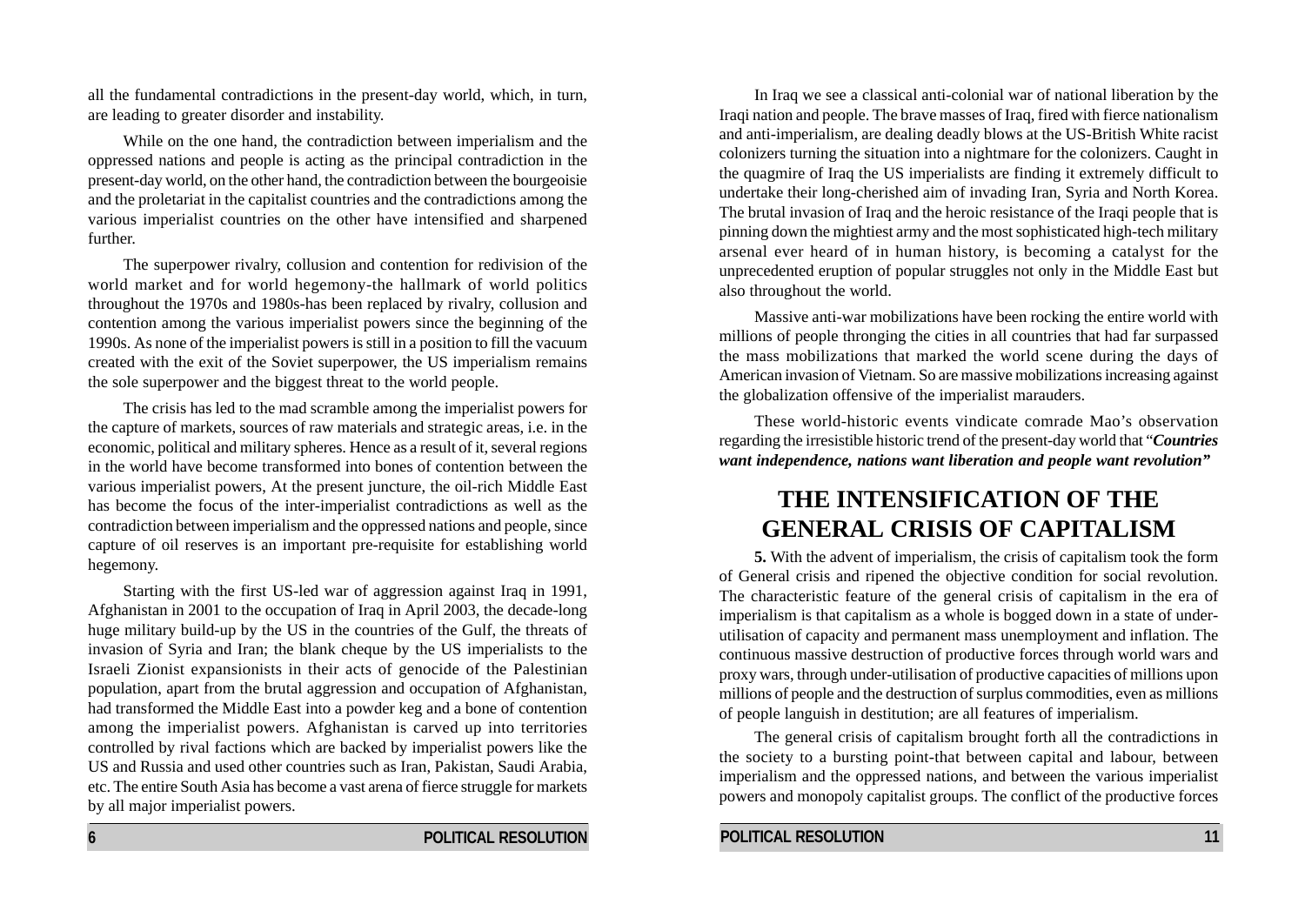countries all over the world. It would be a terrible disaster for the US ruling classes and spell an end to the American dominance.

American imperialism considers its military might as a trump card that can be used to prevail over other rivals in the struggle for resources. It has embarked on military adventures in classical colonial style where necessary as in Afghanistan and Iraq going unilaterally even without the fig-leaf of the UN. Thus the desperate and ferocious drive of American imperialism to restore and extend its position for world dominance is leading to an explosive situation in the contemporary world.

 Vast areas of Asia, Africa and Latin America are continuing as the stormcentres of world revolution. The people's wars in Nepal, India, Philippines, Peru and Turkey are advancing in spite of the active intervention by the imperialists and a brutal offensive by the reactionary ruling classes of those countries.

The national liberation struggles are raging fiercely, dealing severe blows to imperialism and its lackeys. The struggles of the Palestinians, had entered a new phase beginning with their second *intifada* in spite of the compromising stance of Yasser Arafat and his shameless cringing before the US imperialists through infamous agreements such as the '*road map'* that surrenders the longstanding aspirations of the broad masses of the Palestinians. Thousands upon thousands of Palestinian youth have taken up arms to resist the fascist attacks of the Zionist Israeli state that is acting as a surrogate of the US imperialists in West Asia.

The national liberation movement of the Kashmiris is continuing undeterred, bravely confronting the vastly superior mercenary armed forces of India. Although over 60,000 Kashmiri youth had been massacred by the Indian armed forces in the past 14 years and the entire state is converted into a vast concentration camp, it remains a powder keg.

The struggle of the Chechens in Russia, despite the most brutal war of suppression unleashed by the Great Russian chauvinist state, that saw the decimation of thousands of people and terrible destruction of their territory, continues in its onward march towards liberation from the Russian imperialist oppression. The Arab masses and the masses in the entire Islamic world as well as other world people, are particularly seething with anger at the most brutal aggression and occupation of Iraq.

This is also clearly witnessed in North Africa where the struggle between France and US imperialism that has few interests in the African continent are locked up in a bitter battle for control. This has led to wars in the Central Lakes region in Africa-in the former Zaire, in Congo-Brazzaville, in Sudan etc. Using Uganda as a pawn the US had gained important positions in Rwanda, Burundi and Zaire sidelining France. In Sudan, a combined campaign is unleashed by the US-backed countries of Uganda, Rwanda and Ethiopia to oust the Islamic government in the North by supporting the guerrillas in the South. The war between the French and American oil companies with the backing of their respective governments and their local allies led to thousands of deaths in Congo-Brazzaville in 1997 revealing the insatiable greed of the imperialist sharks and their mad scramble for natural resources.

The ongoing trade wars, the emerging trade blocs and the intense competition for the economic resources and political control over the countries of Asia, Africa and Latin America indicate the intensifying inter-imperialist contradictions and the inevitable direction of the rivalry towards the development of their respective military strengths, formation of military blocs and towards an imperialist war for the scramble for the redivision of markets and world hegemony. This is clearly evident in the massive war preparations of the various imperialist powers, particularly the US. Moreover, the establishment of new military bases by the US imperialists in Afghanistan and Pakistan is a potential threat and hence is a cause of serious concern for the people of all the South Asian countries, particularly the people of India and Nepal including the Marxist-Leninist-Maoist forces.

All this incontrovertibly proves today that so long as imperialism exists, the source and possibility of war exists. As pointed out by comrade Mao in his famous statement of May 20, 1970:

#### *"The danger of a New World War exists and the people of all countries must get prepared. But revolution is the main trend in the world today."*

**3.** Although US imperialism is getting weakened as a result of the everdeepening crisis in its economy, the intensified competition from the rival imperialist powers, and the world-wide resistance of the oppressed people, nations and countries, it is trying desperately to establish its hegemony over the world by using its tremendous military superiority and its grip in various fields. Since the beginning of the 1990s the US imperialism has become the biggest exploiter and oppressor of the world people, the biggest supporter of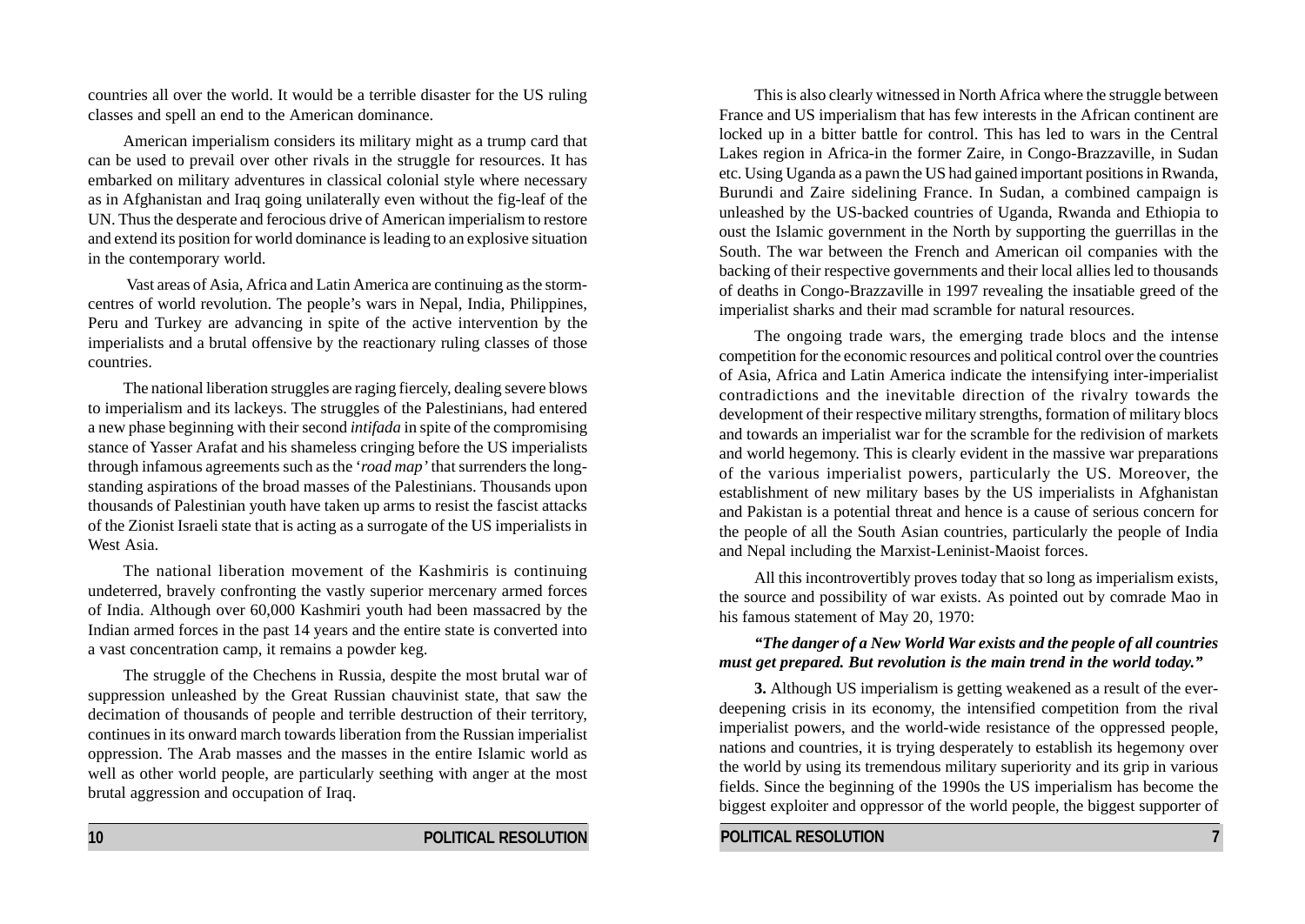counter-revolution and reaction the world over, and the No.1 enemy of the world people. It has been using the United Nations as its tool for world domination and is facing opposition from an increasing number of countries including even its erstwhile allies in Europe. Through its despicable and predatory acts, the US imperialism stands isolated from the world people as never before. It is the arch-enemy of the people's revolutions in all countries.

Faced with intense socio-economic crisis at home and acute interimperialist contradictions with other imperialist powers, the US ruling classes had drawn up the strategy of establishing undisputed hegemony, after the collapse of the Soviet superpower while further hastening its realization, particularly after 9/11. Its new role as the sole superpower was played out for the first time in 1991in the first war of aggression against Iraq. The commonality of interests between the various imperialist powers in looting Iraqi oil, in suppressing the defiant regime in Iraq, and the inability of the other powers to take any other course of action in the given circumstances owing to their economic and military weaknesses, witnessed the unity of all the imperialist powers in the first US-led aggression against Iraq. The various imperialist powers are also united in their Globalisation offensive, as opening up the markets of the Third World countries remains the common goal of all. However, today the US imperialists are not in a position to accommodate the interests of other imperialist powers as was done in the phase of superpower rivalry. With the formation, consolidation and expansion of the EU as a formidable economic competitor to the US, the contradiction between them became more acute during the 1990s. The strategy of the US is to gradually snuff out the competition from other imperialist powers and establish its hegemony over the world market. Hence the US imperialists decided to go unilaterally in their wars for domination and sole control of the strategic regions and to grab the markets of these powers. After the first war of aggression against Iraq and prior to 9/11, the US had built a network of facilities in six Gulf countries. And after 9/11, it had succeeded in entering into new agreements for stationing forces in Pakistan and the countries of Central Asia.

In the name of fighting terrorism, mass frenzy is being whipped up against the Islamic countries throughout the world and against the immigrants in the US and Europe. A sense of mass insecurity is created by the media through a barrage of fabricated lies and myths about impending attacks by the terrorists on innocent citizens and, under this cover, fascist laws are being promulgated virtually in every country. Fundamental rights and personal freedoms are being

**8 POLITICAL RESOLUTION** 

snatched away in the name of security, and a massive reign of state terror is let loose on people's movements, national liberation struggles and revolutionary movements. This global campaign against terror is actually an international conspiracy hatched by the imperialist powers and their reactionary lackeys in the Third World to drown the national liberation struggles, the growing militant people's movements against imperialist war designs and globalization, and democratic and revolutionary people's movements in rivers of blood, particularly the advancing wave of protracted people's war in India, Nepal, the Philippines, Peru and Turkey. Thereby the imperialists want to carry out their plunder of the world people through their rapacious neo-liberal policies and to establish their own domination using their military might.

**4.** The so-called war against terror by US imperialism has actually ignited the sparks of anti-imperialist struggles and fanned the flames of struggles throughout the world, particularly in the Middle East, South Asia, Latin America, North Africa, including in the capitalist and imperialist countries.

To overcome the deepening economic, political and social crises, the imperialists and the US imperialists in particular, have unleashed the most brutal offensive against the countries, nations and oppressed people of the world. Utilising the attacks on the WTC and the Pentagon, the US imperialists began to put into effect their long-cherished dreams of global hegemony. The plan for establishing undisputed world hegemony through aggression and war over the strategic regions in the world was drawn up long before 9/11 attacks. The latter were used only as a smoke-screen to step up the bloody campaign at a faster pace by misinforming and misleading the American people.

The US imperialists are desperately trying to control the strategic oil reserves in the Gulf region and their invasion of Iraq is a well-laid out plan to control the second largest reserves of oil. With over half of their oil needs dependent on imports which are estimated to grow to two-thirds within the next few years, the US imperialists had decided to unilaterally invade Iraq. Cheap and abundant supply of oil is essential for any imperialist country to compete in the world market and is a prerequisite for world hegemony. Iraq, under Saddam, had moved towards the EU, Russia and China to whom huge oil contracts were given. Moreover, the payments on oil sales were switched to Euros. If unchecked, this would have led to a massive erosion of the value of the dollar due to the worldwide rush to the Euro may create an acute crisis for the American economy that is surviving on the dollar-stocks held by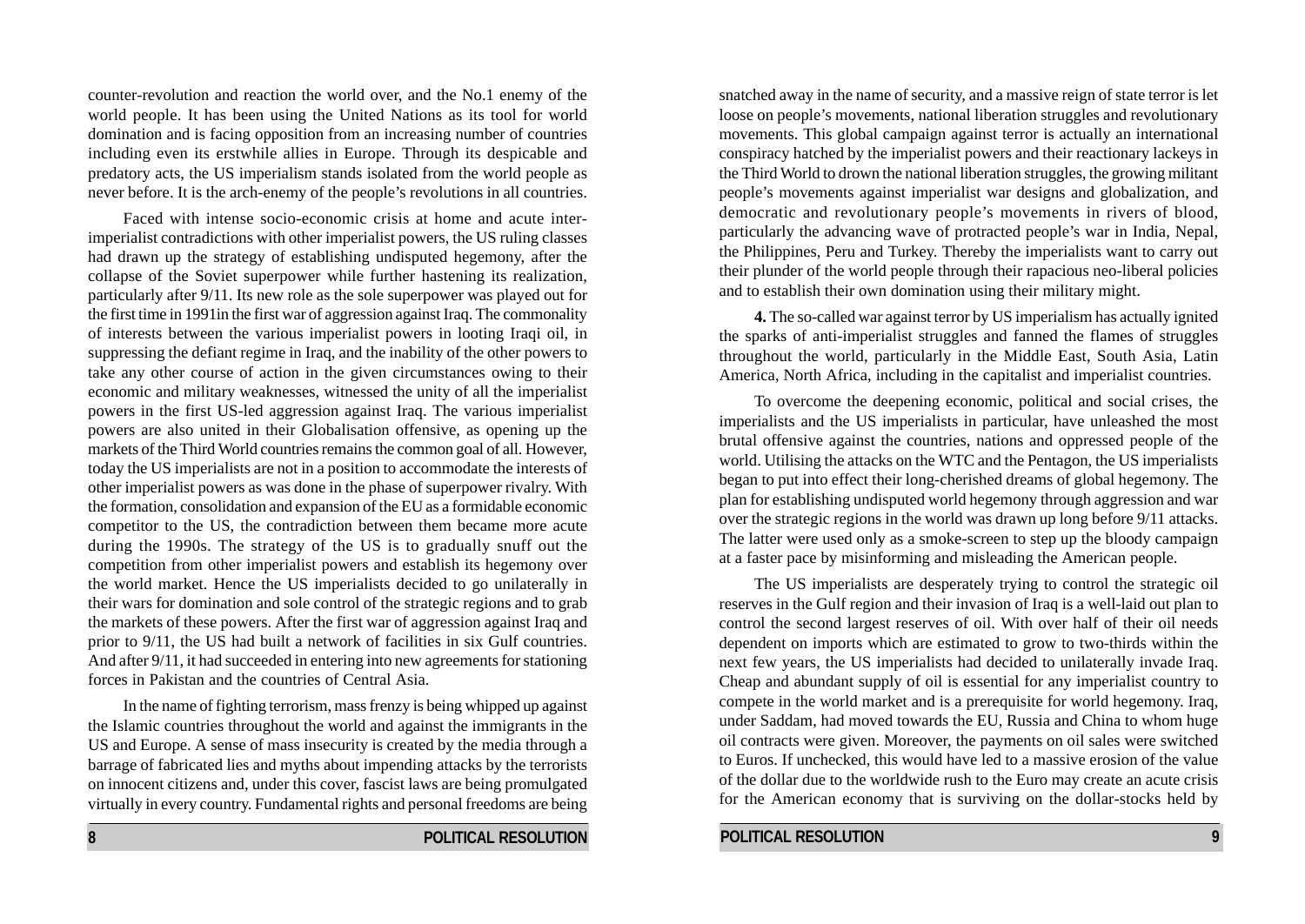defeat is dependent on the strength or weakness of the revolutionary forces.

The proletariat should fight all types of fascism, including social fascism, through militant and uncompromising struggles by isolating and fighting the extreme right-wing reactionary forces on the one hand, and the social fascists who act as scabs within the working class movement on the other. The final defeat of fascism, however, is possible only by overthrowing bourgeois-feudal rule through proletarian revolutions, establishing genuine working class states and eliminating the capitalist-imperialist system as a whole. If the working class does not seize the initiative, if it becomes a victim of social chauvinism and social pacifism, it cannot check the fascist onslaught on people's movements and the basic human rights. Hence constant struggle should be waged by the working class and the oppressed masses against the growing fascist danger.

# **Utilize the Excellent Revolutionary Situation!**

# **Build the Subjective Forces and Advance the World Proletarian Revolution to Victory!!**

**14.** Today an excellent revolutionary situation exists world-wide, and as a result of the further deepening of the General Crisis of capitalism, all the fundamental contradictions in the contemporary world are sharpening dayby-day and imperialism has become further weakened. The monster of imperialism, even by combining all its forces, is finding it impossible to check the growing tide of people's struggles all over the world. Masses are displaying their wrath against wars of aggression and bullying by imperialism, particularly US imperialism; against imperialist oppression of nations and people, against imperialist globalization and the neo-liberal policies, and against fascist measures and suppression.

Although imperialism is caught in severe all-round crisis and the objective situation in the present-day world is highly favourable for advancing the world socialist revolution, the Maoist revolutionary forces are not yet strong enough to carry out this task successfully.

The absence of strong revolutionary forces to lead the armed revolutionary struggles, including the various types of people's struggles on various issues, has resulted in the growth of petty-bourgeois and bourgeois leaderships,

and chemicals. The world output gap-between industrial capacity and usageis now close to its highest levels since the 1930s.

Debt- dependent growth today characterizes every economy in the world thus further extending the crisis in space and time.

While the US national debt was equal to its GNP by 1985, the average debt GNP ratio of the G-7 countries (USA, Japan, Germany, Britain, France, Italy and Canada) reached 60% by the beginning of the 1990s. The entire debt of the 24 OECD countries in 1994 was \$ 13 trillion, with the US leading at \$ 5 trillion and EU at \$ 4 trillion. Japan's economy is now at its lowest level for six years. Prices are now back at 1990 levels. Such trends have not been seen since the 1930s. Japanese national debt is at 130% of GDP. The countries of Asia, Africa and Latin America are facing the most severe debt crisis with many countries declaring their inability to pay the debts incurred.

The massive intervention by government in order to come out of the crisis through huge borrowings and deficit financing are turning futile. Today the prospects of a crisis of the speculation driven world financial and banking system have greatly increased. This will further accentuate the crisis of the capitalist economy as well as the debt-ridden backward countries. All these factors point to the unfolding of a revolutionary crisis on a world scale in the future.

**7.** The complete opening up of the economies of East Europe, Soviet Union and China due to their total integration into the world market has hardly been able to mitigate the severity of the world economic crisis. Their economies are still suffering from chaos and living standards are declining. As a consequence, not only are they not in a position to absorb commodities and hence expand the imperialist market, they have not yet been able to attract much investment from the imperialists.

China has become the fastest-growing market for imperialist capital and consumer goods and has been attracting massive foreign investment. It is also likely to increase its political and economic assertion thereby intensifying its contradictions with the imperialist countries.

**8.** All the fundamental contradictions in the world are getting sharpened, viz.:

i) The contradiction between imperialism and the oppressed nations and peoples;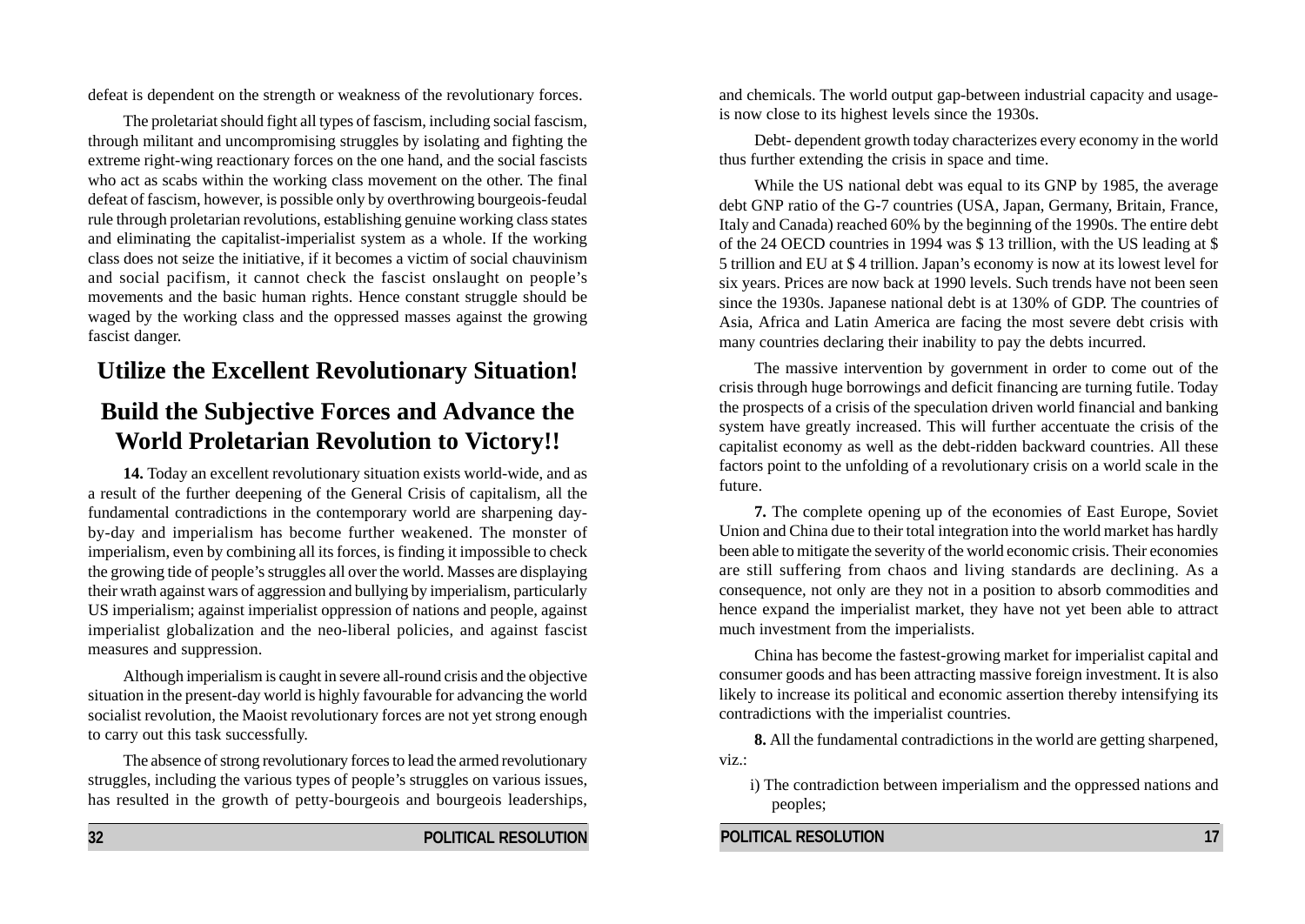- ii) The contradiction between the bourgeoisie and the proletariat in the capitalist and imperialist countries;
- iii) The contradiction among imperialist countries and among monopoly capitalist groups.

The fourth fundamental contradiction – the contradiction between the socialist camp and the imperialist camp – disappeared with the degeneration of the last socialist base China. After comrade Mao's demise in 1976, because of the betrayal by the renegade Deng clique, the proletariat failed to prevent the capitalist restoration. The struggle between socialism and capitalism will continue to exist through out the era of imperialism and proletarian revolution. Today it is manifested chiefly in the ideological, political and cultural spheres and as a struggle between the two contending classes - the proletariat, representing the forces of socialism, and the bourgeoisie, representing capitalism. The victory of revolutions in one or a few countries and the reemergence of a socialist camp will once again bring the fourth fundamental contradiction into existence.

Out of these contradictions, the contradiction between imperialism and the oppressed nations and people is the principal one. At present this contradiction influences and determines the other contradictions.

It is in the context of the intensifying general crisis of capitalism that one has to analyse the great changes that are taking place in world politics, particularly the collapse of the Soviet Union as a superpower and its political disintegration, the weakening of US imperialism and the inter-imperialist collusion and contention, the growing worldwide fascist offensive, the wars of aggression by imperialism led by the US for the exclusive control of world market and resources, the danger of world war and the increasingly favourable situation for developing revolutionary struggles all over the world.

### **SHARPENING OF THE FUNDAMENTAL CONTRADICTIONS**

#### **Asia, Africa, Latin America: The Storm-Centres of the world revolution**

**9.** As imperialism had to beat a hasty retreat due to the unprecedented people's upsurge in the colonies and semi-colonies in the wake of the decadelong revolutionary crisis following World War II, it began to adopt neo-colonial

The higher the concentration and centralisation of capital and production, the greater is the political reaction of these super monopolies. The TNCs have established military fascist regimes in several backward countries whenever their interests required it. The 200-odd TNCs that control the fate of the world today and dictate terms to the backward countries can pull down elected regimes and suppress even nominal democratic rights through fascist dictatorship in virtually every country of the world.

It has become imperative for the TNCs and the ruling classes of the various countries to install fascist regimes in order to make super profits; to extract the maximum possible surplus value from the working class; to restructure the economies; to shift the burden of the imperialist crisis onto the backs of the people and, most important of all, to suppress people's revolts.

The September 11 attacks came in handy for the imperialists to enact Black Acts and fascist legislation in virtually every country in the world. The Patriot Act, the Homeland Security Act and other such laws are introduced in the US; anti-immigration laws and restrictions have become commonplace in entire Europe. POTA is enacted in India, and Black Acts curbing the fundamental rights have become the common feature in all the Gulf sheikdoms, Turkey, Jordan, Pakistan, Indonesia, the Philippines, Malaysia, China, countries of Eastern Europe, Baltic Republics, and all the countries of Latin America particularly in the past two years.

US imperialism is in the forefront in pulling down the defiant regimes and installing puppet fascist regimes everywhere. In Venezuela, it is trying to pull down the Chavez regime and install a puppet fascist regime. In Columbia, the US is training, funding and organizing Right-wing para-military groups that killed thousands of peasants and others suspected to have "Left" sympathies. In Israel, the fascist Ariel Sharon government assumed power and is overseeing the massacre of the Palestinians and running a reign of terror in all Palestinian territories. In Nepal, King Birendra was murdered along with his entire family members in a plot hatched by the US imperialists and their stooge King Gyanendra was installed on the throne.

A fear psychosis is being created in the minds of the people about terrorist bombings and the fear is used to unleash reactionary violence and to impose fascist rule everywhere.

Thus fascism is emerging as a worldwide phenomenon in order to crush people's struggles and to divert them into reactionary channels. Its victory or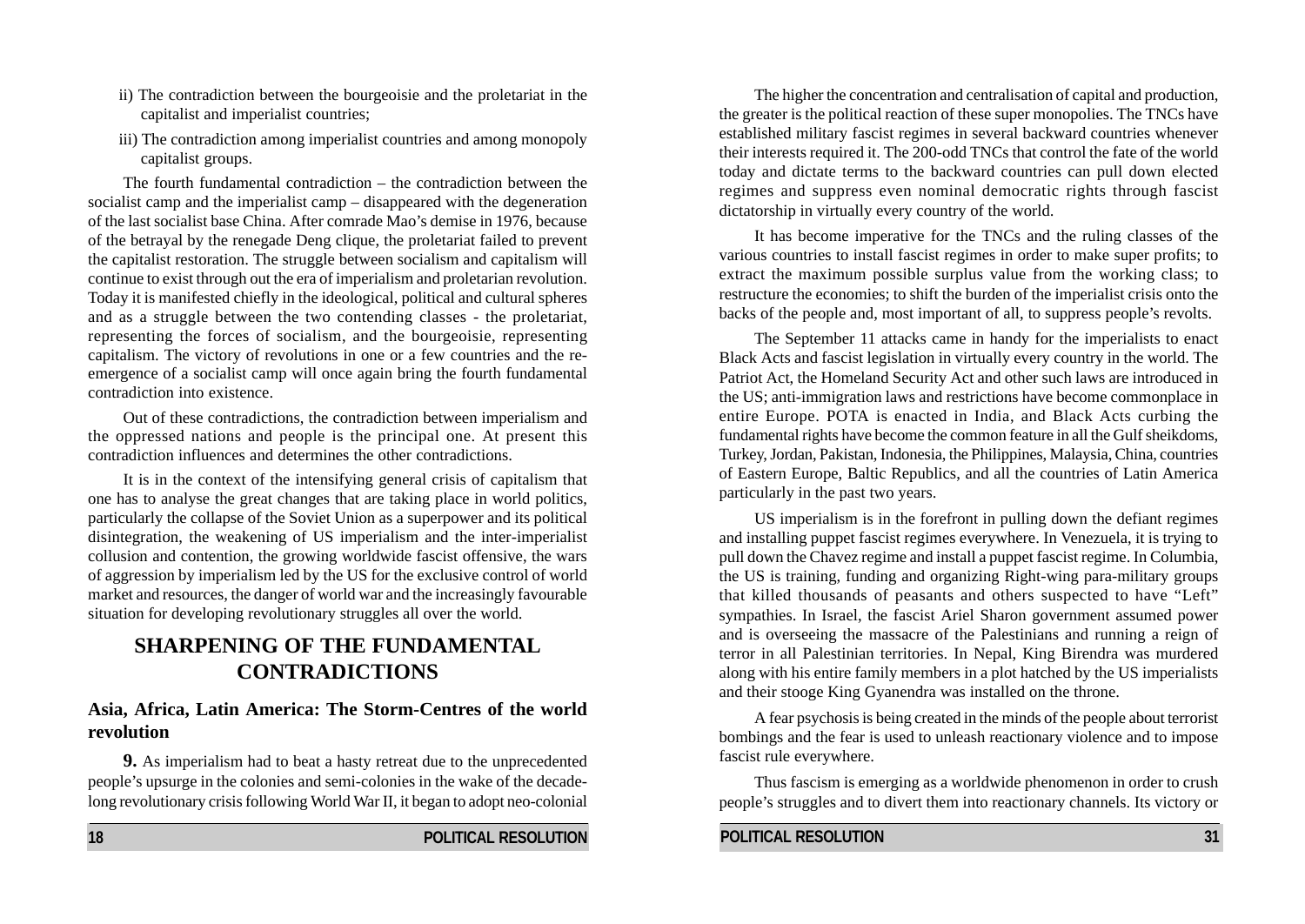only Europe, but also even heads of state of Africa openly flouting US restrictions.

Moreover, with American imperialists desperately striving to keep NATO completely under its hegemony and forcing the member-countries to endorse its policies and to involve their armed forces in the US-led wars, the contradictions between the US and other members of NATO, particularly France and Germany, are growing. In addition, as NATO has been trying to extend its control to the frontiers of Russia by utilising the vacuum created after the collapse of the Warsaw Pact (Hungary, Poland and the Czech Republic are the latest entrants to NATO), the contradictions between Russia and the US-led NATO are also growing acute. U.S. imperialism is taking best advantage of the further decline of Russian imperialism. It has begun to encroach into the Southern CIS countries such as Georgia and Azerbaijan.

These inter-imperialist contradictions will also help the world proletariat and the oppressed people to isolate and hit at the US war-mongers.

American imperialism, as Mao had repeatedly pointed out, is only a "**paper-tiger**". It is a "**colossus with feet of clay".**

The oppressed people and nations of the world should unite and wage relentless struggle against US imperialism that is causing untold misery and suffering to millions upon millions of people. While hitting out at the US monster from every side, we should not lose sight of the grave threat posed by the European, Russian and Japanese imperialists to the world people.

#### **Fascisation and Worldwide reactionary offensive on People's Movements**

**13.** Fascism has become a typical response of the ruling classes to the intensifying crisis of capitalism that has afflicted every sphere of life. Restructuring the economies has to be inevitably accompanied by fascist repression in every country that implements it. As the contradictions between the people and the ruling classes intensify; as unemployment, inflation, hunger, homelessness, insecurity and crime increase; the ruling classes are utilising the frustration among the people to bring in fascist forms of rule in order to crush all forms of people's struggles, particularly the growing revolutionary movements.

policies and methods of indirect rule, plunder, exploitation and control of these oppressed nations in place of direct colonial rule and plunder. Through its lackeys - the comprador ruling classes in these oppressed countries imperialism increased its exploitation of entire nations by shifting the burden of its own crisis on to the backs of the vast majority of the oppressed people.

As imperialism got bogged down in the most serious crisis in its post World War II history, particularly from 1973, it further intensified its attacks on the oppressed nations trying to undermine even their so-called sovereignty. Through privatisation and liberalisation, sharp cuts in government expenditures, scrapping of subsidies, credit squeeze, devaluation, debt-toequity swaps, free and unhindered flow of imperialist goods, services and capital, export-oriented strategy and such other anti-people policies, indigenous industry is being systematically eliminated creating unprecedented economic, social and political crisis in these countries. Unemployment and inflation have become permanent features of these economies, poverty and malnutrition have become the real growth sectors in the oppressed countries. Countries, which were self-sufficient in food grains, have been reduced to chronically famineridden regions dependent totally on imports for their very survival. Such a pathetic situation has been brought about due to the treachery and outright surrender of the ruling classes of the oppressed nations to the imperialists after the latter were compelled to adopt the neo-colonial policy of indirect rule, control and exploitation when they found it impossible to continue their direct colonial rule in the face of the growing tide of people's struggles.

The crisis in the oppressed countries had become particularly acute since the beginning of the 1980s as they were compelled to repay the massive debts they had incurred during the preceding decades especially during the 1970s as a result of the excessive lending by the private commercial banks of the West, and more particularly, due to the high spending on armaments encouraged by the superpowers as part of their rivalry for world hegemony. As the acute recession in the advanced capitalist countries brought down the demand for bank loans since 1973, the commercial banks began to lend to the oppressed countries in order to find profitable outlets for their vast accumulated cash reserves. The total debts of oppressed countries in 1973 were \$130 billion. It increased to \$ 1.90 trillion in 1995 and to….at present. Most of these debts were used by the ruling classes either for arms imports and increasing their defence, or for importing luxury goods for the tiny upper elite or tucked away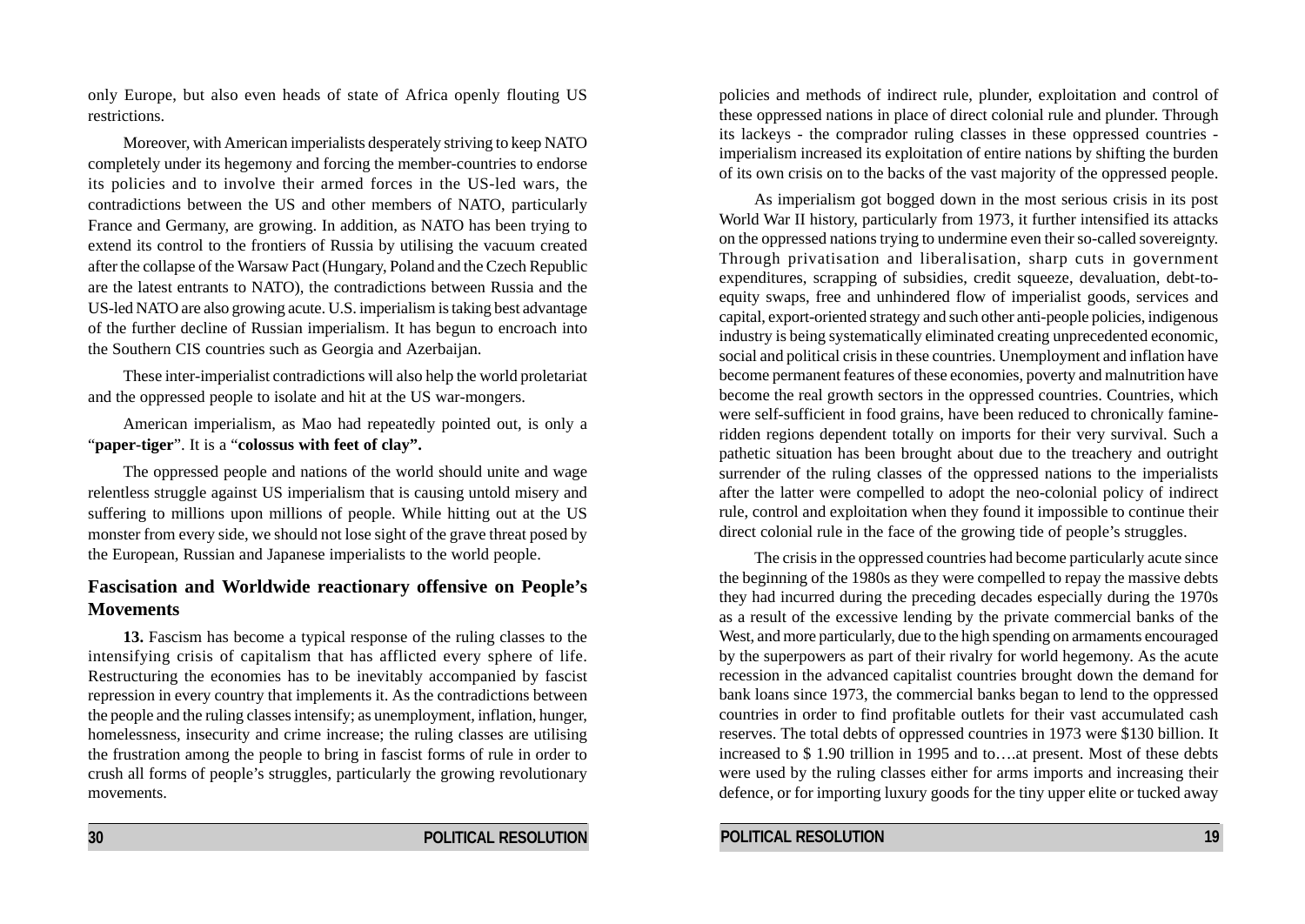in Swiss Banks and converted into personal property as exemplified by Marcos, Suharto, Mobutu and the like. In turn, these comprador ruling elites, bowing to the dictates of the imperialists, sold out the interests of their countries to the omnipotent TNCs. Starting with Chile, several debt-ridden oppressed countries have been compelled to sell off their assets to reduce their external debts and to encourage foreign direct investment in every sector of the economy.

Earlier, until the onset of the crisis in the early 1970s, imperialist capital in the oppressed countries was mainly concentrated in mining, light industry and in the processing of key raw materials for their industries abroad. But in the past two decades, and particularly in the globalisation phase since the 1980s, most of the production units have begun to be shifted to low-wage countries.

In Mexico, two-thirds of state-owned enterprises have been privatised at throw-away prices. Seven out of 10 Africans suffer from malnutrition today. Malnutrition had spread to more than a third of the population of Brazil, Indonesia and Mexico. In oil-rich Venezuela, 80% of the population now lives below poverty line. In Peru, only 25% of the workforce is employed and 83% of the population is underfed.

In countries like Myanmar (Burma), Nepal and Bangladesh, under employment is as high as 40 to 50%. Exploitation of women and children is taking bizarre dimensions through the Export Processing Zones or Free Trade Zones and sub-contracting firms in the oppressed countries such as the Philippines, South Korea, Taiwan, Singapore, and Thailand.

By 1996, out of a total world population of over 6 billion, 3.5 billion people (70%) shared a mere 5.6% of global income between themselves. The annual income of the world's top 350 billionaires in that year was equal to the wealth of 2.5 billion of the world's poorest people, representing 45% of the global population. 2.4 billion of the 6 billion people of the world lived below the poverty line.

Immeasurable wealth is being transferred from these countries to the imperialist countries through profits from imperialist investments in industry, service, trade, through technology transfer, royalties, monopoly prices, brain drain and numerous other ways.

Through their total monopoly over information technology, the imperialists have launched aggressive cultural invasion of the countries of

An important feature in the war strategy of the US imperialists during the decade of the 1990s is the shift in emphasis to hi-tech war i.e., first bombing the target country from the skies thereby destroying the latter's economy, basic infrastructure, the entire environment, terrorizing the civilian population and, only after these cowardly bombings from the air, advance its ground forces "bravely" into the territory of the country devastated by incessant bombing. Such carpet-bombing has been repeatedly resorted to in Iraq since 1991 by the US-British imperialists culminating in the most inhuman bombing in human history in March-April 2003; in the war of aggression by the US-led NATO forces against Yugoslavia in 1999; and in the incessant bombing of Afghanistan since October 2001. The nightmare of the Vietnam War still haunts the American psyche and hence the American ruling classes do not want to take the risk of involving their troops in ground war directly without carpet-bombing from above.

By killing thousands and even lakhs of innocent people including children through the most brutal and crude bombings made possible ironically by the most sophisticated technology, the US imperialists have become the No.1 international terrorists and the greatest threat to world peace. Through all these heinous and dastardly acts, US imperialists have become more isolated than ever in world politics and have earned the wrath of the vast majority of the people the entire world over. The decade of the 1990s and the early years of the New Millennium, have seen a worldwide resurgence of massive anti-American protests by the oppressed people and nations condemning the American misdeeds.

Starting with the American aggression on Iraq in 1991 to the latest invasion of that country in March 2003, the American imperialists have earned the wrath of millions of people around the world who came into the streets burning US flags, attacking its embassies and expressing their anger through various forms of protests. The growth of anti-American sentiment and rage among the people of the Islamic world has compelled the governments of those countries to adopt on overtly anti-American stance. In the latest invasion of Iraq in March 2003, unlike earlier, the US was totally isolated with only Britain lending it full support. The entire Arab world, excluding Kuwait, opposed another attack on Iraq. Frightened by the growing anti-US protests by their people, even the most servile governments of Saudi Arabia, Egypt and Turkey opposed US policy and refused their territory for US attacks on Iraq. Its attempts to isolate Cuba, Iran and Libya have totally failed with not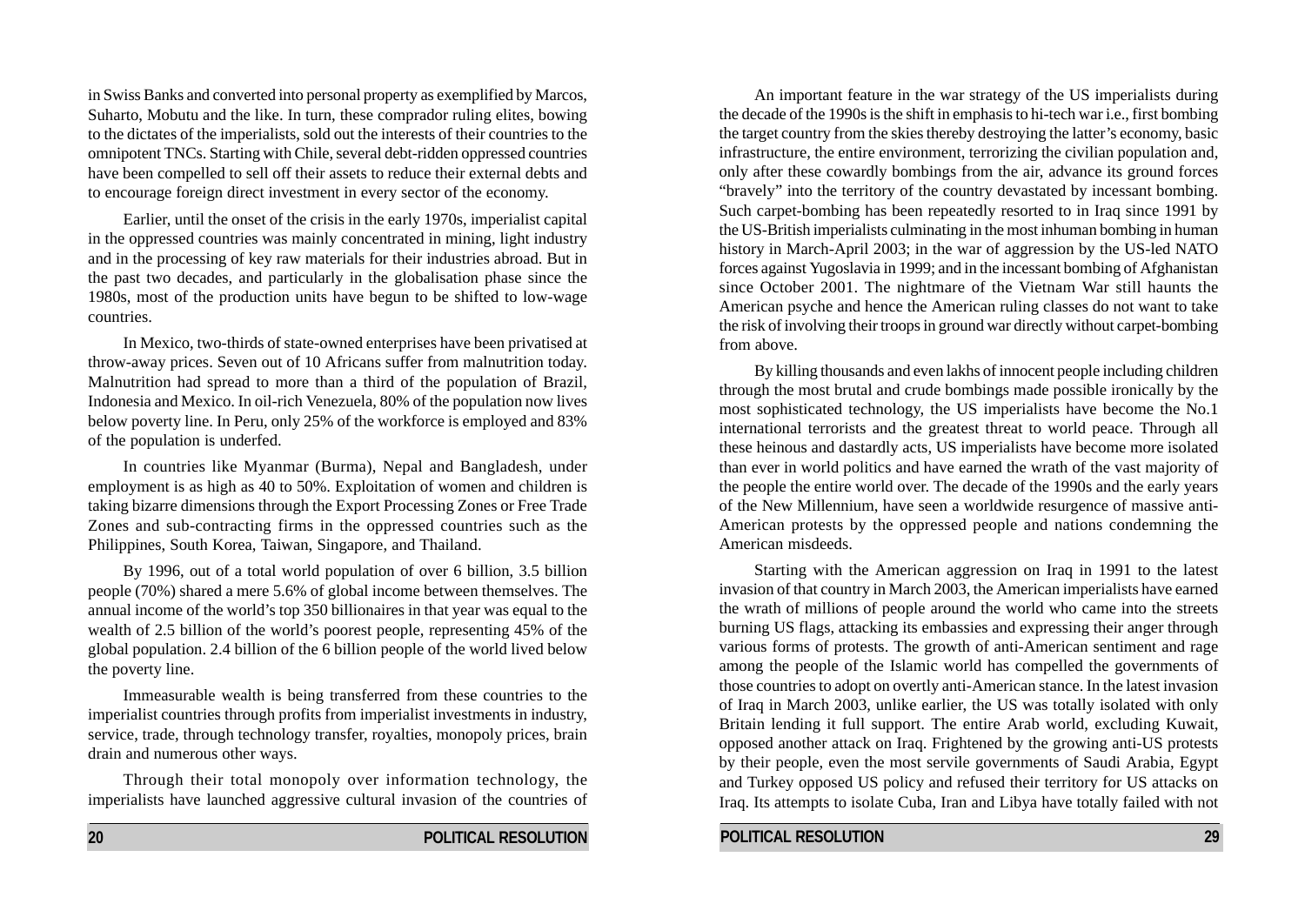which are actually sponsored by the imperialists, particularly the US imperialists. Thus, just as during the colonial period, even today the armies of the oppressed countries are being used as cannon-fodder in the wars that actually protect the strategic interests of the imperialists. In the same context, the arming to the teeth of some other countries like India, Pakistan, Israel, Argentina, Mexico, Taiwan, etc., is also increasing the destabilisation in the current world.

## **AMERICAN IMPERIALISM - THE NO.1 ENEMY OF THE WORLD PEOPLE**

**12.** But even as the economic hegemony of America declined and its political hegemony is facing rough weather, it has been striving all the more desperately to establish through military means a '**new world order**" under its overall hegemony. While world imperialism is further weakened with the collapse of the Soviet Union as a superpower and intensification of the interimperialist contradictions, the American Superpower is scheming and chalking out gruesome plans to drown the people's militant and just struggles in rivers of blood.

In order to safeguard its positions in the world market and its declining hegemony on the oppressed countries, US imperialism has been launching wars of aggression as in the case of Iraq and Afghanistan. It is indulging in interference, subversion, bullying and black-mailing as in the case of Libya, Iran, Syria, North Korea, Cuba, Sudan, Yemen, Somalia, Venezuela, Ecuador, Bolivia, Argentina, Paraguay and several other countries. It is directly suppressing revolutionary struggles of the oppressed people and nations as in Colombia. It is using surrogate states like Israel to suppress the legitimate struggles of the Palestinian nation.

To cover up their ugly deeds of subversion, intervention, bullying and direct aggression on the countries of Asia, Africa and Latin America, the US imperialists are propagating the myth of defending democracy, preserving world peace and stability, suppressing terrorism, protecting the weak and helpless nations, so on and so forth. They are also using the United Nations as an instrument to fulfill their nefarious designs as seen in the war of aggression on Iraq in 1991 and sanctions for over a decade as well as in Bosnia, Kosovo and other places.

Asia, Africa and Latin America on a scale unheard of in world history. Just a handful of imperialist companies control virtually the entire electronic and print media, the Internet, and all sources of information that spread the imperialist-sponsored programmes, propaganda and culture throughout the world. Local cultures are being swamped and destroyed along with the national economies with the onslaught of globalisation.

By shifting the burden of its economic crisis on to the oppressed nations, imperialism has not only created social, political and cultural crises but also ecological crisis in these countries. The narrow short-term motives for profit of these TNCs has led to land, water and atmospheric pollution in most regions of the third world, to acid rain as in South Korea, to genocides through poison gas leaks as in Bhopal, destroying plant, animal and marine-life through dumping of hazardous industrial wastes into the seas, rivers and forests of the oppressed countries.

With the active support and financial help from imperialist agencies, NGOs (Non-Governmental Organisations) are spreading their net in the oppressed countries. Governments are deliberately reducing expenditure on welfare schemes and thus providing greater scope for such organisations. The NGOs try to create illusions among the masses and divert them, thereby helping imperialism.

The indiscriminate exploitation and plunder of the Third World countries by the imperialists has given rise to massive people's movements, national liberation struggles and revolutionary movements led by the proletariat. It had accentuated the contradiction between imperialism and the oppressed nations and people of the world.

Vast areas of Asia, Africa and Latin America are continuing as the stormcentres of world revolution.

*(We will add the details of the ongoing people's wars, national liberation struggles and other democratic people's movements later on.)*

#### **Resurgence of the proletarian movements**

**10.** The capitalists have been resorting to various methods to counter the falling rate of profit and to shift the burden of their crisis onto the backs of the working class. These include: mergers to cut costs through the elimination of a part of the work force; increasing labour productivity through speedups;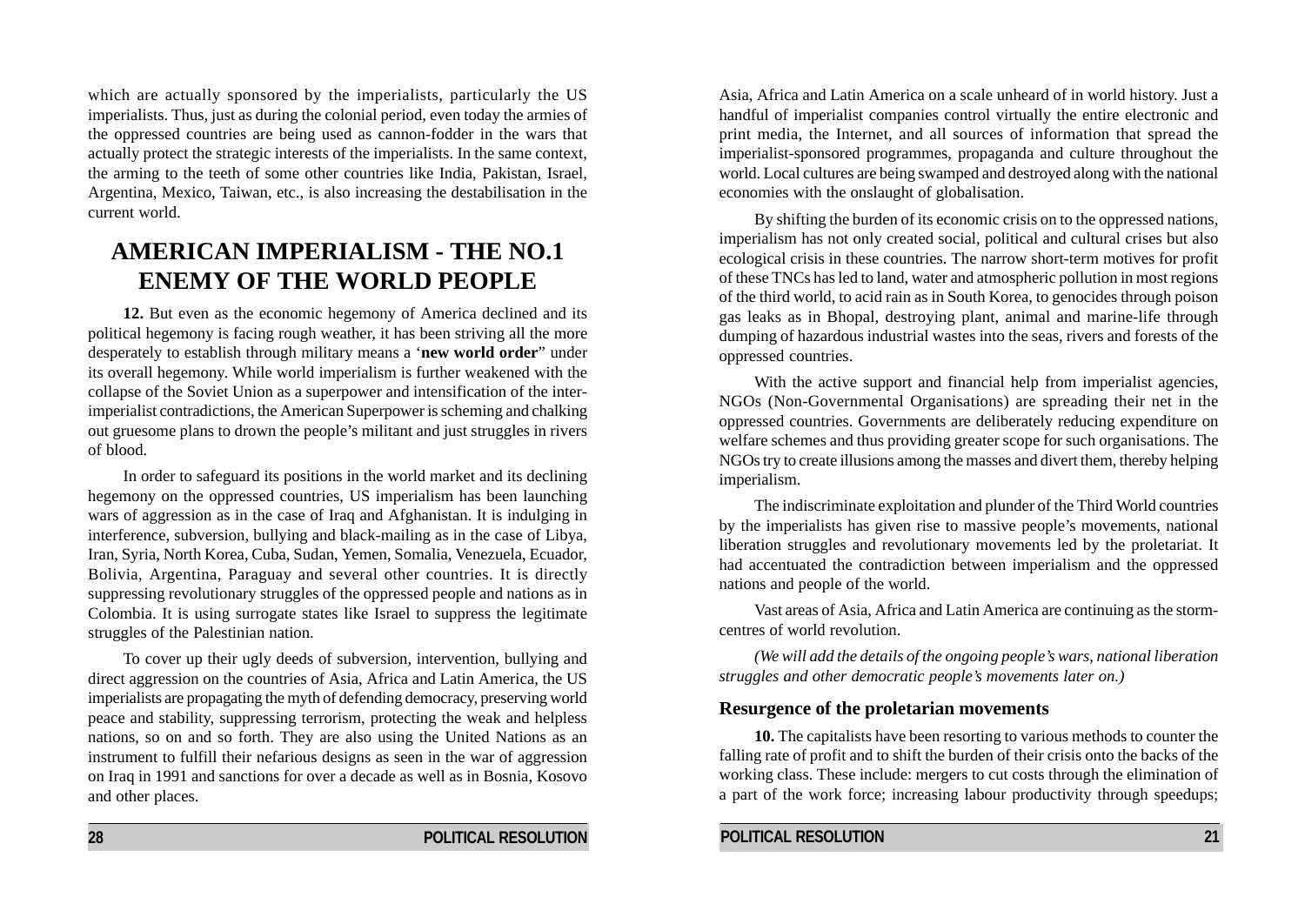closure of less-profitable industry; and finally shifting entire production units to low-wage areas thereby exploiting the cheap labour of backward countries along with intensifying the rate of exploitation of the workers at home. Through restructuring the monopolist bourgeoisie aims at creating a high degree of job insecurity among the workers by creating a vast reserve supply of labour and thereby depressing the real wages to a miserable level.

The workers in the imperialist countries are forced to wage bitter battles against wage cuts, speed-ups, retrenchments, scrapping of welfare measures and for other lost rights. Most of the states in the US run huge deficits and have scrapped most of the welfare measures. As a result, the blacks and the coloured people in the US have become the hardest hit. The inner city ghettos (slums) are growing in number. The living conditions of even middle class people are declining drastically. Contract labour and part-time jobs have become the feature of all the industrialised countries today.

The disparities between the rich and the poor in the capitalist countries had never been as acute as today. The top 1% of American families have never held so much of the nation's wealth in this century as now. While they owned one-third in 1945, which fell to 22% in 1976, it had increased to around 43% today. The world's richest man, Bill Gates, the owner of Microsoft, personally owns more wealth than the bottom 40% of US population. Whereas in 1980, the salaries and bonuses of the top business executives were 42 times larger than the pay of the average American factory worker, now they are 419 times larger. And, in sharp contrast, between 1983 and now, the poorest 40% of Americans saw their wealth shrink from \$4,400 to just \$900.

In the entire West Europe, Japan and America, workers are getting organised into more militant unions to win back their lost rights as the danger of losing jobs threatens every worker.

In East Europe and the former Soviet Republics (particularly Russia and the Ukraine), the working class struggles have gained momentum against privatisation, price rise, unemployment and the free market policies.

Social Democracy and modern revisionism are still a force in the working class movements in the imperialist countries and in the oppressed countries. In some of the countries like France, Germany, Italy, Spain, etc., the Social-Democrats are the direct representatives of the ruling classes. But the objective basis for the flourishing of Social-Democracy is gradually getting weakened due to the intensity of the General crisis of capitalism and globalisation of any of the imperialist blocs will have a significant impact on the world balance of power.

Thus while contending and colluding for a redivision of the world, the imperialist powers are, at the same time, united on the question of suppressing the struggles of oppressed nations and people. Hence the collusion among the various imperialist powers as in the brutal US-led aggression on Iraq; in enforcing TRIPS, TRIMS, GATS etc., on the oppressed countries; or in the IMF, World Bank, ADB, NIGA, IFC, IDA etc. (which are not the tools of American imperialism alone but of international capital - of imperialism - as a whole) should be understood as part and parcel of their contention for redivision of the world which is growing fiercer with every passing day. The TNCs of the various imperialist powers are united in their goal of destroying the indigenous industry of the oppressed countries, in opening up the latter's markets to international capital, in exploiting their cheap land, labour, raw materials and other resources, and in enforcing trade sanctions, intellectual property rights etc., but, at the same time, all these TNC hawks are engaged in severe contention for grabbing a greater share of these markets.

#### **Collusion is temporary and relative while contention is permanent and absolute**

The crisis of world capitalism has not only increased the danger of world war but also of local wars. Since 1945 until 1990, at least 125 local and civil wars and armed conflicts have taken place in the countries of Asia, Africa and Latin America leading to 40 million deaths and many more maimed and grievously injured. Along with the total number of casualties, if we take into account the total number of troops involved in these 125 wars, the quantity of weapons used, the destruction of property, the ruination of economies, and the total expenditure involved, it far surpasses the figures of the Second World War. The Superpowers were involved, either directly or indirectly, in most of these wars in the backward countries both to undermine the influence of each others' adversary as well as to increase their weapon sales. Some of these countries which aspire to be regional powers are also stockpiling chemical and biological weapons along with an enormous arsenal of conventional weapons and are preparing for local wars.

Some of these countries like India, Pakistan, South Africa, Brazil etc., are sending their troops in the so-called peace-keeping missions of the UN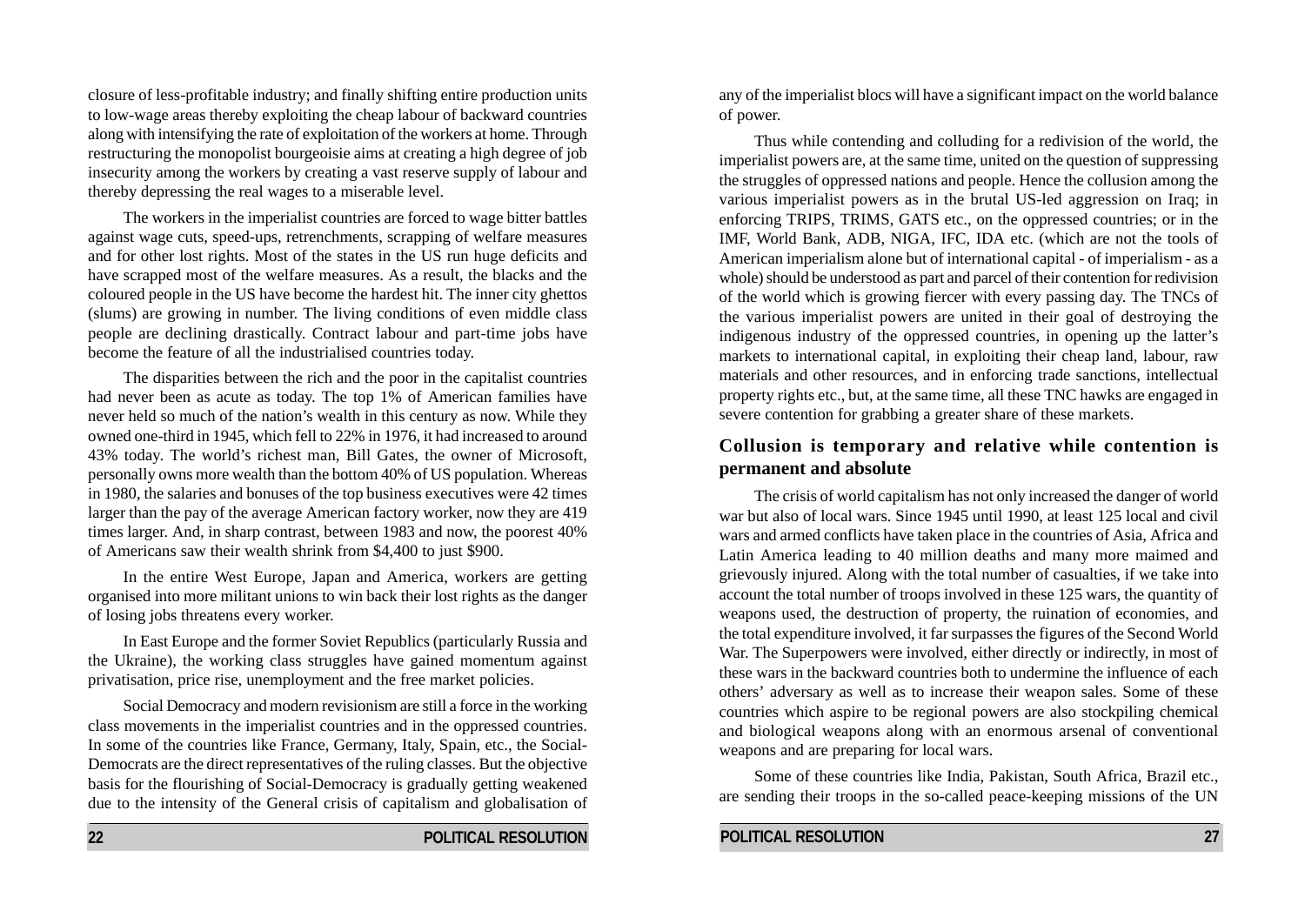struggle for the re-division of the world. Of late, it has been having defence deals and agreements with countries like India and is gradually trying to assert itself more forcefully in world politics. Its alliance with any of the other imperialist powers could lead to a significant tilt in the world balance of power.

Today, though US imperialism is still acting as a superpower, it is not in a position to achieve complete world hegemony. And at the same time no other imperialist power is in a position to achieve world hegemony. Beset with severe crisis, every major imperialist power is busy establishing or consolidating regional trade blocs in order to achieve global hegemony based on the strength of their respective blocs.

The acute competition for the world market has intensified the economic and political contradictions among the major powers-the US, EU, Russia and Japan. As a counter to the EU, America had set up the North American Free Trade Area (NAFTA) with Canada and Mexico as partners. Japan, on its part, is going ahead with plans to form its own regional trade bloc.

Protectionism has now become the general feature of virtually every capitalist country. Farm subsidies and steel subsidies have become particularly contentious issues. The US ruling class has been dictating 'free trade' to the rest of the world, while announcing protectionist policies for itself. A tariff of 30 percent on imported steel is now being imposed on its foreign competitors in an attempt to revive the decaying US steel companies. At the WTO summit at Cancun, Mexico, last October, the issue of farm subsidies by the US and the EU pushed the Summit into a stalemate.

The problem of overcapacity now plagues the world with products from East Asia and Latin America competing with those of the imperialist countries. Hence a new wave of protectionism is now sweeping across the world.

Besides the major imperialist powers, China too has emerged as another important player in world politics after the restoration of capitalism. It is a major military power in the present-day world possessing the largest armed force of around 30 lakh and para-military force of 12 lakh. It has the third biggest military budget after the US and Russia and has taken up the modernization of its armed forces on a massive scale. It has been continuing with nuclear testing despite protests from other countries. Its claim over the entire Sprately group of 250 islets, Coral reefs and atolls, rich in oil and gas, has become a source of conflict with South East Asian countries like the Philippines, Vietnam, Malaysia, Taiwan and Brunei. China's alliance with

cheap labour. It has created more favourable conditions for the unity of the socialist revolutionary current in the advanced capitalist countries and New Democratic Revolutions in the oppressed countries.

The working class in the capitalist countries has been waging militant struggles not only on their class demands but also against imperialist globalisation and war. The massive mobilisations in Seattle, Prague, Washington, Nice, Genoa and elsewhere against the WTO, World Bank, IMF, and the G-8 summits shows the growing disillusionment among the workers towards the capitalist system despite the unending propaganda by the reactionaries about the final triumph of capitalism. The worldwide demonstrations in millions against the US-led war against Iraq and Afghanistan, particularly in the very heartland of capitalism such as the US and Western Europe, shows the increasing awareness of the workers regarding their worldhistoric role.

The unfolding of revolutionary struggles by the proletariat in the advanced capitalist countries will be of great significance in the worldwide militant people's struggle against imperialism. Genuine proletarian parties based on MLM have already emerged, and are emerging, in several capitalist countries and it is certain that these parties and the working class parties in the oppressed countries that are spearheading the revolutionary struggles against imperialism and local reaction will unite and also forge a worldwide united front against imperialism and their lackeys.

#### **Collusion and Contention among the Imperialist Powers and the danger of war**

**11.** With the intensification of the General Crisis in the world imperialist system from the early 1970s, the contradictions between the American Superpower and the West European and Japanese imperialists began to surface openly in their economic rivalry for a greater share of the world market. They have become further sharpened during the 1980s, particularly after the collapse of the Soviet Union as a countervailing superpower in the world arena. The inter-imperialist contradictions are getting acute due to the falling average rate of profit and the near-stagnant world market resulting from an overall decline in real incomes all over the world.

While the US's share of the world's stock markets was 70% in 1966, it dropped to 32% by 1990; while Japan's share increased form 3% to 31% in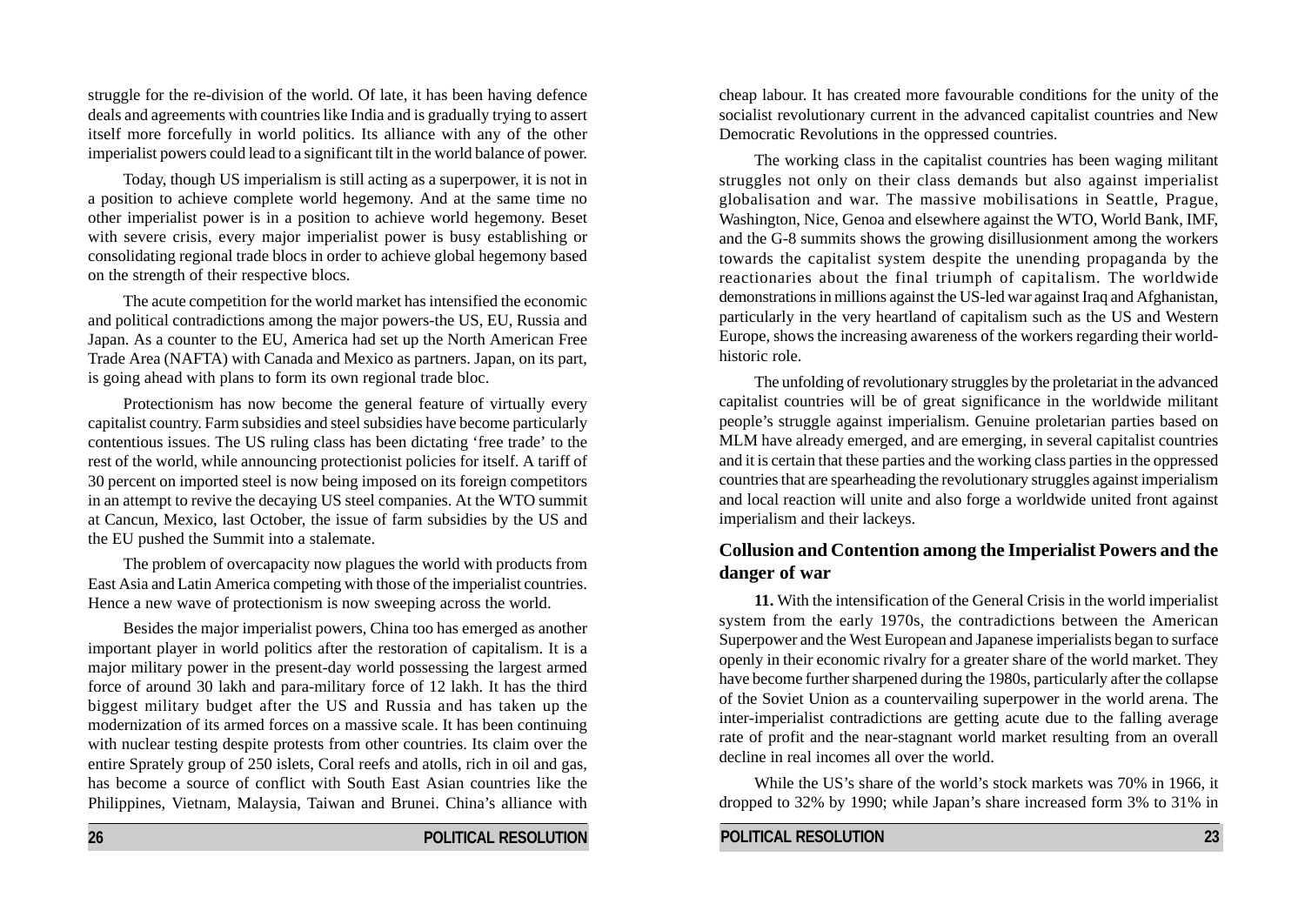the same period and Europe from 20% to 30%. In 1997, the total GDP of the USA was \$ 8.1 trillion, while that of EU's was \$ 8.2 trillion. In the share of world trade - exports - the USA had 16% against the EU's 20%. Of the total world's debt securities, the US issues 37% to the EU's 35%. And of the total foreign exchange transactions the US accounted for 42% to EU's 35%

The first official US trade deficit in this century occurred in 1971. The US trade balance in manufactured goods fell from a surplus of \$ 11.8 billion in 1981 to a deficit of \$ 133.4 billion in 1986. Correspondingly, the global power of the dollar declined spectacularly since the early 1970s. By 1984, the US was transformed into a net importer of capital for the first time since the First World War. And in 1985, after serving for 65 years as the world's creditor, the US became its largest debtor with \$ 110 billion of foreign debt. By 1991, the external debts of the US reached a staggering \$ 400 billion. Military expenditures and debt servicing became the two most important components for the mounting federal deficit together accounting for 50 to 60% of the Federal budget. The US public debt quadrupled in the Regan-Bush era.

The 15-member European Union (EU), with Germany and France playing a prominent role, has emerged as a powerful force in world politics and is attempting to develop the biggest market in the world stretching up to the Russian borders. Currently the EU's population of 37 crores is equal to the combined population of the US and Japan. 11 more countries of Eastern Europe and Baltics have applied for membership of the EU, some of which have the status of the Associate members.

Stronger unification of Europe will make it a strong challenge to the US in all spheres of the economy. The Euro can emerge as a strong challenge to the dollar; the European Central Bank can soon equal the international financial clout of the Federal Reserve of the USA; the EU is fast emerging as the world's largest trading bloc accounting for one-fifth of the world's income and an expected 40% of world trade; etc.

Japan has been the leading banker in the world and a close second to the US in being home to the world's top 500 companies which include service as well as industrial enterprises. In 1994, 149 were Japanese while 151 were American. Of the top 20 companies 12 were Japanese and six were American. However, the severe recession, over the last few years has temporarily eaten away much of Japan's lead. In 1997 of the top 500 TNCs, Japan accounted for 112 to US's 175, and of the top 20, Japan had 9 to US's 6.

Trade wars became particularly fierce between the US and Japan during the 1980s though US trade sanctions and pressures to import more of US goods had begun by 1973 itself. Japan had therefore begun to shift both its trade and direct investments from the US to other parts of the world. There has been a phenomenal increase in Japan's trade surplus with the US and other countries of the world since the late 1970s. This made it the world's biggest investor, lender and aid donor by the end of the 1980s.

After serving as the bulwark of reaction for almost three decades both as an oppressor of various nations at home and of the national liberation struggles in the third world, the Soviet Union collapsed as a superpower by 1990 and disintegrated after the August 1991 coup into several sovereign Republics. Though a loose coalition, called the CIS led by Russian imperialists, came into existence, comprising 11 former Republics, virtually each of the Republics is independent. The Soviet Union's deceptive garb of socialism came apart and state monopoly capitalism, fascism and Russian chauvinism, which lay hidden behind the socialist mask for years, came out in their true colours. At last the correctness of comrade Mao's remarks that revisionism had usurped power in the Soviet Union and East Europe after comrade Stalin's death in 1953 and that, consequently, capitalism was restored and these were transformed into capitalist countries have been incontrovertibly proved by the above developments. In spite of the non-stop malicious propaganda by the reactionary bourgeoisie that communism is dead with the demise of the Soviet Union, the world proletariat and the struggling people are increasingly becoming aware that the crisis in the Soviet Union and East Europe was a crisis of state bureaucratic capitalism and what was dead was phony communism.

Russia which took over the mantle of the former Soviet Union has half the total population of the latter, retains 92% of the nuclear weapons, three quarter of its natural resources, and the largest oil reserves in the world. It continues to be a contending imperialist power in spite of losing its Superpower status. Yet it is caught in the most severe economic and political crisis and is not in a position at the present juncture to regain its control and domination over East European countries and over the oppressed countries that were formerly in the grip of the Soviet Superpower.

Notwithstanding the severity of the internal crisis, Russia still remains a formidable military power and a contender, however weak it may be, in the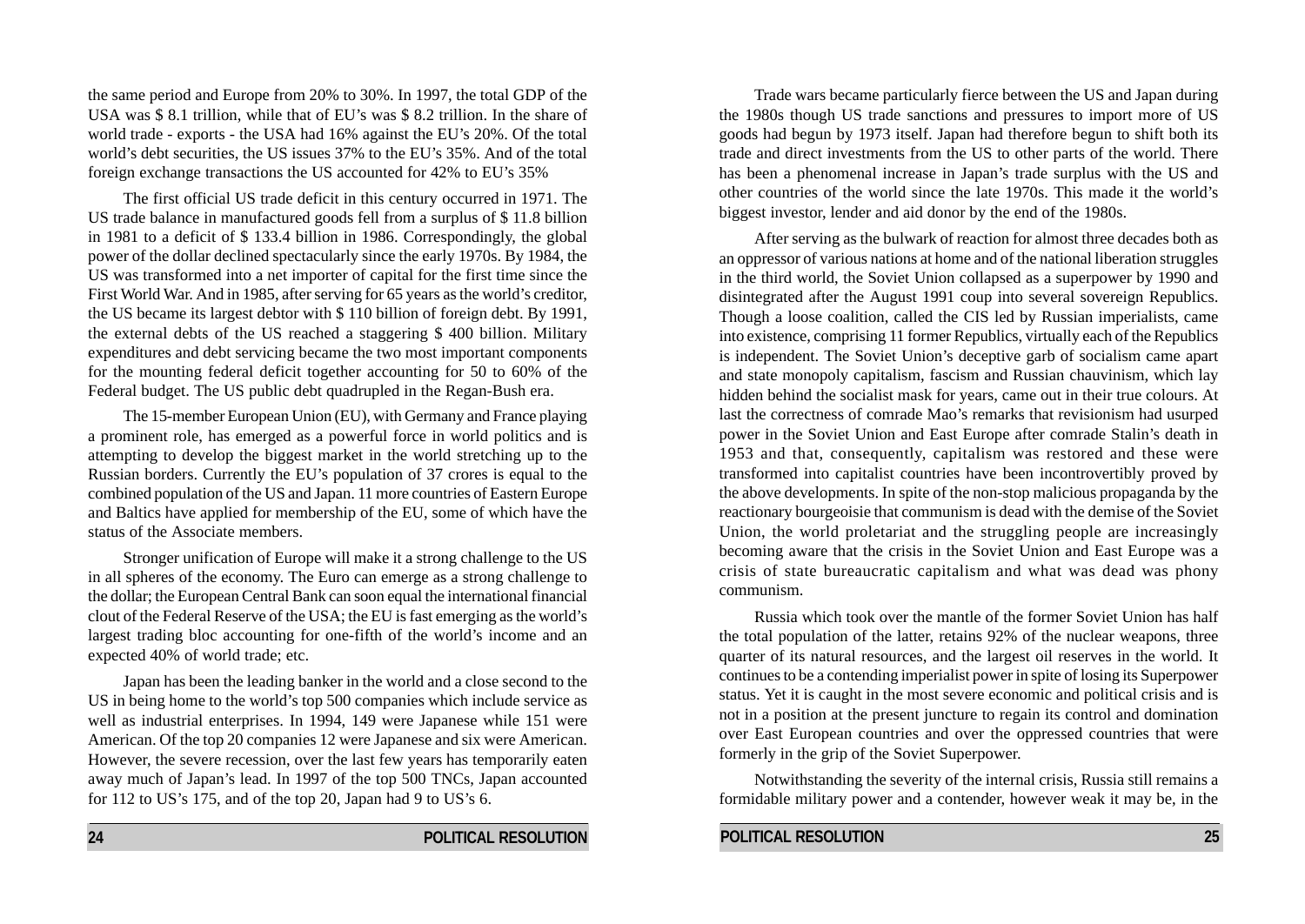at greater pauperization of the Indian peasantry, along with more tightly integrating it with the vulture-like net of the imperialist world market. These pockets have been more tightly interwoven or integrated in to the most strangulating net of the imperialist dominated MNC, just like Pepsi. The much trumpeted slogan "*from the farm house to the seaport*" is nothing but the proclamation for the new market oriented policy to serve the above process.

 The increasing incidents of "suicides" by the poor and a section of the middle peasants in some parts of India are reflecting the severity of the over all deepened agriculture crisis. In India today food crisis is once again posing on the agenda along with the news of draught in one part and floods in another, while the stored stock of food-grains are increasingly rotting in the warehouse. All these contradictory features are the clear symbols of the semi-colonial and semi-feudal set-up under neo-colonial form of indirect rule, exploitation and control.

In various parts of the country, where capitalist relations have been developed to some extent, vast sections of the peasant masses including some sections of the rich and middle peasants continue to wage peasant struggles on various issues while focusing their attention on demanding here crises for their produce. The increase in the crises of fertilizer as a result of the reduction or withdrawal of subsidies, the lifting of infra-structural subsidies and the enormous increase in water, electricity, transport and diesel rates at the dictates of the imperialists institutions like IMF and World Bank, has also brought the peasant masses increasingly into such struggles. During the struggles mobilization of the vast section of the peasants, firing on these struggles at various places and killings of a number of peasants highlight the importance of the struggles. The increasing cost of agricultural production, adverse terms of trade and direction towards virtual scrapping the remunerative price system along with closing down the FCI, including the strangulating net of the usurers and other credit due to the imperialist sponsored policies is increasingly deepening and widening the objective bases of such like militant peasant struggles against the ruling classes and their state machinery including imperialism. Our Party must support and intervene more forcefully in such struggles no doubt on a clear cut revolutionary basis with the clear cut purpose of re-orienting these struggles in the direction of and as a part of the antiimperialist and anti-feudal NDR struggles already advancing in various parts

**48 POLITICAL RESOLUTION**

strengthening of the religious fundamentalist forces, and fascist, social fascist forces. Most of these forces have been using the mass upsurge and wrath of the people to come to power and to divert the people from the revolutionary path.

The restoration of capitalism in the Soviet Union and East Europe after the death of comrade Stalin in 1953 and the usurpation of power by the revisionist Khrushchovite clique by the mid-1950s, the degeneration of CPC after the death of comrade Mao in 1976 and the consequent restoration of capitalism in China under the modern revisionist Deng clique are serious setbacks to the world revolution and the proletariat. These serious setbacks, besides the brutal suppression of the revolutionary movements in some countries, have created vacillations, pessimistic and defeatist tendencies at least for a while among certain sections of the oppressed people worldwide, particularly among the middle classes, about the future of socialism.

The imperialists and the reactionaries all over the world have unleashed the most vicious propaganda against socialism, communism and Marxism-Leninism-Maoism especially since 1989, following the mass upsurge in Eastern Europe and the former Soviet Union and the collapse of the bureacratised capitalist regimes led by the revisionist parties there. Desperate attempts are made to project these discredited regimes as communist. Post-modernism, post-Marxism etc., have come to the fore that deny the relevance of social classes, dub class analysis as economic reductionism, and claim that identities such as race, gender, caste, nationality are the contemporary reality. They assert that we have reached a period marked by "*the end of ideologies*", *'end of history'* and so on, that capitalism has finally triumphed as the only viable system, and that "*there is no alternative*". They claim that the struggle for state power is corrupting and will invariably lead to authoritarian regimes, that central planning leads to bureaucracy. They project "*civil society*" as an alternative to the State and that in the economic sphere, market should be the regulator. Thus all these trends, some of which still don a "Left" garb, are apologists of the neo-liberal policies of international capital, neo-colonial forms of control and exploitation, and have emerged as a great obstacle to revolution. In the context of such a systematic attack by imperialism and the various postmodernist and post-Marxist trends against Marxist ideology, socialist system and communism, we must step up our effort to expose the bankruptcy of these theories take up campaigns to propagate MLM on a wide scale.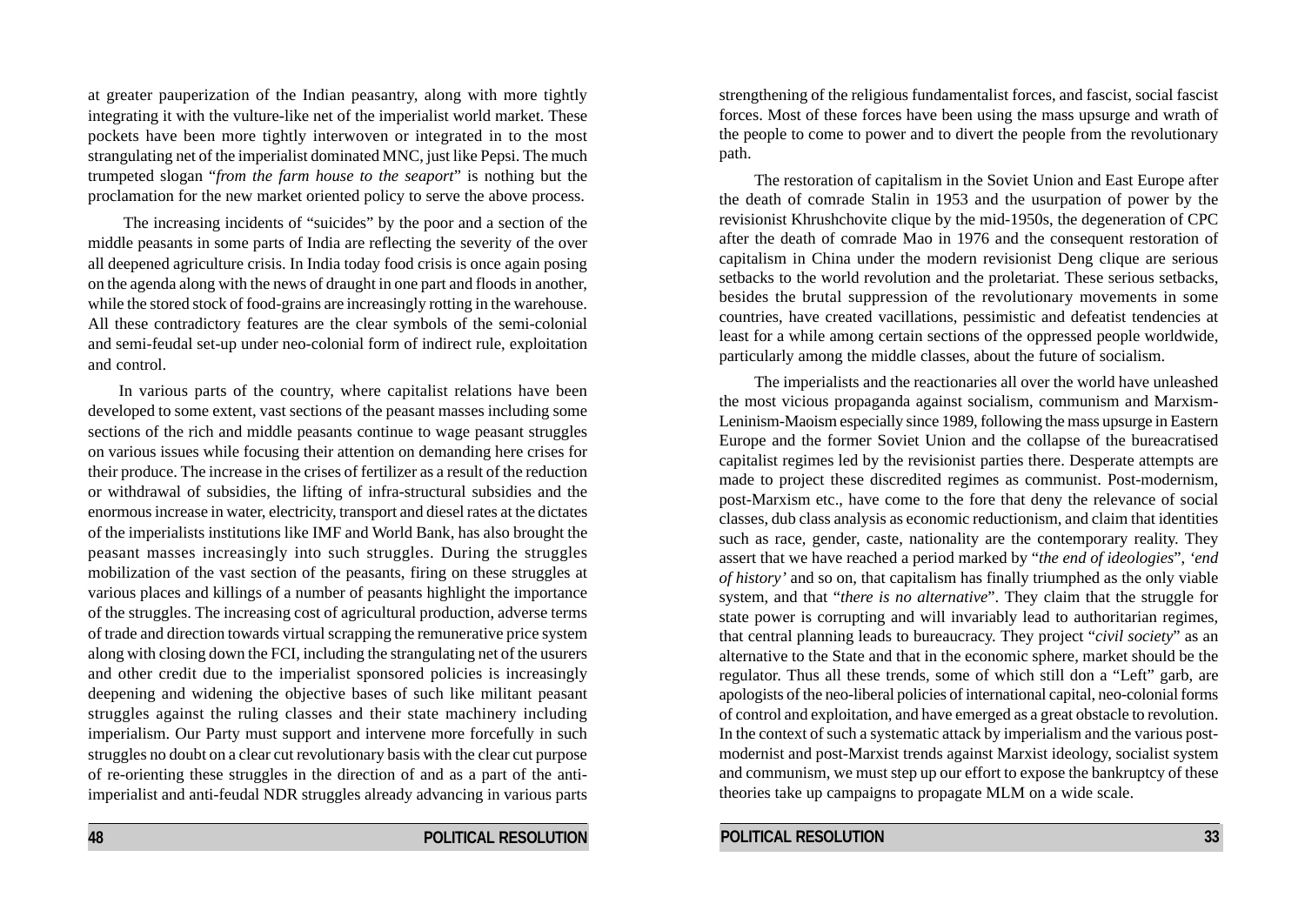In fact, the massive anti-Communist and anti-Marxist propaganda by the reactionary media and the post-modernist talk of the "triumph of capitalism" following the debacle in Eastern Europe and the Soviet Union, ran out of steam within a very short period. In almost all these former bureaucratised capitalist states, the newly formed bourgeois parties became discredited and the ousted revisionist parties came back to power. Moreover, in almost all countries of the world massive anti-capitalist movements are on the rise, revealing the deep disgust and frustration of the toiling masses towards the rapacious capitalist system that has widened the cleavage between the rich and the poor as never before.

The temporary set-back in the socialist bases has not mitigated the crisis of capitalism even an iota but, on the contrary, has only exposed the cruel, exploitative, oppressive, inhuman, unjust nature of a system that cannot provide employment to millions upon millions of impoverished people who are prepared to sell their labour power just for a square meal a day, a system that destroys the productive forces and keeps its enormous productive machine idle even as the vast majority of people continue to perish, lacking the minimum necessities of life.

In fact, today, the development of productive forces has reached such a stage that conditions for socialism have become more mature. The high degree of concentration of production, which has been growing even more rapidly in recent times through mergers and acquisitions, has brought a high degree of concentration of workers in each industry. Monopoly capitalism in the imperialist countries and comprador bureaucratic capitalism in the countries of Asia, Africa and Latin America have further matured the conditions for the speedy transformation into socialism after the victory of the proletarian revolutions in these countries.

The objective situation, thus, is giving rise to new Marxist-Leninist-Maoist parties worldwide and to a clear polarisation among the revolutionary forces. During the 1980s and 1990s, a few international initiatives were taken up by some of the Marxist-Leninist parties to bring together ideologically closer forces into a common platform. It is certain that the further advance of the people's wars in the countries of Asia, Africa and Latin America on the one hand, and socialist revolutionary movements in the capitalist-imperialist countries on the other, would lead to a polarisation of the Maoist revolutionary forces worldwide. Meanwhile, it is another urgent task before the Communist

**12.** Apart from the age-old semi-feudal exploitation and oppression, the condition of the peasant masses, particularly the poor and landless peasants, including the village workers, Adivasi and Dalit sections are being further deteriorated because of the imperialist sponsored policies. Now the agriculture sector is mostly placed at the mercy of the imperialists and CBB for seeds, pesticides, fertilizers and machinery. Government allocations for the agriculture sector have increasingly cut down from 2.6% to 1.5% in 1997-98 itself. Public sector investment in agriculture has come down from 14.1% in 1981/82 to 4.9% in 2000/01. Its share in gross capital formation has sharply declined from 11.2% to 7.1% in the same period. The Banking reforms by reducing priority sector lending have left the peasantry, particularly the poor and even the middle peasants at the mercy of the private moneylenders more than ever before. Peasant masses get 65% of their loans from these usurious moneylenders, including the rapacious traders, where as they get only 13.5% loans from the public sector Banks. The price hike of water, electricity, diesel, fertilizers, pesticides, machinery and all the agriculture inputs on the one and negligible on non-remunerative price for there produce, on the other has led to the virtual handing over of the lands of the entire poor peasantry including a sizeable sections of the middle peasants to the big landlords.

In some belts of so-called green revolution capitalist relations have been further introduced to some extent but they are very much distorted and disarticulated. These relations were introduced in the so-called name of reforms but their real purpose was not only creating and extending the market for imperialist goods, and mitigating the food crisis the country was then facing, but also for derailing the people from revolutionary struggles. Because of the some new class forces have emerged in these pockets but the land question is no longer fundamentally resolved.

The ruling classes has already stated encouraging further concentration of land by diluting and circumventing the nominal land sealing acts for removing upper limits under different pretexts. The agri business consortia, the hue and cry about the crop diversification and the contract farming in the name of helping the poor peasants are nothing but directed towards devastating the poor peasantry and a 'section' of the middle peasantry thus the so-called globalization of the Indian agriculture and the talks of initiating second green revolution, through introducing genetic modified crops, are nothing but aims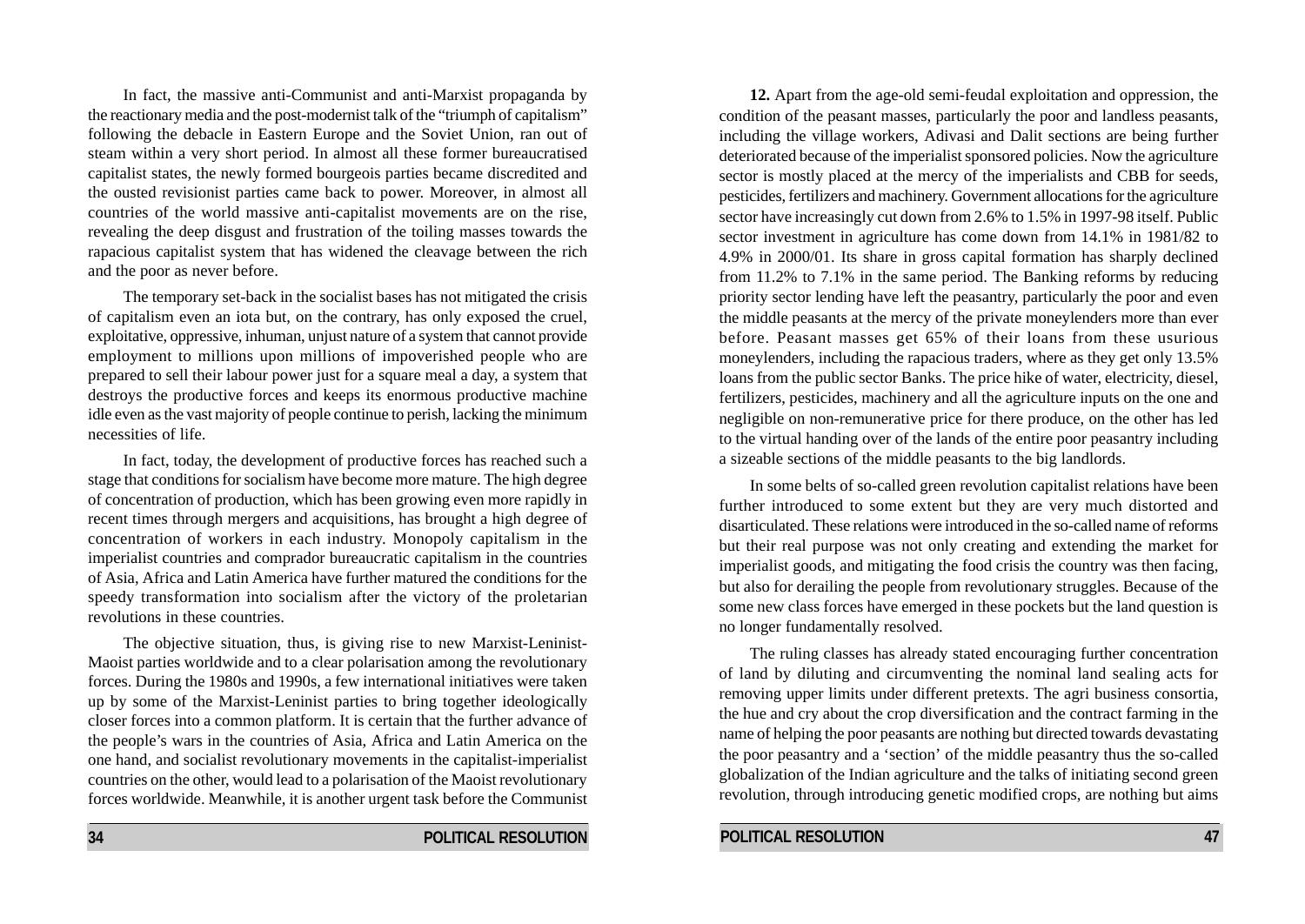traditional trade union boundaries. In a word various section of the working class has not only largely expressed their pent-up wrath against these policies but is also expressing their revolting mind. They have no other alternative but to wage a life and death struggles against these policies and sweep away the existing boundaries. But the working class can advance towards realizing its historic mission only if primarily the deep-rooted influence of revisionism, reformism and economism is routed, concrete initiative and revolutionary policies are adopted within the working class and they are freed from the chains of the ruling class run trade unions, including those of the revisionist CPI/CPM. Thereby only under the steadfast leadership of its Maoist party, working class will be more forcefully able to mobilize and channelize all the struggles of the various sections of the people, particularly the struggles of the peasantry against imperialism and feudalism and leading towards establishing a new democratic India by smashing old India, and thereby advancing towards building socialism and communism on a world scale. That is, by advancing, strengthening and expanding the flames of the already going on protracted people's war in various parts of the country under the leadership of our Party.

**11.** In India today after 57 years of so-called independence monopoly over land by big landlords still continue despite some changes. Vast majority of the peasantry is still the most exploited and oppressed class. They are forced to live in most wretched and extremely poor conditions. Despite the hoax of all land reforms more than 30% of the land is concentrated in the hands of the landlords who constitute only 5% of the population. Extreme forms of semifeudal exploitations are still continuing in the countryside. Some of the major prevailing forms of such exploitation are extortion of their produce through share cropping, which is robbing them of their produce up to 50%, bonded labour, usurious and merchant capital and other forms of extra economic coercion. The countryside is dominated by landlords, usurers, merchants and religious institutions. These class enemies continue to protect and instigate casteism, communalism, superstition and even maintain private armies or Goonda forces and perpetuates medieval oppression on the rural masses and Dalits, Adivasis and women through often perpetrating massacres, rapes etc. It is this class of oppressors who hold social and political power and act as a prop for imperialism ensure perpetuation of decadent feudal culture along with paving the way for rotten imperialist culture in the vast countryside. This is still the overall dominant aspect of the rural society of India today.

revolutionary forces worldwide to forge a fighting front with all the antiimperialist forces, i.e., the communist revolutionary forces, the national liberation movements, and the genuine anti-war and anti-globalisation movements, with the Maoist forces acting as the nucleus in the direction of providing leadership, to unitedly fight and defeat the new imperialist offensive led by US imperialism against the world people in the wake of September 11 attacks.

The revolutionary forces the world over should stand by each other, build solidarity movements, and help and learn from each other's experiences. Unity of all the Marxist-Leninist-Maoist and anti-imperialist forces will undoubtedly weaken imperialism further.

The formation of the Coordination Committee of Maoist Parties and Organsiations of South Asia (CCOMPOSA) is a path-breaking advance in the direction of coordinating the Maoist movements of South Asian region against Indian expansionism, imperialism and the reactionary ruling classes of the countries of the region and will help achieve the unity of all the fighting forces in the region and hasten the ongoing people's wars.

The present crisis of the world imperialist system, particularly of the US imperialists, and the resultant war-mongering posture of the US imperialists, along with the countervailing results of the imperialist globalization, has sharpened all the fundamental contradictions; the contradiction between imperialism and the oppressed nations and people is an important factor determining the present turbulent situation. That is why, the storm-centres of revolution are increasingly providing extremely favourable situation for advancing the New Democratic Revolution as part and parcel of the World Proletarian Revolution. It is in this backdrop that the storm-centres in the South Asian countries, particularly in Nepal and India, are developing towards a new turning point in history.

The world proletariat and the fighting people are taking lessons from the failures in building socialism; and will continue the revolution until the establishment of communism world-wide with redoubled conviction and confidence. The oppressed people are fast realising that these defeats are but temporary in the zig-zag course of the protracted new democratic and world socialist revolution which will advance by breaking, first, the weakest links in the imperialist chain. No power in the world can stop this irresistible trend of ultimate doom of imperialism and victory of socialism in the near future.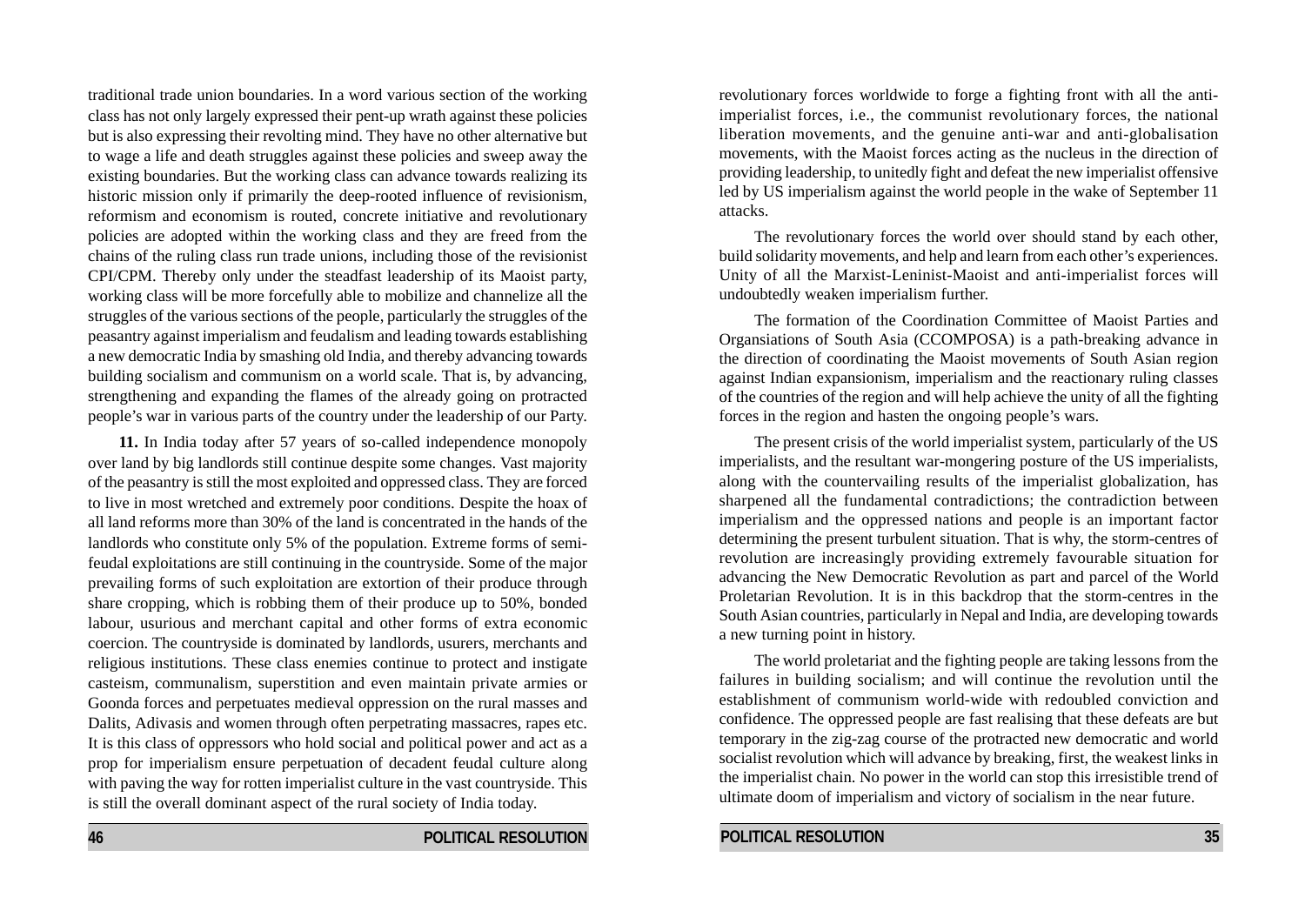# Domestic Situation

**1.** We have noted that the present world situation is marked by great disorder, turbulence and instability rarely witnessed in world history. The U.S. imperialism has not only declared but also started wars of aggression against the world oppressed people and nations in the deceptive name of "war against terrorism". There evil designs are nothing else except to establish their undisputed and naked rule over the world oppressed people and nations to recast the existing world relations according to their sole imperialist interests. This is the naked imperialist logic to tide over their deep rooted economic crisis. Another most glaring feature of the situation is that the people of the whole world, including the people of the imperialist countries along with the U.S. people themselves came forward in resisting these war-designs on a massive scale. The mighty wave of struggles against imperialist's globalization is also continuing. The mounting resistance of the Iraqi people and the people of Afghanistan including the continuity of the glorious struggle of the Palestinian people shows that the U.S. imperialists are increasingly caught in the quagmire. Today it is US imperialism that is the no.1 enemy of the world people resorting to blatant aggression, domination and bullying of countries through out the globe.

**2.** The changes in the world situation generally play a more determining role in setting the course of changes in the internal situation of a country. This phenomenon continues to reveal itself more markedly in the socio-economic and political set-up of India. Recently this process has assumed a more naked and direct dimension. It is because of this fact that ever since the transfer of power in 1947, the comprador bureaucratic capitalist and feudal classes of India, continue to apply the policies serving the needs of the imperialists, are the main social props of imperialism. The comprador big bourgeoisie is a class that serves imperialism and is nurtured by them to survive and grow. Today, particularly after 1990 with a major offensive of finance capital under the banner of LPG, they have more brazenly started acting according to the naked dictates of the imperialists.

After the World War II the imperialist forces faced the anti-imperialist struggle in an unprecedented scale throughout the world and brought forth the more sophisticated, more deceptive and "more sinister" policy of neothe peasantry. Number of people migrating to the cities for their livelihood is increasingly swelling the city population. The condition of the middle classes, including the women, students, intellectuals, youths and even a sizable section of the national bourgeoisie have been seriously affected. Number of people living below the actual poverty line has increased up to 48%. Overall situation is that the countervailing effects of these imperialist sponsored policies have already started simmering on the surface in the form of a new wave of people's struggle, particularly the struggles of the workers and peasants.

**10.** The working class has become victim of lay-off, retrenchments, wagefreeze and wage cuts, scraping of social security benefits and casualization of labour and speed-ups etc. including restrictions on even minimum trade union activities. There is a significant change in the composition of working class in the wake of globalisation policies. The composition of contract and casual workers among the industrial proletariat is on the increase. The jobs from the larger factories of the organized sector are being shifted to small factories in the unorganized sector. Besides, there is an increase in the proportion of the women workers in the low wage sectors. All these changes should be taken into account while formulating our tactics for work in the working class.

The over all crises are so-deep that the ruling classes are no longer in the position of providing even the minimum relief by accepting their mostly just minimum demands. As a result the workers in organized sectors, transport, Banking, insurance, power sectors including state and central employees and in other sectors are coming out or bursting in strikes at the state and all India level in spite of the threat of the reprisals by the management, including governments of all the ruling class parties. Today almost all the major trade unions are dominated by the revisionists and the pro-establishment sections but because of the growing working class struggles, emanating from the disastrous counter effects of the new economic policies, the pro-working class masks of these sections are increasingly getting exposed. Actually in the hearts of the vast sections of the working class the age old leadership of these sections has almost lost their credibility.

During the last few years the working class in the different sections and in different parts of the country has waged many valiant struggles, particularly in the mining sector against the imperialist sponsored new economic policies of the ruling classes. Moreover these struggles have generally outstripped the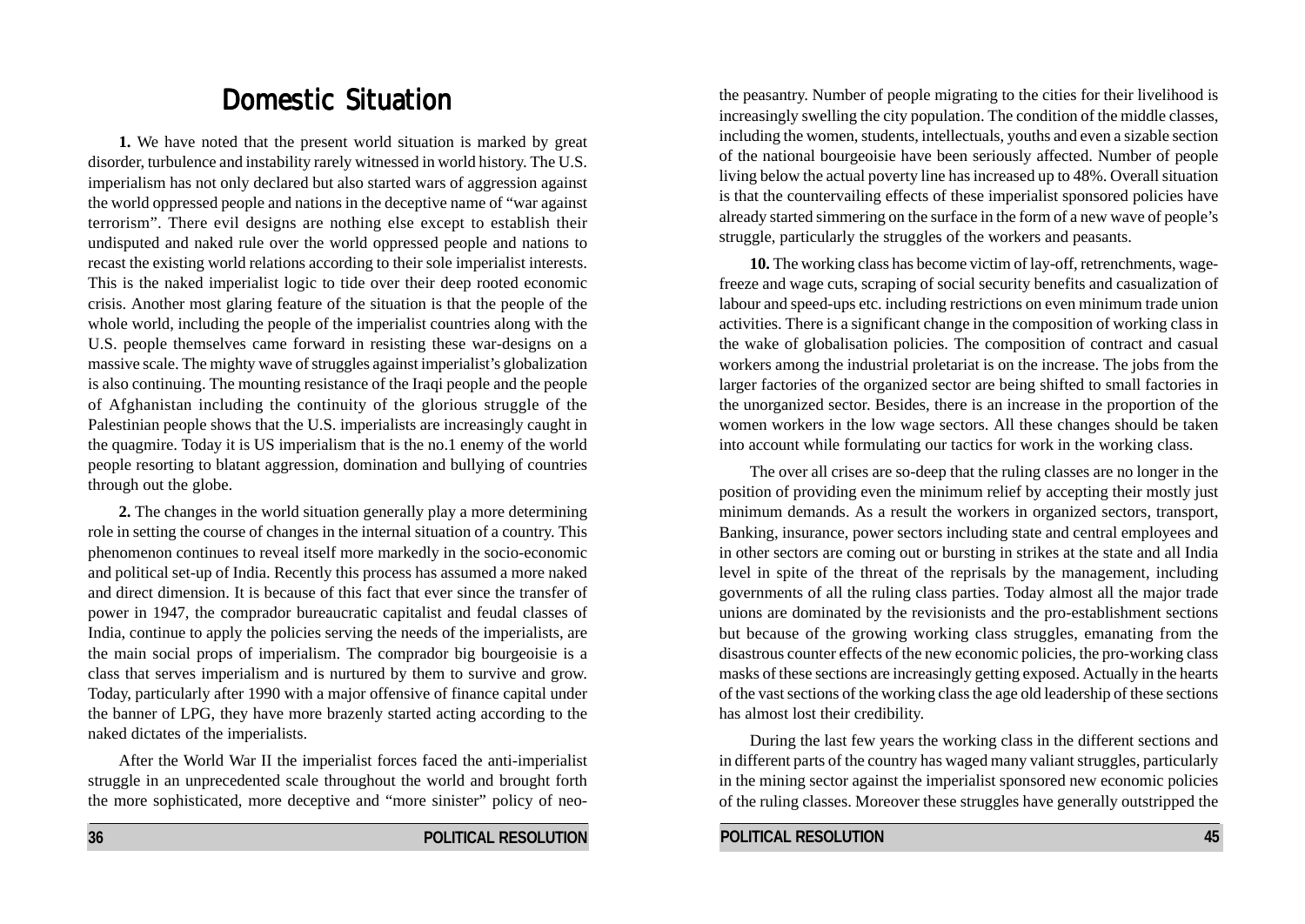funds required for even repairing the roads used by them.

Recently, the imperialists, particularly the US imperialists and their financial institutions have been allowed to directly deal with the state governments. That is why they continue to directly sanction conditional loans for setting up industries for constructing luxurious roads, hi-tech parks and hi-tech cities such as - Hyderabad and Bangalore - and others such infrastructural projects which are mostly benefited to imperialists and their henchmen in India. Various state Governments of various brands, including the so called left government of West Bengal led by CPM, are in the race of achieving such strangulated loans. They are crossing all the limits in providing every kind of concessions and facilities to the imperialists and at the cost of sweat and blood of the people. In the same direction the BJP-led central government has decided to establish some special economic zones (SEZ) in some states where no Indian law will be operative. Apart from the US imperialists, the EU, Japan and other imperialist countries are also in the race in sanctioning huge amounts as loan for the power sectors, expressways and telecommunications etc.

**9.** But the domination of U.S. imperialism does not mean that the penetration of other imperialist forces in the economic and political fields does not exist. Rather the influence of the E.U. countries, particularly of Germany, France along with Russia and Japan continue to increase. All of these have also meant that India has become more and more tightly interwoven into the whole world imperialist system. That is why today Indian people are more and more subject to the shocks and dislocations emanating from the motion of development of the imperialist system itself. The further penetration of all the imperialists in India has not only heightened the pressure below, thereby sharpening the class contradictions in the country, but has also increased the cracks and along with sharpening of the contradictions among the ruling classes themselves though it has yet to get crystallised.

Because of the imperialist dictated economic policies, particularly the policies of imperialist sponsored globalization, liberalization and privatization by both the central and state governments have not only greatly deteriorated the overall Indian economy but also the living conditions of the Indian people. These policies have not only squarely affected the living conditions of the working class but also all the labouring sections of the society, particularly

**44 POLITICAL RESOLUTION**

colonialism by replacing direct colonialism. Thereafter, the process of accumulation and regeneration of capital advanced under this deceptive policy. During this process different imperialist capitals predominantly reflected the feature of high degree of integration, with the leading role of the U.S. imperialists in it. The imperialist institutions like World Bank, IMF, GATT and UNO etc. were brought forth with this motive.

In India this process was reflected in the form of opening all its doors for the penetration of more than one imperialist country in economic, political and all other fields. Another notable factor is that during the subsequent years of so-called independence, these comprador bureaucratic big bourgeoisie and big landlord ruling classes continue to serve the imperialists faithfully. Subservient to the imperialist the Indian ruling classes kept the doors open for the loot and plunder of our country by the imperialist powers while fulfilling their own interests also by utilizing the imperialist contradictions.

As a result, just after the British imperialist went behind the curtain, the U.S. imperialists continue to assume the more dominant position in India for a period of more than a decade. There after, starting from the late 60's the Soviet imperialists continue to exercise more dominant position for a period of more than two decades. Now again the U.S. imperialists are in the helm of the affairs. It is a fact that changes and shifts in the world situation played a more determining role in the shifts of these tilts.

**3.** Despite the shifts in the tilt, it is a fact that all the major imperialist powers continue to penetrate and extract wealth produced by the Indian people. It is also fact that after 70's both the rival blocks of imperialist continues to operate in India, even though the social imperialists were in the dominant position. Both of them succeeded in establishing their hidden and open links among various sections of the ruling classes including there political representatives. The age-old "private sector" created and nourished by the British imperialists continues to be dominated by the western imperialists, particularly the U.S. imperialists. Another fact is that even though the total amount of the Soviet imperialists capital continues to remain less than those of the other imperialists powers, particularly the British and more particularly the U.S. imperialists, yet they exercised a commanding role in the over all economic and political set-up of India. The reason is that the Soviet capital was mainly concentrated in strategic and key sectors of the Indian economic.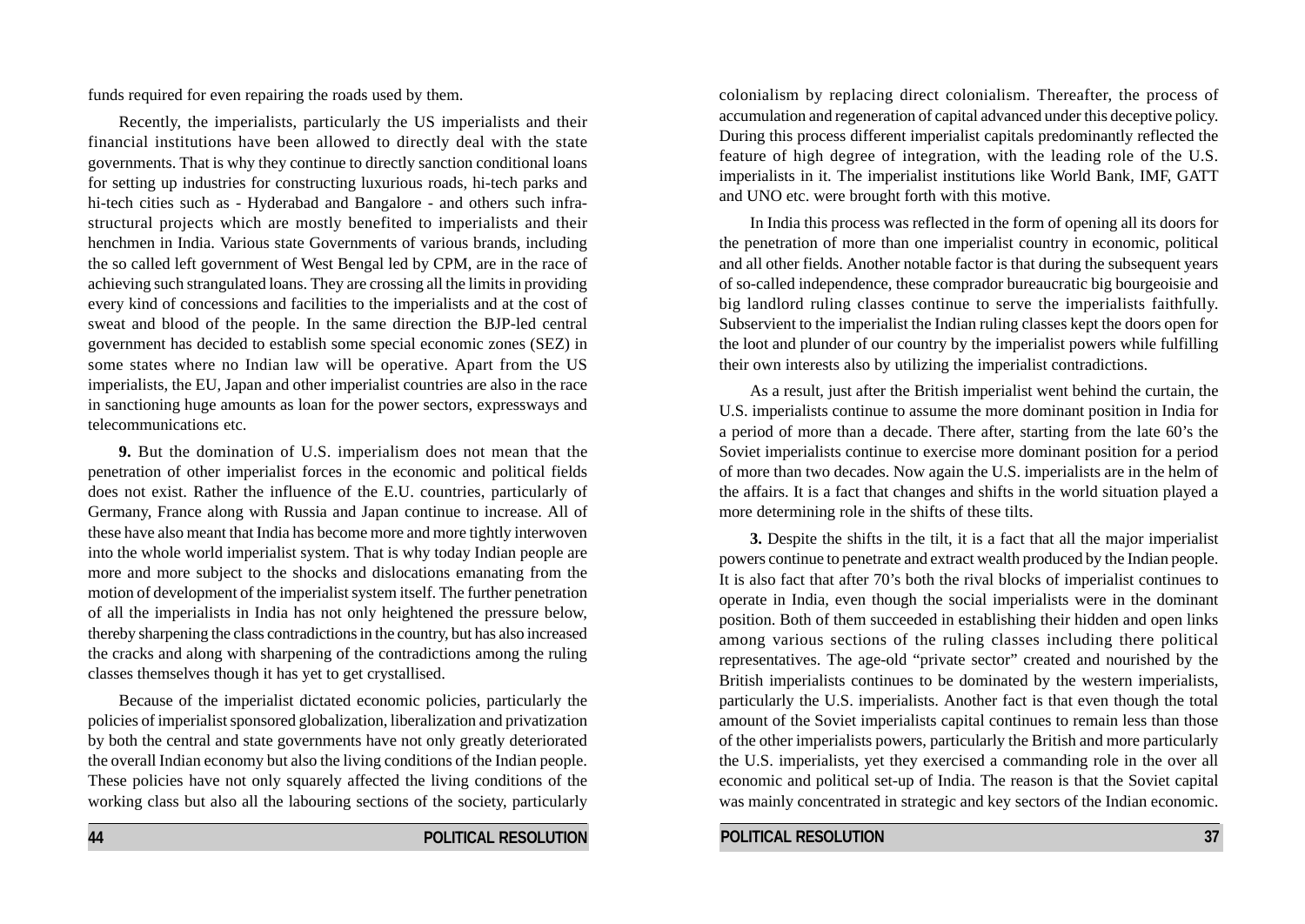Hence their grip on the key sectors of the Indian economy, along with the more favourable geo-political position in this part of the globe, were the major factors which helped the Soviet imperialist in gaining more dominant position in India. Moreover, the Soviet capital was mainly concentrated in the so-called "public sector", which was particularly encouraged by the Soviet imperialists and hence provided huge loans in the garb of "aid". During this process they obtained not only a large number of preferential trade agreements but also succeeded in marginalizing the influence of the rival imperialists to a considerable extent. They also instigated the expansionist designs of the Indian ruling classes to establish their hegemony and monopolistic control over entire South Asia through them. The signing of Indo-Soviet military pact in August 1971 and creation of Bangladesh immediately after it were the events which clearly reflected the Soviet domination in the economic, political, military and all other spheres of India. In the economic sphere this disguised cozy relationship was brazenly named as a "non capitalist road of development" and a "step towards socialism". The chieftains of the so-called communist parties of CPI & CPM brand also continue to sing the same tune, when the fact is that it was nothing but a typical and another form of imperialist domination.

**4.** In India the comprador capitalist class, which emerged in the colonial system itself, has their long history of existence. They were created, nurtured and brought up by the British imperialists themselves and were organically linked to feudalism from the very beginning. After the transfer of power the fusion of this comprador capital with state capital resulted in the comprador bureaucratic bourgeoisie which assumed state power along with the big landlord class. During the period of Soviet domination this class was further strengthened due to the strengthening of the so-called public sector under Soviet domination. The nationalization of banking along with some other sectors, including the closure of privy purses of the princesses, were the steps taken in the above direction. Just as today this process is being reversed, under the naked directions of the U.S. led financial magnates, with the purpose of strengthening their control in the Indian economic and political system.

**5.** Beginning with the late seventies and eighties, as the Soviet imperialist economy was being stretched to the extreme limits, because of the over bearing military budgets, along with its technological lag and some other reasons, it

 There after the difference between sick and healthy units have lost their meaning. Now the sick one are being closed while the shares of the most profitable are being sold, that too at the throw away prices.

Examples of such selling of PSUs are numerous. Balco project of thousands of crores rupees in Chhatishgarh has been recently sold by the BJP rulers at through away prices. This project has been sold despite the strong resistance of the workers and employees of this project and despite the fact that it was earning huge profits and producing items for defence department. Now some major ports and airports are on the sale in the name of modernization. Airlines companies, oil corporations and projects and even further reforms in banking sector are on the list. Several PSU unites, even the thriving one's, under the control of state governments are either being closed or sold of or are on the sale. All these anti-people steps of the central and state governments have aroused and arousing mounting protests from the workers and employees including wide sections of the people. The glorious struggles of the electricity employees in UP set-forth a glaring example against imperialist dictated steps of privatizing electricity board. But despite this the production and distribution of electricity in many states has been either all ready privatized or are in the list. In this regard the BJP-led central government has already cleared the deck by establishing a regulatory Authority and by empowering it with a new law to expedite these deals. Hence in several states this process is going on at various levels.

The same process is going on in the transport and communication sectors under the direct and open instructions of the US-led WB, in almost all the states. For constructions of roads too private companies and MNCs are being invited under the Build-Operate-Transfer (BOT) schemes. Under this deal such companies are being authorized to collect high taxes directly from the vehicles playing on such roads. Besides this the BJP-led central government has proclaimed a high sounding scheme of constructing an express way for linking all the four corners of the country, that too, at the dictates of the imperialists and mostly for their benefit. The estimated cost of this scheme is said to be Rs.20, 000 crores, when actually it will cost nearly Rs.60,000 crores. For this scheme a huge loan with stringent conditions is already under way. Apart from this loan, already scarce funds from the public works schemes are being taken away. Hence vast majority of the people are being deprived of the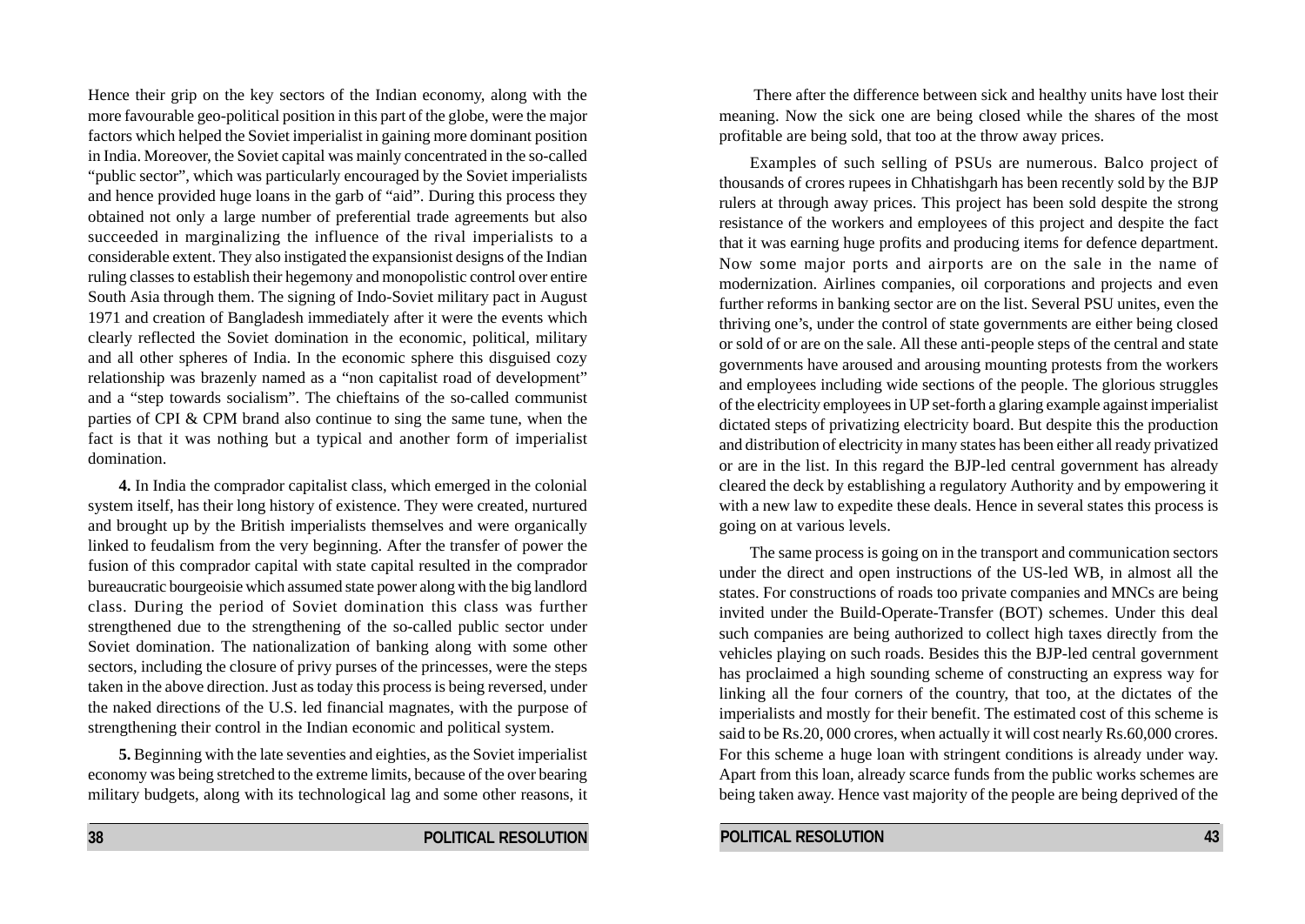At the same time they have removed most impediments to the penetration of imperialist capital in almost all the sectors. They have speeded up the pace of "modernization" of industry and thereby sold away some major industries which were earning even huge profits even. They have encouraged increasing export-oriented production along with opening all the gates of the Indian market by relaxing import restrictions. They have removed all import duties form more them 1400 products of daily usages. They took this step even before the W.T.O. time limit to please the U.S. imperialists. They have removed all restrictions on the entry of imperialist banks. They have reduced or even scraped subsidies in the agriculture sector. Most of all they have adopted and started implementing new labour policy for freezing and banning strikes. They have surpassed all the previous Governments in acting as more faithful brokers to the imperialists, particularly the U.S. imperialists in providing then free access to the Indian market. Hence they allowed the imperialists to openly loot our cheap labour, land, raw materials, infra-structural facilities, people's savings and other Indian sources. They have opened up even the thriving insurance sector to the imperialist capital along with providing numerous concessions in every trade.

**8.** The new congress government is trying to hoodwink the people by raising hue and cry that they well gave 'human face' to reforms, that is, imperialist dictated policies. But actually they are bound to quicken their pace. Their out right subservient character and the growing needs of the imperialist, because of their deepening crisis, will force them to do so. Moreover, it is the same congress and the same Man Mohan Singh (now PM then FM) who brazenly brought forth and forcefully implemented these imperialists sponsored economic policies and that is why it began to be called as Manmohanomics. The naked support of the so-called left parties to the present congress government with the fake posture of opposing its economic policies is a new fraud with the Indian people. Hence there left posture is bound to be exposed more than ever. Though the Congress government made a mock show of doing away with the disinvestment ministry, which, under BJP rule was selling the country's assets (i.e.PSU) at throw away prices, it has been as actively allowing imperialist capital into even newer spheres of the economy. In fact one of its very first acts was to allow foreign capital take over India's major airports. The budget proposals of 2004 too were an indication of the extent to which they are prepared to go in this direction.

became increasingly difficult for them to meet all the growing requirements of the Indian economy. In this back-drop the dominant sections of the comprador Indian ruling classes began to explore other imperialist sources for technology, capital goods, loans and flow without shifting their political orientation. This process was firstly reflected when the India government obtained a five billion dollars loan from the IMF with stringent conditionality. There after some other steps were taken by Rajeev Gandhi Govt. in the same direction. This process was more clearly enhanced by the PVN congress Govt. by adopting the new economic policy. After the collapse of the Soviet super power the Indian ruling classes began to tilt towards the US super power. This process further intensified both economically and more particularly politically when the BJP led NDA Govt. came to the fore. In this process the U.S. imperialists assumed an even more dominant position in almost all the affairs of the Indian polity.

After that the US imperialists began to give more and more attentions towards India. Whereas before the collapse of the Soviet Union "India was really off the radar scope" of the US imperialists. But after that things began to change. When the BJP Govt. assumed office in Delhi the changing scenario took a new turn. Just after that US president Bill Clinton visited India, whereas before that no US president visited India for more than two decades. After that India became a hunting ground for the US dignitaries. This process was further accelerated after 11 Sept. Events, because these events proved to be a new turning point in the world situation. Hence the US imperialists declared India as their new "strategic pillar" in Asia. Specifying the significance and contours of this emerging relationship the US ambassador to India R.D Black Will himself stated on 27 November, 2002 that "*twenty months ago, America and Indian policy makers did not address together the important issues of cooperative high technology trade, civil space activity, and civilian nuclear power. Today all three of these subjects are under concentrated bilateral discussion, and the top of both governments is determined to make substantial progress."* Not only that an unprecedented stream of Washington policymakers have traveled to India to reinforce these high level discussions, that too after Sept 11, 2001. Among them five top members of the Bush cabinet have traveled to India, some more than once. Their efforts have been underpinned by more than 100 high US official visitors at the rank of Assistant Sect. of state or higher, including chairman of the Joint Chiefs of Staff General Richard Myers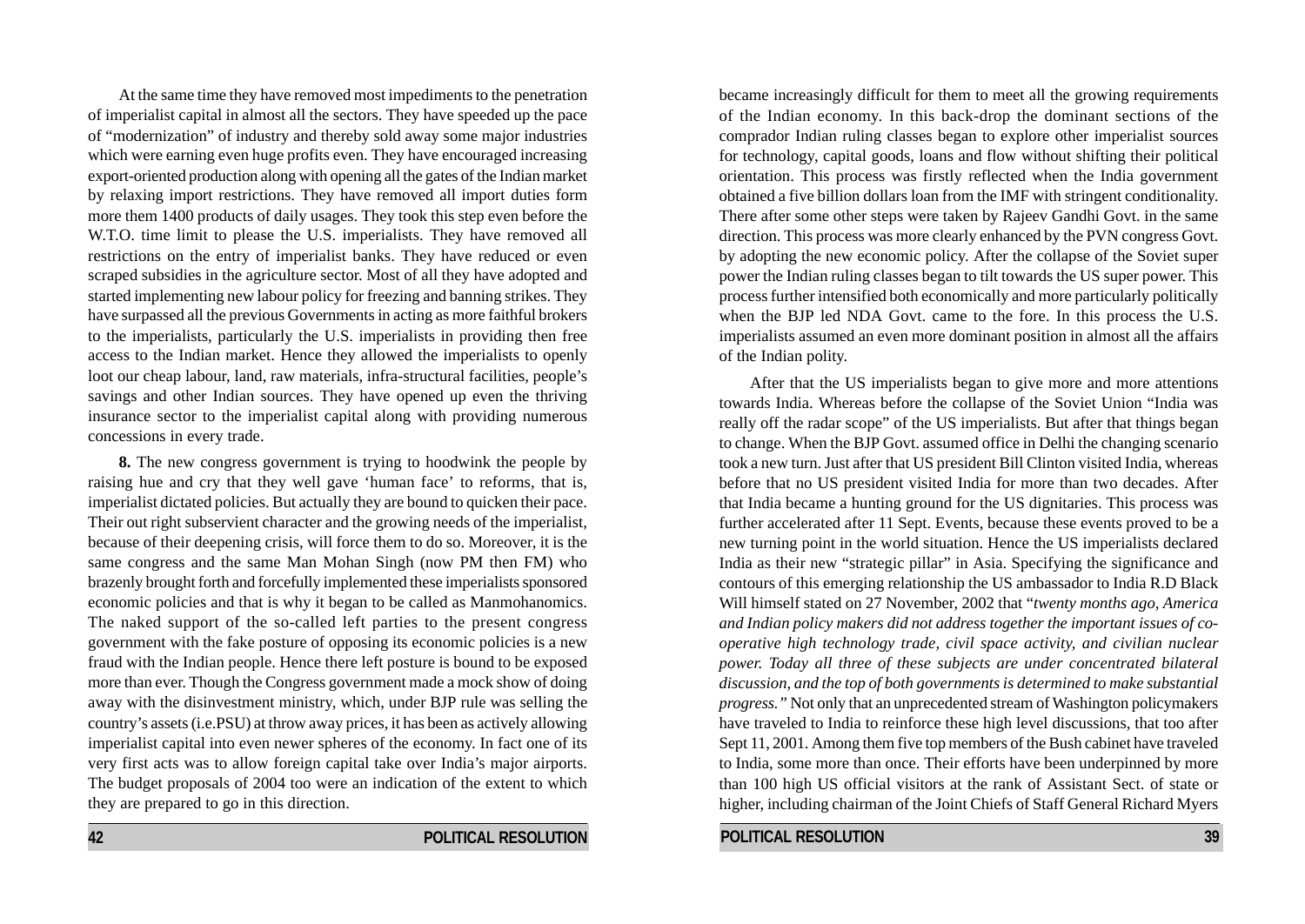and direction of the FBI Robert Mueller. "These US policymakers, while robustly engaging with their Indian counterparts, have given attention to diplomatic collaboration, counter terrorism, defense and military-to-military teamwork, intelligence exchange, law enforcement, development assistance, joint scientific and health projects etc." He also stated that, "Twenty months ago the American and Indian militaries conducted no joint operations, today they have completed six major training exercises". Another fact is that US imperialist have waived almost all the sanctions which they impose on India after Pokhran II in 1998. Moreover the US imperialists have established their new military bases in Afghanistan and Pakistan which are very close to India while the Vajpayee Govt. have not objected over it.

**6.** All these facts speak themselves that the Vajpayee Govt. has crossed all the previous limits in toeing the political and military policies of the imperialists, particularly the US imperialists. This limit has been more blatantly crossed after the 11 Sept, 2001 events. Actually, these events proved to be a blessing in disguise to them. When the US imperialist declared and launched a most vicious war of aggression against Afghanistan. Indian rulers brazenly declared their "unconditional support", when it was not demanded even. Then they kept mischievous silence when the U.S.-British combined armed forces trampled underfoot the Iraqi sovereignty and subjugated it with their military might. After this occupation instead of asking the U.S. imperialist to leave Iraq, they continuously searched for an excuse to send their armed forces as mercenary forces to join this occupation. Not only that they also began to sing the U.S. tune of "war against terrorism" and "terrorism as the biggest danger" by simply adding the term "every kind of terrorism." They promulgated the most draconian law POTA by replacing TADA in line with the anti-terrorist laws being pushed throughout the world by the imperialists, particularly US imperialists. They promulgated this law with the clear purpose of suppressing the rising wave of the people's struggles including the Maoist led People's War along with the nationality struggles and religious and other minorities. At the same time and in the same breath they declared our two Maoist parties/ organizations - MCCI and CPI (ML) [PW] along with many other mass organizations as banned. Moreover, they let-loose the reigns of RSS-led Hindu fundamentalist and fascist type forces which organized a most horrific and dragon like dance of death over the corpuses of the Muslim minority in Gujarat. There after, the BJP stalwarts brazenly declared to repeat the Gujarat

"Experiment" in other states. The mischievous silence of the US imperialist over these flagrant events removed all doubts about their tacit approval. In the same ways the BJP Govt. kept mischievous silence over the vicious carnage let-loose by the Israel watch-dogs of the US imperialists against the Palestinian people's National liberation struggle. Not only that they welcomed the top dog of US imperialism and butcher the Israel PM Sharon with red carpet in Delhi.

**7.** In the matter of economic policies, rulers of the BJP led NDA Govt. has beaten all the previous records in opening the flood-gates to imperialists plunder. They continue to implement all the policies dictated by the U.S. led financial magnates, while they chanted the "swadesi" mantra all the while. In these regards they have left the PVN Govt. far behind in implementing these policies in the name of the "second phase of the reforms." They have brought forth new industrial policy, the new agricultural policy, new trade policy, new textile policy, new coal policy and financial sector reforms etc. The new government is also toeing the same line*.*

 In January 1991 the value of rupee to a dollar was 18.20, but dropped to 31.40 by May 1995. It further dropped to a record level of 48.50 during the year 2003, i.e. a drop of 170%. and the devaluation of rupee has touched a new low level. Not only that the Indian economy continue to drift in the debt trap. In 1980 the external debt was around rupees 30,000 crores. But by the time of PVN congress government it quadrupled to Rs. 1, 32,000 crores. There after during the BJP-led Govt. it crossed the new high level of rupees 5, 00,000 crores. Only 40% of that debt is at concessional rate of interest, while the remaining is being paid back at market rates. By 2001 the debt-servicing charges (i.e. repayment plus interest) have gone up from \$8.2 billion (Rs.15,000 crores) in 1992 to \$14 billion (Rs.65,000 crores) in 2003.

In recent years the dominant shape of capital inflow has mostly assumed the form of FDI and FII (Foreign institutional investors) 'investment', which is also known as portfolio investment. By the year 1997 the total amount of this 'investment' was about \$9 billion (Rs. 36,000 crores), but today (By December 2003) it crossed the record level of \$25 billion (Rs. 100,000 crores). In the year 2003 FIIs pumped \$7.43 billion (nearly 30,000 crores), which is ten time high than the previous year. Not only the return on such capital is much higher but its nature is speculative also.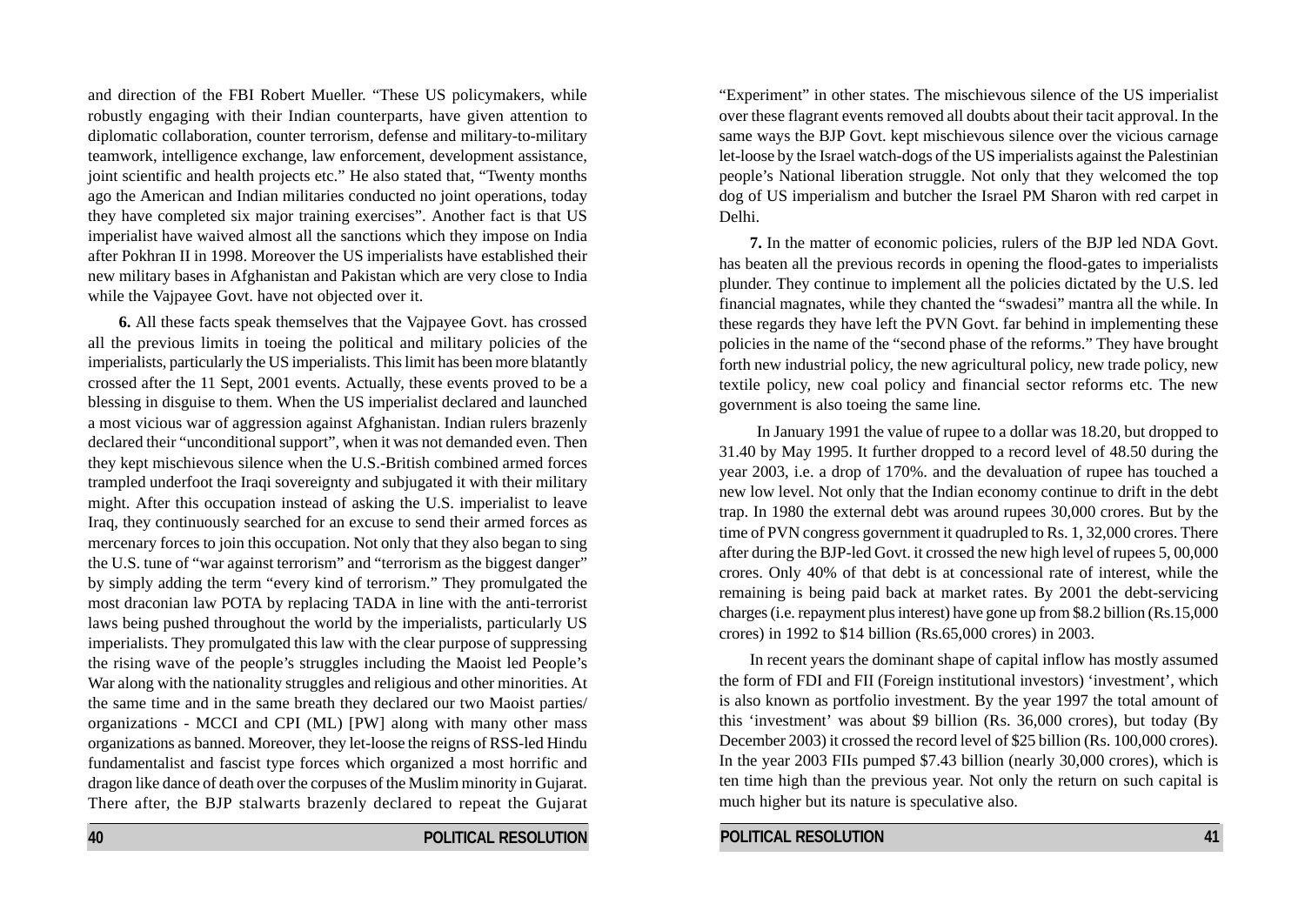problems, events and phenomena, occurring from time to time, there by changing both the objective as well as subjective world. Without fighting these two trends, particularly revisionism ideologically, politically and organisationally it would be impossible to advance the new democratic revolution in the country to victory and go on moving forward toward achieving communism on a world scale.

**25.** The NGOs seek to divert the more advanced sections from the path of revolution. With their post-modernist and revisionist ideologies they seek to divert the revolutionary movement into acceptable and peaceful channels.

A massive network of imperialist funded NGOs have been set up throughout the country, particularly focussing in conflict and potential conflict areas to sabotage revolution. They play a counter-revolutionary role, utilising the vast funds at their disposal, to corrupt a section of the masses and wean them away from revolutionary activity. Not surprisingly a large number of the NGOs are being absorbed into the welfare schemes of the government itself at both central and state levels. It is our urgent task to thoroughly expose the ideology of these NGOs and isolate them from the masses.

**26.** Being subservient to imperialism, the CBB's rapacious role is not confined to India alone. It has its eyes on the neighbouring countries of South Asia too and quite often intervenes in their political affairs. Backed by imperialist powers, India is playing an expansionist role, which is a great menace to the neighbouring countries of India. Through this aggressive expansionist role, the CBB of India, while serving the imperialists principally, has its own interests also in the region. The Indian comprador ruling classes continue to pursue their expansionist interests in South Asia. They seek to grab their markets and sources of raw materials. Not surprisingly, barely one week after coming to power the Congress External Affairs Minister went on a 3-day trip to Nepal, threatening the Maoist people's movement there and blatantly interfering in the internal affairs of the country.

The Congress government continued the BJP's policy of supplying even more arms to the reactionary monarchy and its genocidal RNA. Earlier the GOI directly sent its army into Bhutan, utilising the Bhutanese army as cannonfodder to crush the nationality movements based there. Through their expansionist activities the Indian rulers are getting more and more isolated from the people of entire South Asia. Some of these South Asian countries

of the country. With the aggressive intervention of imperialism in the agrarian economy, not only the middle peasantry, but even large sections of the rich peasantry are being badly hit. As a result we see mainly a growth of the rich/ middle peasant movement against imperialism and the state, It is incumbent that we unite with these movements to target imperialism, while at the same time to draw them into the overall anti-imperialist, anti-feudal movement, while exposing and isolating any opportunist leadership that takes a compromising stand on that issue.

**13.** Apart from the working class and the peasantry the conditions of other labouring section of the people is also increasingly getting more and more miserable because of these new economic policies. Due to enormous increase in unemployment, threat of further retrenchment, wage freeze, price rise, forced retirement in the so-called name of "golden hand shake", cuts in social welfare scheme including subsidies, increase in work load and increasing repressive measures on the union activities, the living conditions of teachers, electricity workers and employees, and other various sections of the middle class employees are increasingly getting miserable and insecure. These sections, including doctors, college and University lecturers etc. are increasingly forced to take up the course of struggle for the realization of their demands. Recently the ruling classes had adopted more stubborn attitude in accepting even their most just demands. They take some flimsy steps only before election to cash in on their votes while afterwards not only do away with these gains but throw more burdens upon them. That is why the struggles of these sections are increasingly out stripping the usual trade union boundaries. But these struggles are being systematically reined in and betrayed by the revisionist and other reactionary leadership of these movements. Unless this leadership is thoroughly exposed and ousted and the reformist thinking that has deeply penetrated a section of the working class eradicated, it is hard to bring the working class within the stream of new democratic revolution. Yet, the increasing repressive measures by the ruling classes and their state machinery towards the struggles of these sections is widening the scope of support and even unity with the revolutionary democratic movement and also the advancing people's war led by our party in various parts of the country.

According to the new education policy, again dictated by the imperialist, cuts in subsidies and grants have paved the way fore increasingly privatizing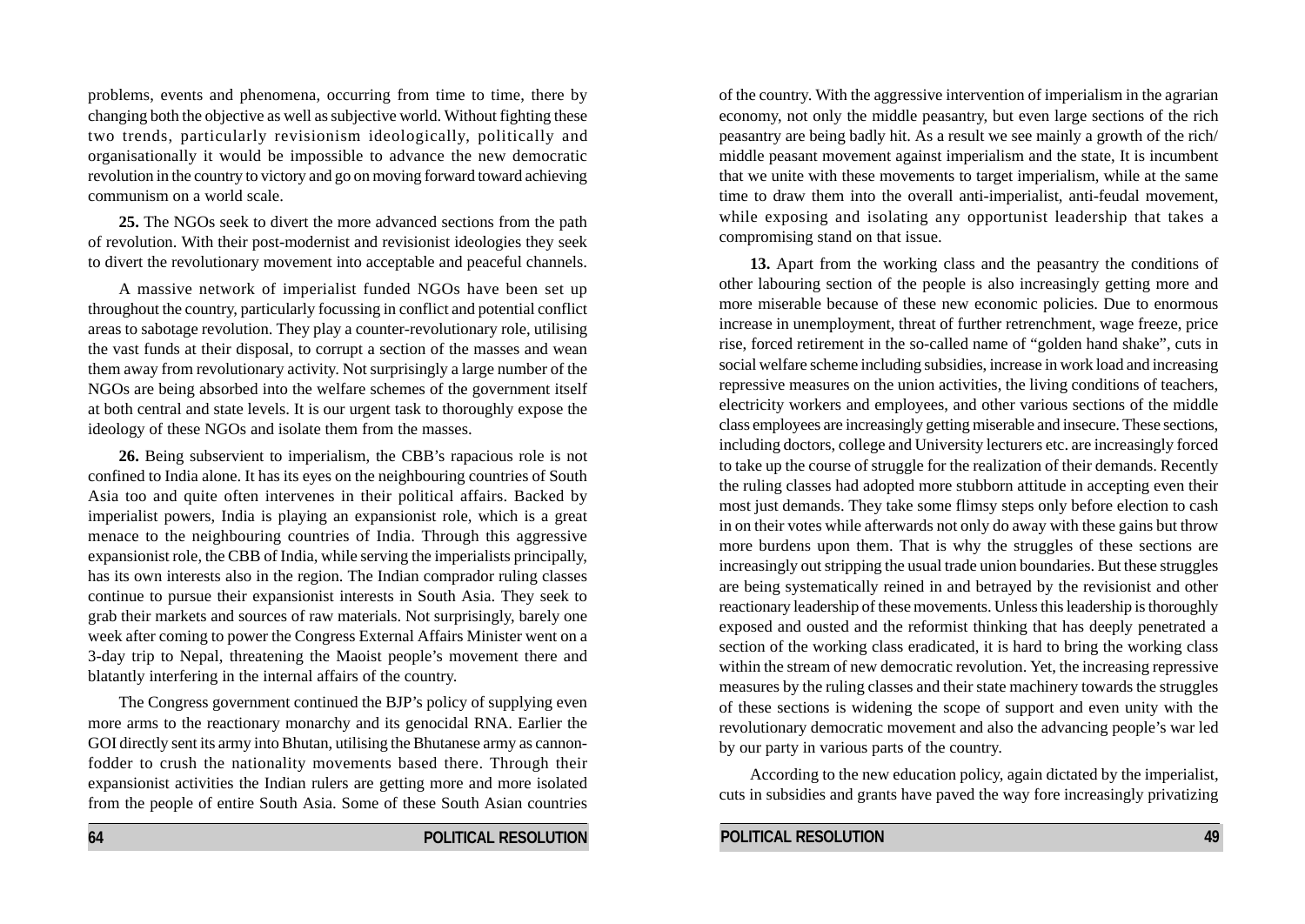the educational institutions. This process is continuously increasing the cost of education because of more and more rise in the already exorbitant fees. Moreover, the complete bar on new jobs and increasing unemployment due to privatization the student and youth are facing a completely uncertain future. Thus the increasing pace of the commercialization of education is not only depriving the weaker sections of the society from the education but also drawing the student into a new wave of the student struggle the struggle including the struggle of the youth id bound to intensify more and more because of increasing cuts in the budgetary allocation for education including the further deepening of the processes of anti-imperialist and anti-feudal consciousness among the student.

Because of the new industrial, financial and trade policies sponsored by the imperialist are continuously being pursued by the Indian ruling classes, large number of indigenous, small and medium industries are being closed or declared sick. By 1985 more than 1, 30,000 such like industrial units were declared as sick. By Feb. 2001 near about 40% of such units (i.e. nearly 52 thousands) were either closed or non traceable. Because the BJP government has crossed all limits in adopting these policies and all the restrictions for the penetration of the imperialist finance capital has been thrown open in all the industries, including the small consumer goods industries, as well as due to restrictions of Bank lending, increasingly larger number of such industries are bound to be hit hard. Recently, due to the new a textile policy, luck of handloom and power-loom units have closed down throwing out lakhs of weavers into the streets all over the country. This process has also affected some sections of the small and medium bourgeoisie forces, which are bound to take the course of struggles at least to some extent against these policies sponsored by imperialism and pursued by the Indian ruling classes.

**14.** Moreover, the living conditions of all the sections of the masses, particularly the poor and middle sections are continuously being tightened because of the spiraling rise of the prices of all essential commodities due to the more and more devaluation of the Rupee linked with the imports becoming dearer and dearer. Inflation had already touched the record level during the decade of 1990s itself. By encouraging exports at the cost of domestic need, essential consumer goods too have almost gone out of rich of the common man. Even the middle class sections are finding it extremely difficult to cope separately. But now we have also succeeded in uniting into a single all India party based on MLM line thus we have succeeded in achieving the long and highly cherished need by the revolutionary minded and other people of the country including all our ranks and South Asian and international revolutionary Maoist forces.

Moreover, we have also developed closer relation with the international MLM forces. Though the storm centres of world revolution continue to be Asia, Africa and Latin America, the revolutionary movements in South Asia, particularly Nepal and India, have, for the present, become an important centre of the revolutionary movements of the world. Protracted people's war in Nepal led by the CPN (Maoist) is triumphantly marching forward by resisting and defeating the vicious repression by the ruling classes of Nepal openly backed by the imperialists, particularly the US imperialist and the Indian expansionists. The position of the Marxist-Leninist-Maoist forces in South Asia is also relatively better. More encouraging fact is that they are also coming closer. The formation of CCOMPOSA as a part of the developing coordination and growing trend of unity amongst international Maoist forces and is a step forward in this direction.

**24.** With the setback in the International communist movement, particularly with the reversal in China, the imperialists have sought to portray communism as dead. As an alternative to communism they have been aggressively promoting theories of post-modernism, subaltern studies, etc. All these have been linked with the dissent movement in the world with the purpose of negating the role of class struggle in changing society. Though they have a radical and left appearance they act to diffuse organized attacks on the system and negate the only possible alternative i.e. socialism.

And as for revisionists, they hold a considerable influence over large sections of the organised working class. It is important to liberate this section form the stranglehold of the revisionists so that they can play their due role as a part of the proletarian vanguard. Countering and defeating these postmodernist and revisionist trends, particularly revisionist trends are a prime task of the Party. While revisionism remains the main danger in the world today, hence it can be most effectively fight out and defeated only by our ideology Marxism-Leninism-Maoism, along with widely propagating it and more particularly by creatively applying it to the concrete situations, i.e. various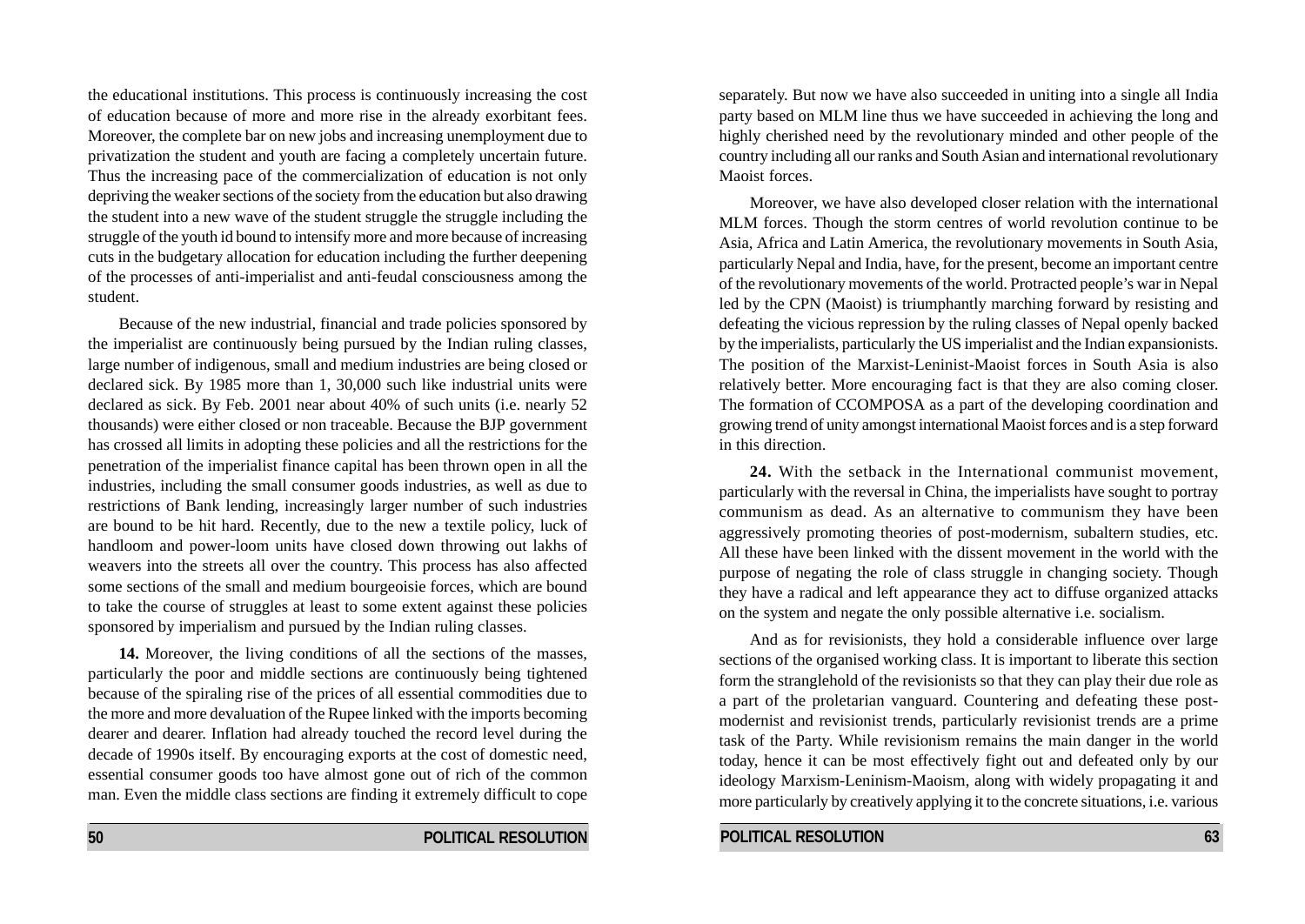Indian ruling classes. With the change of the colour and faces of the rulers in Delhi the Sangh Parivar are bound to continue their nefarious designs in fanning fundamentalism to gain back lost power. Hence the party of the proletariat continue the struggle against these forces as desired by the circumstances while keeping the edge of the people's struggles directed against the new rulers along with CPI/CPM and their imperialist chieftains.

It is one of the major reasons that the dog fight among them is getting very sharp. Even if the polarization among them about who will ally with whom imperialists powers is not clearly crystallized. This may only take place when clear-cut blocs materialize at the international level. But one thing is clear enough that the contradiction among the US - British imperialists on the one hand and the EU and Russian imperialist on the other is also increasingly interacting behind this dog fight. That is why this dog fight is likely to intensify further and further. Our party along with other Maoist and revolutionary forces must utilize the favourable situation created by this dog fight. They must do so not only exposing the parliamentary politics and parliamentary system altogether, including the ruling class parliamentary parties, but they must also build a strong mass movement around the slogan "boycott election is a democratic right" of the people. More than that, they must also continue to concentrate their attention in advancing the protracted people's war through appropriate military means, particularly during the election. It is only then they can effectively highlight the fact that the embryo of the real people's democratic power growing in the countryside through the PPW is the only alternative which can lead the people towards smashing the old and establishing a new India.

Secondly, the deep going crisis ridden situation continues to provide a most favourable fertile ground for the newly rising tide of the peoples struggles. The burning flames of the great Naxalbari movement developing and gaining ground in Andhra, Jharkhand, Dandakaranya, Bihar and the adjoining areas are spearheading these struggles. Today the Naxalbari movement has developed to the unprecedented level in the whole history of the communist movement in India. A new and high phase of spring thunder has already begun. Both the force and flow of our movement are advancing towards accomplishing it's historic mission. Most importantly, our two parties or two out standing Maoist streams have succeeded in building and strengthening PPW while operating

with the skyrocketing prices. The much trumpeted present growth rate of the Indian economy as highlighted in the statistical term is mostly deceptive. Actual fact is that the fiscal deficit has touched the record level of rupees 93,656 crores and the trade deficit to rupees 66,300 crores (\$14, 430 million by January 2004). Besides this the Indian economy is increasingly being oriented on the lines of the so-called "tiger economies" of Sought Asian countries with the increasing pace of 'portfolio investment', hence the fate of this concocted growth rate is no longer different then these economies. It is bound to burst sooner or later. Much trumpeted "Feel good factor" proved to be the biggest and most humiliating fraud with the Indian people in the recent elections.

At the same time unemployment is soaring at a rapid pace. The number of people at the live register in the employment exchange itself has long before surpassed 4 crores. Where as the number of both the urban and rural unemployment has crossed the number of 14 crores. The ongoing neo-liberal policies are further aggravating this mounting problem. This is leading to slashing of the real wages of the workers due to the over supply of the cheap labour in the market. The retrenchment of workers and a bar on recruitment and new jobs including the forced retirement schemes are already in fullswing through subcontracting, automation and rationalization measures. Most of the industries, mines, services have been increasingly shedding their staff.

More than two crores children under the age of 14 are working under sub-human conditions and more than half the world's illiterates live in India. Subsidies on health, education, transportation, drinking water, irrigation and electricity are being systematically eliminated and cost recovery schemes are being falsely introduced. The proliferation of the EPZs has been pushing more and more women into in human working conditions where they are both economically and sexually exploited.

**14A.** The imperialist-sponsored economic policies pursued by the ruling classes are also leading to terrible environmental degradation and ecological crisis and are increasingly placing the people's lives including the plants and animals' life in constant peril to the proliferation of dangerous pollutionemitting and chemical industries polluting land air, water, and climate.

**15.** Apart from the imperialist-feudal exploitation and oppression women are also subjected to male oppression and suppression through patriarchal institutions, like family, cast system, property relations and culture. Sexual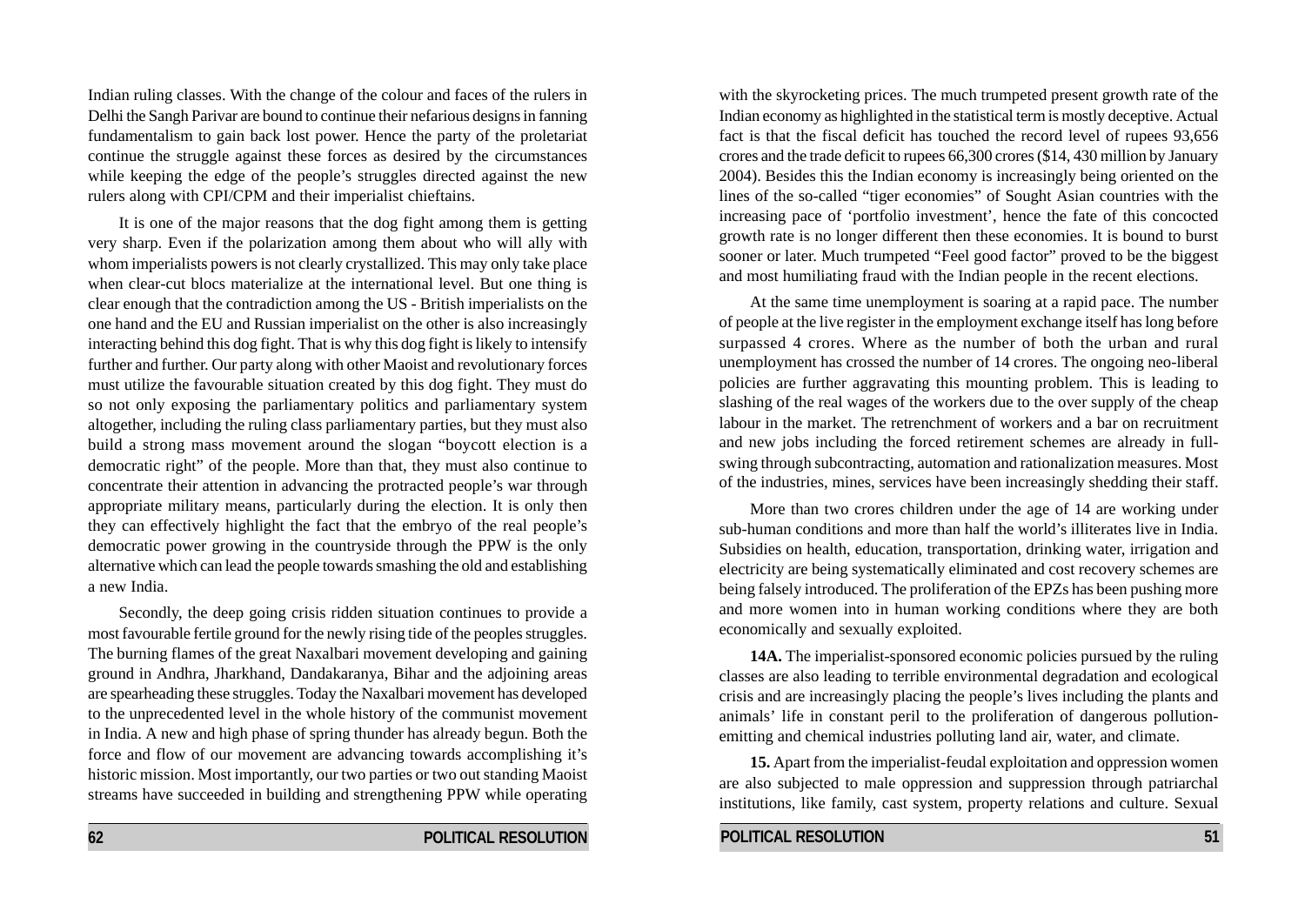harassment and other atrocities on women have increased in recent years, particularly because of so-called liberalization and imperialist Globalization and Consumerism. The so-called constitutional laws in providing equality to women have proved to be a hoax. The women masses, particularly the women from the landless and poor peasants are increasingly receptive to the revolutionary democratic politics and ideology. The fact is that "women represent half of the sky". Without unleashing the fury of women as a mighty force of revolution, victory in revolution is impossible. Hence, the mobilization of toiling women in the revolutionary people's war against imperialism and feudalism is a must. The equality between men and women can be realized mainly in the course of the revolutionary war and then further "in the process of socialist transformation of society as a whole".

However, taking into consideration the deep-rooted ideology of patriarchy and family institution in backward semi-colonial, semi-feudal countries like India Comrade Mao warned that the final solution of the women's question will require a fairly long period of time even after the establishment of socialism. Hence, he stressed on the need to continue the class struggle in the superstructure to uproot the old decadent feudal and bourgeoisie ideas, culture, customs and habits related to patriarchy and male domination even during the course of new democratic revolution. A large number of women are already playing and coming to play a powerful role in the armed agrarian revolution in the form of PPW led by our party. Their role in student movement, cultural and literary fields including all other struggles is increasing day by day. Maoist party must pay added attention in rousing, mobilizing, organizing and helping the women to come forward in joining various struggle, particularly the people's war including the revolutionary women organizations.

We must continue our efforts in imbuing the policies of new democratic revolution among them and thereby help them realizing that there cannot be women's liberation without the liberation of the oppressed masses from imperialism, feudalism and CBB. We must also continue to give our added attention in developing communist leaders from among them including promoting them to the appropriate party committees.

**16.** Besides the feudal and imperialist class exploitation and oppression the Dalit masses are also caught in the age-old vicious grip of the caste system. That is why they are also the victims of untouchability, cast discrimination

**52 POLITICAL RESOLUTION**

engaged in maligning this PPW led by our party as terrorist and anti-social and even try to link it with the notorious ISI etc. when the truth of the fact is that it is they and their armed forces which are acting as terrorists and that too at the dictates of the imperialists, particularly the biggest terrorist of the world -the U.S imperialists. But despite their mountains of lies slanders and more so most ruthless and wicked suppressive campaigns the peasant war in the form of PPW led by our party is continuously surging forward and will surely continue to do so until victory, that too, with the active participation and support of the people, particularly the peasant masses.

**23.** Overall situation in India today is passing through an extremely explosive period. All the major contradictions of the Indian society are increasingly intensifying. The contradiction between imperialism and broad masses of the people (including nationalities) along with the contradiction between feudalism and great masses of the people are assuming alarming dimension where as the latter is more determining the overall situation. The contradiction among the different factions among the ruling classes is also interacting as well as intensifying very sharply along with these contradictions. As a result of the increasing intensification of these contradictions two outstanding favorable features are clearly reflecting in the developing situation.

Firstly, India is increasingly and more deeply engulfing in spirit of a most critical economic and political crisis. Because of this there is no sign of recovery and permanent political stability in the whole ruling and parliamentary system parliamentary system and parliamentary ruling parties including the parliamentary politics stand exposed to a considerable limit. The faith of the toiling masses has been shattered from this system more than ever. The phenomenon of tearing apart including forging and breaking apart and nakedly opportunist alliance in the ruling class parties has assumed alarming dimension. The question of one party stable rule has already become a part of the history. They are devoid of any viable slogan to dupe the people. In the case of corruption one big scandal after another has utterly uncovered their ugly faces. Even the so-called left parties are fast loosing their ground. They are more and more openly resorting to severe repression to suppress the people's struggles erupting on even most ordinary and just demands. Nakedly relying on vicious repressive measures and fanning of communal frenzy, particularly the fascist Hindu fundamentalism is the latest and almost last weapons of the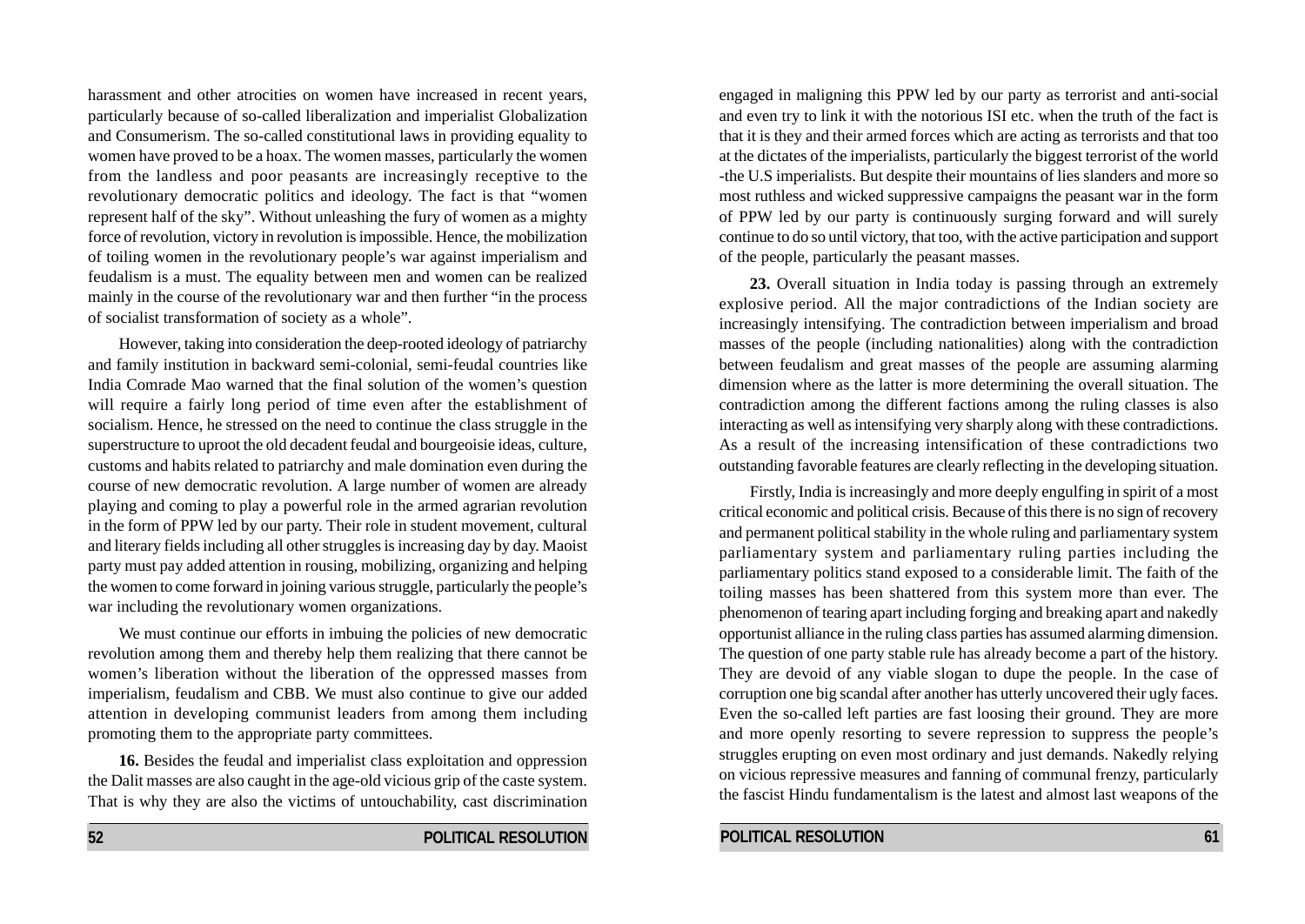*Suraksha Dal* still continue to operate but its influence and strength has been considerably reduced. The struggle to eliminate to it is going on at a rapid pace.

In some parts of our struggle areas the State and Central governments are forming black hundred type organizations like *Green Tigers, Kranti Sena* etc, since the 90s, as part of the numerous repression forms. Such covert operations are part of the general counter-insurgency offensive against the Maoists.

In fact this is part of the multi-pronged all round offensive being undertaken by the JOC (Joint Operational Command) of the Central government, and backed by imperialism. A counter-insurgency scheme of Low Intensity Conflict strategy is being adopted by the rulers to crush the movement through a policy of reforms and ruthless repression with ever increasing intensity. Massive funds given by the imperialists is used to wean away the masses from the Maoists and entice comrades to surrender, while at the same time fascist repression is unleashed on the fighting forces, particular the leadership. In this AP was selected as a model by the World Bank and imperialists to crush the Maoists in India.

**22.** Moreover we have achieved these initial successes by facing and resisting and even giving a befitting replay to the most ruthless repressive campaigns let-loose by the reactionary ruling classes and their imperialist chieftains in the last 36 years. They have left no stone unturned in their nefarious and most ruthless campaign in exterminating our party and the advancing PW led by it. During these campaigns they have used most vicious and sanguinary methods, such as searching, looting imprisoning torturing and even raping women and above all killing thousands of heroic sons and daughters of the Indian people through the wicked method of fake encounters, thereby trampling underfoot all the civil laws including the international conventions.

Today they have established, a joint operational command comprising nine states under the command of central government and permanently deployed thousands of paramilitary forces including Grey Hound type special command forces specially trained by Mossad and under the surveillance of the FBI. They have also declared that they will deal our movement just like they are dealing the Kashmiri people's movement. Actually, they have declared a permanent war to exterminate the PPW led by our party without even openly declaring so. They and there print and electronic media are continuously and upper caste chauvinism. The attacks on Dalits by the upper caste landlords and their goons along with the state machinery have increased recently. Due to deeply ingrained casteist thinking, particularly against dalits, even amongst backward castes, in many parts of the country there have been a growing number of attacks by a rising section of new feudal lords of these backward castes against dalits. This is particularly manifest in those areas where feudal authority is threatened by the increasing assertion of dalits, specially of their landless and poor sections. This is to be witnessed in Tamil Nadu, Gujarat, Bihar, UP, Haryana, Maharashtra, AP, MP and elsewhere. Many are unable to tolerate any rise in status, whether economic or educational of the dalits, or their increased assertion.

The obnoxious caste system and casteism is continuously being perpetuated by the ruling classes including imperialism for thousand of years. They continue to use and instigate this system to also divide the poor people so that they may continue their class exploitation and oppression. They use it for derailing their actual struggle directed against imperialism, feudalism and CBB.

Dalit section of the poor people is mostly the victim of these intrigues. Accordingly, the Dalits are being treated as second rate citizens. Even today 90 to 95% from among them are either landless and poor peasants or village labourers. Even today their struggles against the ruling classes for getting equal status in the society are being treated inhumanly and make victims of these vicious attacks by the ruling classes and their state machinery. These attacks are being manifested in the form of massacres and mass gang rapes.

Dalit question is in essence a class question. Hence the Maoist forces should carry on the struggle against caste oppression as a part of the NDR and also fight for their equal place in the society in all spheres by abolishing the caste system. They should also fight for equal rights and for special privileges including reservations for Dalits and other backward caste while exposing the hollowness of the ruling class politics in this regard. The struggle against casteism and untouchability should also be carried on in the ideological, political and cultural spheres.

**17.** India is a vast multinational country comprising various oppressed nationalities and tribes. In India no nationality occupying the overall dominating position likes China and also Russia. More so these nationalities are going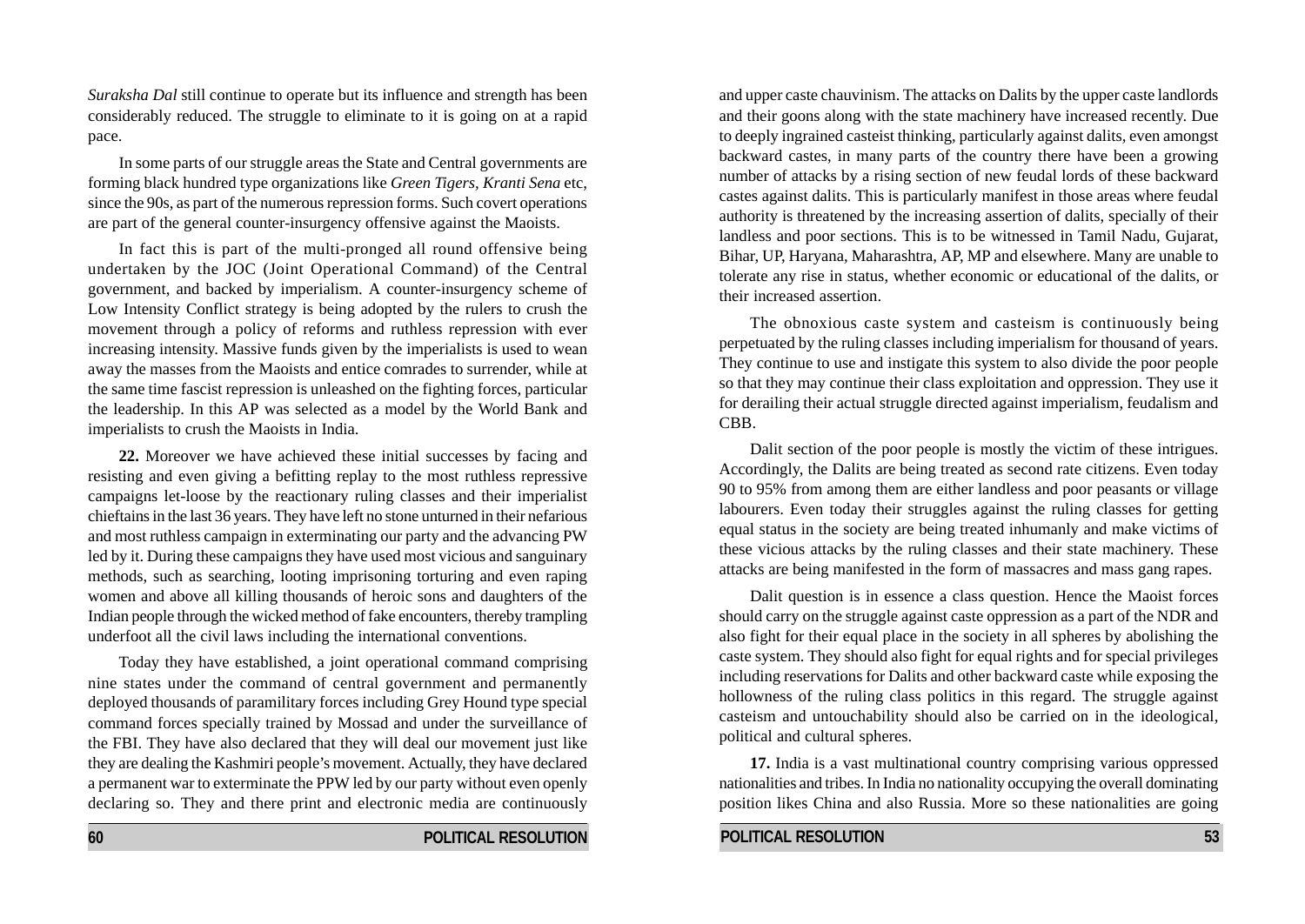through different stages of their development. India's present boundaries were drawn by British imperialists. The current "unity" is based on the subjugation of many people and nationalities to an arbitrary central authority. Hence, this unequal and reactionary "unity" is very fragile. In such a situation what will replace present day India will also definitely depend on the ongoing revolutionary war and Marxist-Leninist-Maoist understanding. In this context it is one of the most basic tasks before our Party today.

In India today many nationality struggles in various parts of the country assuming various forms, including armed struggle, are going on and advancing. The overall picture reflects the rousing mood of the masses. The reactionary ruling classes and their imperialist chieftains, particularly the US imperialists, are desperately engaged in ruthlessly suppressing these struggles. The struggles of various nationalities, particularly the Kashmir, Naga, Assam, Manipur and other nationalities in the North Eastern region are continuing the armed struggle against the Indian state. These struggles continue to strike powerful blows against the most repressive armed forces of the reactionary ruling classes. Until now over 60 thousands toiling people have been killed in Kashmir in the last 15 years alone. Recently in Indo-Bhutan border, the Indian army in connivance with Bhutanese army has killed hundreds of ULFA, KLO, BODO etc. supporters and cadres in a military operation. Millions of Indian armed forces are deployed in these nationalities to suppress their movements brutally under the iron heel of the military might, but even then the burning flames of these struggles could not be extinguished. The people of these nationalities are struggling not only for their identity but also for the just cause of achieving their honourable right of self-determination including the right of secession. No doubt devoid of MLM ideology and some other unfavourable factors are a serious cause of concern but even then it is a fact that these struggles are striking powerful blows to the armed might of the Indian ruling classes, thereby objectively weakening them. In this context they are playing a positive role. Moreover these struggles are integrated part of the NDR.

Comrade Mao stated that "*In the final analysis national struggle is a matter of class struggle*." National oppression in essence falls upon all classes comprising a nation except a small section of exploiters directly or indirectly in league with imperialism and the oppressors. But it is the masses of toiling people particularly the peasantry who bear the largest burden of the oppression revolutionary guerrilla war towards establishing red base areas from the developing GZS and guerrilla bases in the near future. This is the for-most task before our united party.

 To some extent we have been able to build the rudimentary forms of a United Front through armed struggle and for armed struggle and on the basis of worker peasant alliance at the local level in these regions of armed struggle in the form of revolutionary peasant committees. This is being strengthened by advancing the armed struggle and the establishment of the new political power of landless and poor peasants, agricultural labourers, middle peasants and a section of the rich peasants as part of advancing the agrarian revolution. It is these rudimentary organs of power that must grow with the perspective of becoming the core of the NDF. In addition we have mobilized masses and different categories of mass organizations in anti-imperialist and anti-feudal movements at the country level which needs to be consolidated further in the direction of a tactical united front who also will serve the NDF and will act as its complimentary part. In addition to that and in the same direction we have also succeeded in building several mass organizations through revolutionary and other mass struggles, including revolutionary women organizations. We have also succeeded in mobilizing, organizing and recruiting a large number of women particularly from among the landless and poor peasants into our mass and other organizations including the army and the party. As a whole we have also succeeded in expanding and extending several areas of our strong influence in various parts of the country ranging from Assam to Punjab and from Uttarakhand to Kerala.

**21.** In building such a powerful movements thousands of our heroic martyrs have led down their lives while many other continue to come forward to take up their guns. And carry forward their unfinished mission. During the tedious course of preserving while advancing our guerrilla war we have also succeeded in thwarting and almost smashing the private armies of the landlords and evil gentry like *Bhumi Sena, Bramharashi, Sunlight and Ranvir Sena* and government sponsored counter-revolutionary organization like *Gram Suraksha Dal*. These Senas continue to be backed and instigated by the ruling class parties like BJP and their state machinery with the apt purpose of terrorizing the masses, particularly the peasants masses and to keep them away from our party and the PPW led by it. Today a section of the *Ranvir Sena* and *Gram*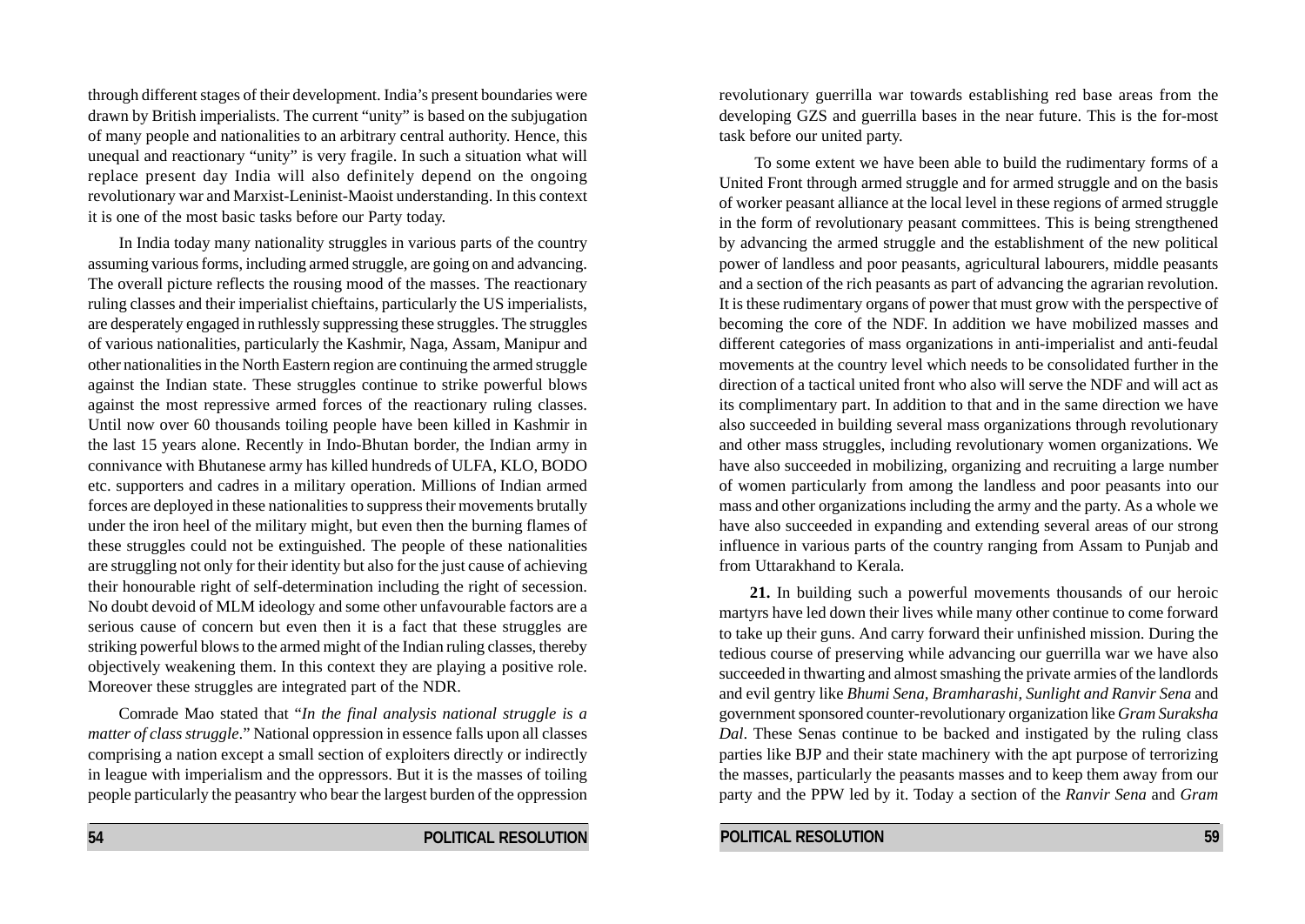under the leadership of our Maoist party these flames are touching a new height in Andhra, Jharkhand, Dandakaranya, Bihar and other parts of India. That is why the reverberating slogan – "Naxalbari - Ek Hi Rasta" has assumed unprecedented importance in the present day high time.

Recovering from the initial and temporary set-back our two parties continue to stick to the path of protracted people's war. This path was already illuminated by the great Mao Tse-tung and brought forth by our outstanding and front-ranking leaders like comrade CM & KC in the concrete condition of India. During the subsequent course of building and advancing the armed agrarian revolutionary war, that is the protracted people's war, we have to traverse a very zigzag course in resuming our advancement. We also continue to face and resist the vicious repressive campaign of the ruling classes. Despite this we have achieved many remarkable successes. Starting from small pockets and with a small number of comrades and weapons we have succeeded in building many large and extensive areas of our struggle. We have built a relatively strong and valiant party based on a correct revolutionary MLM line. We have also succeeded in establishing red & staunch PGA/PLGA with the firm direction of building full-fledged PLA. Moreover the fighting spirit of our armed forces has reached the high level by capturing over 500 hundred arms through a daring campaign at the district headquarter of Koraput (Orissa) along with six PS and other targets and a daring ambush in the West Singhbhum district of Jharkhand. This Koraput campaign and Saranda ambush signify a qualitatively new level of our movement. This level has been reached during the valiant course of conducting many heroic raid and ambushes against the enemy forces by our red armed forces, no doubt with the active participation and help of the masses. Our forces have developed several GZS and are in a process towards establishing some guerrilla bases, with the immediate and clear direction of establishing red base areas.

Besides this the peasant masses led by our party have succeeded in seizing and distributing many lakhs acres of land in our struggling areas. This land has been distributed by keeping in mind the slogan "*land to the real tillers and political power to the revolutionary peasant committees"* in the forefront. These committees are developing as a center of new power at the local level. These committees are in the process of developing as full fledged "revolutionary people's committees", with the further development of the

of a nationality. Undoubtedly it is true that this is the real material basis operations beneath these struggles, viewing from this angle also these nationality struggles can achieve genuine liberation and the right of self determination including the right of succession as a part of the larger struggle directed against the Indian ruling classes and their imperialist chieftains, particularly the US imperialists. Our party must unequivocally support these nationality struggles and the struggle, for separate statehood and resolutely oppose the vicious attempts of the Indian ruling classes to suppress these nationality movements. While, firmly uniting with the people, each and every struggle of the nationalities should be supported if it is directed against the Indian state.

We must support the nationality struggles including the right of self determination along with the right of secession, on the basis of a common programme that targets the Indian ruling-classes. We must also firmly keep in mind that a section of the dominant leadership of these movements have time and again deserted these struggles sooner or later and joins the ranks of the ruling classes by striking a compromise with them for electoral gains. We must also continue to demarcate and also expose in positive terms the antipeople and negative tendencies often revealing themselves during these struggles. On the basis of our programme and independent initiative we must thereby seek to expose the compromising leadership and draw the movement as part of the new democratic revolutions in the Indian sub-continent.

**18.** On the other hand, the Indian ruling classes and their imperialist chieftains, particularly the U.S. imperialists are desperately engaged in keeping the broad masses, particularly the poor and landless peasants, comprising destitute Dalits, women, Adivasies and other oppressed section under the iron heal of their already rotten exploitative and oppressive imperialist-feudal setup. With this purpose they are also engaged in perpetuating, wiping up and fanning caste and communal passion particularly the Hindu fascism. Because they are increasingly loosing their credibility, hence they are desperately using the British policy of "Divide and rule", so that they may let the people kill the people by fighting among themselves. That is why their desperately engaged in setting up and instigating the counter revolutionary gangs like RSS, Bajrang Dal and Shiv Sena type openly organized gangs which danced a dragon like dance of death previously in Bombay and Gujarat and recently all over Gujarat.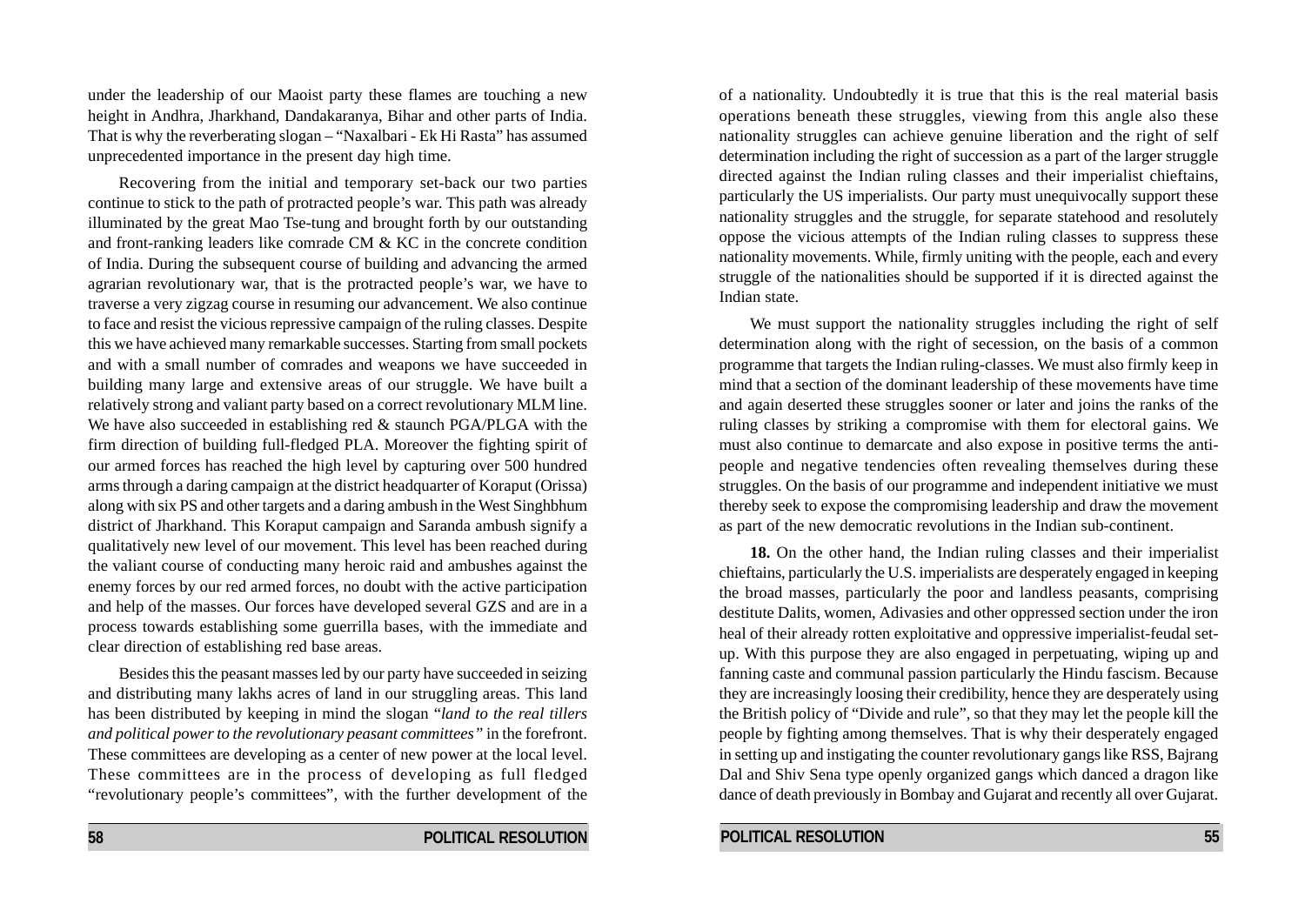These Hindu fundamentalist forces must not only be opposed, exposed and fought politically and ideologically, but also the masses should be aroused to isolate the leadership. Though the Hindu fascist policy of the ruling classes is to turn the class struggle into a fratricidal war between communities, this is no simple divide - and - rule but a systematic thorough fascist policy of whipping up hysteria amongst the majority community making a scapegoat against the minorities, particularly Muslims. To fight this conspiracy of the Sangh gang including BJP it is first and foremost necessary at the local level to stand with the sections under attack - the minorities, particularly Muslims - and defend their rights, including that to their religion and as equal citizens of the country. But, while defending the minorities locally the Party must expose that section of the leadership that spreads the venom of fundamentalist ideology and at the same time must also continue to expose the fundamentalism of other religions. If the Party of the proletariat does not continue to focus its attention in advancing the actual class struggle, that is, the PPW, which will finally put an end to this threat*,* the mass of Muslims will be drawn into the clutches of the fundamentalists thereby facilitating the fratricidal war. In addition an intensification of the class struggle and people's war in the country and its extension to areas involving minorities will prevent the Hindu fascists from raising their head, at the very start.

**19.** On the whole the accumulating effect of all the factors regarding the political and economic policies of Indian ruling classes, sponsored by the imperialists, briefly touched upon here having greatly intensified the economic and political crisis in the country. This crisis is increasingly rendering the Indian people's lives, particularly the lives of the peasantry, working class and urban poor to extremely miserable conditions. As a result of it their struggles and clashes are clearly intensifying in the social and political sphere. The ongoing and advancing people's war led by our party in various parts of the country is emerging on the central political stage. In this overall context including the context of the prevailing world situation all the major contradictions in the country are getting further sharpened. They are –

- (i) The contradiction between imperialism and the Indian people;
- (ii) The contradiction between feudalism and the broad masses;
- (iii) The contradiction between capital and labour; and
- (iv) The contradiction with in the ruling classes.

Because all these major contradictions are getting more and more sharpened hence the people's struggles too are mounting against the exploitative and oppressive imperialist-feudal system in India today. But from among all these contradictions the contradictions between feudalism and the broad masses continue to be principal contradiction today.

Today the resolution of these contradictions is posed more than ever. This resolution requires that the reckless exploitation and unbridled rule of the Indian ruling classes along with the strangulating control and exploitation of imperialism needed to be put end. Only then chains of slavery can be shattered and there by the course of the solution of the most basic problems of the people can be illumined. Advancing in this direction the Indian people can achieve not only real independence and real democracy but also continue to advance towards realizing socialism and communism on a world scale. But this resolution or you can say the only alternative is to carry on and advance and complete the already going on protracted people's war, the axis of which is armed agrarian revolutionary war, presently centering on the slogan "*Land to the tiller and power to the revolutionary peasant committee*" will constitute the main slogan in the period till the establishment of the guerrilla zone. Thereafter, in these Guerrilla Zones, with the development of the embryonic forms of people's political power, the central slogan will be transformed into "*Land to the Tiller* - *All Power to the Revolutionary People's Committee"*. In the course of the development of the Guerilla Zones towards Base Areas, this latter slogan will assume the main form.

**20.** The brave Indian people have a very rich legacy of such struggles. After the mighty Telangana movement of 1947-51, the great "Red Hurricane" like armed revolt of Naxalbari delivered a thunderous blow not only to the reactionary ruling classes along with their imperialist chieftains, but also greatly exposed the revisionist and reformist forces of the CPI and CPM brand. This revolt also illuminated the general path of the protracted people's war for the long-cherished need of the Indian revolution. Thus this revolt opened a new chapter in the history of the real and going through revolutionary movement in India.

Although this movement suffered a temporary set back in the immediate aftermath yet the burning red flames of Naxalbari led by genuine Maoist forces continue to shine in India in one form or the other since last 36 years. Today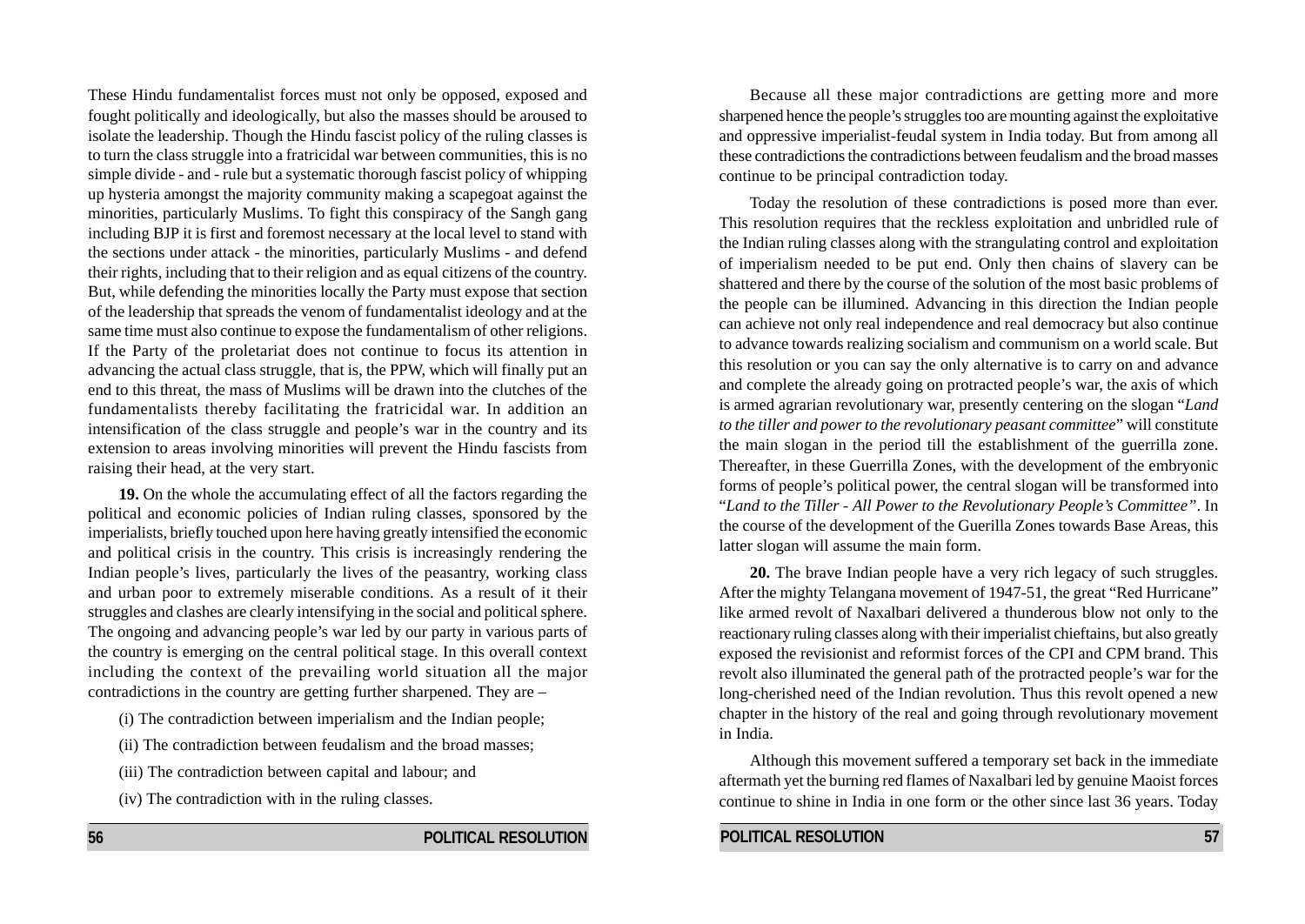fear that they may even be annexed like Sikkim. Through the nuclear blasts and the launching of the Prithvi and Agni missiles, the Indian ruling classes aim at instilling fear among the people of the countries of South Asia and to subdue them.

The anti-Pak war hysteria, though temporarily subdued due to US dictates, must also be exposed, while being on guard that the Pakistani ruling classes acting as the stooge of the US imperialists too have the need to arouse anti-Indian passions in order to divert people's attention from the acute domestic crisis. For the present the US seeks peace between the two countries as part of its geo-political interests in Afghanistan and its economic interests to pipe Central Asian oil through Pakistan to India and beyond.

The Indian working class and its Party should support all the struggles of the people of South Asia against Indian expansionism and there imperialists chieftains and must expose and fight against all expansionist actions of the Indian ruling classes.

They have been using the SAARC primarily for the setting up a Free Trade Area to allow the free flow of goods from India, thereby seizing their markets. Of late, they also seek to use it for their so-called anti-terrorist policies throughout South Asia, to suppress people's and nationality movements in the region.

The Indian working class should also expose the conspiracies and aggression unleashed by the Indian ruling classes to suppress the Eelam people's struggle through such acts as banning the LTTE, and should extend support to the Eelam struggle and condemn the brutal genocide that was carried on by the Sri Lankan government on the Eelam's people's struggles.

#### **Conclusion**

**27.** The current situation in the country is marked by a deepening crisis and possibilities of great revolutionary advance. The prime reason for the change in Delhi was the policies of economic reforms which has a devastating impact on the lives of the masses. It is these same policies that also saw the downfall of Congress governments at the state level. Another factor for the defeat of the BJP led coalition was aversion of the masses against the crude policies of Hindu fascism, which saw the bulk of its stalwarts being defeated. Finally, the brutalities on the revolutionary movement, particularly in AP, Bihar,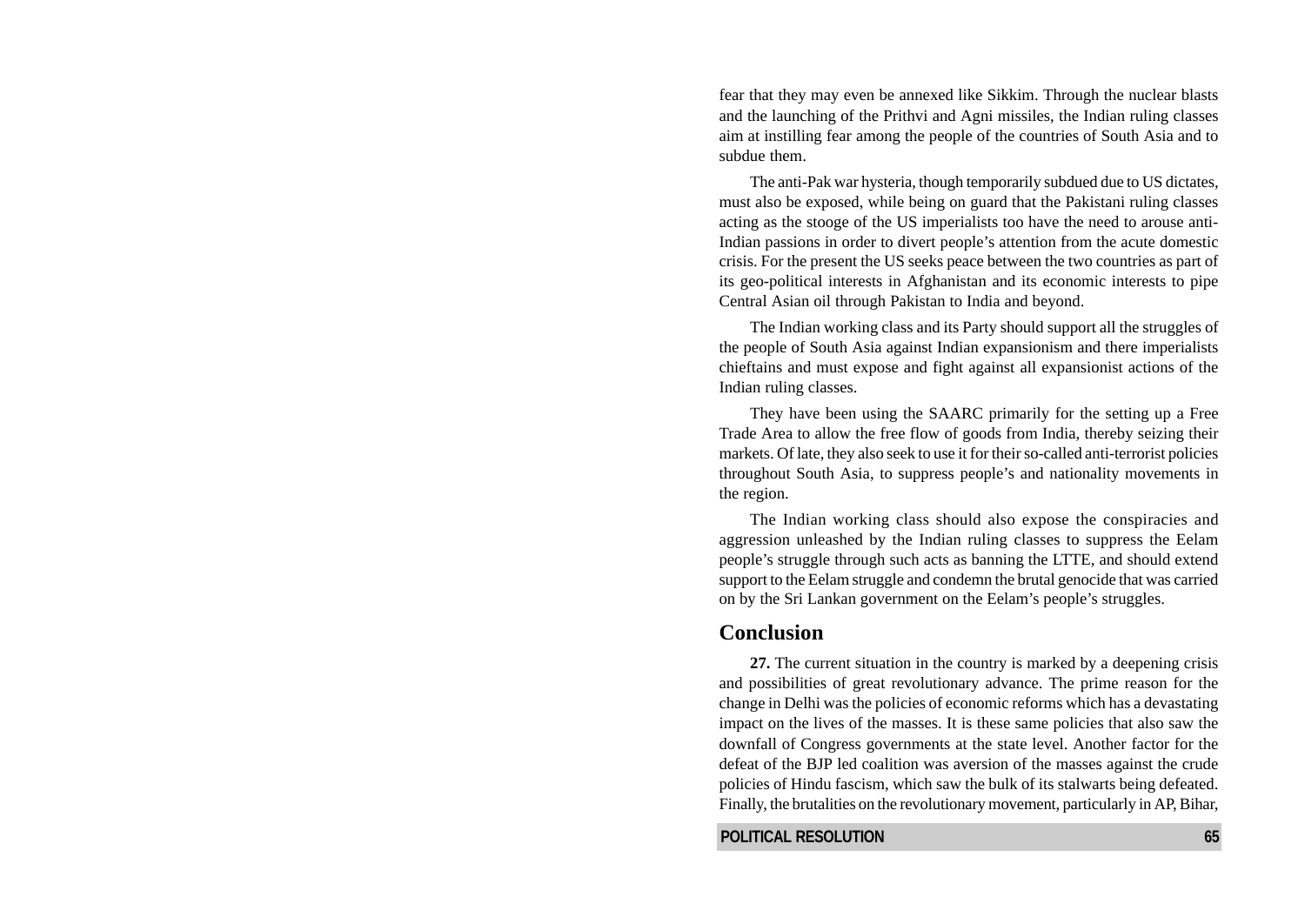Jharkhand, Chhatishgarh, Orissa, etc took its toll on the NDA votes. But with the victory of the Congress neither is Hindu fascism nor economic reforms actually defeated. Immediately after coming to power the Congress has continued with the 'reforms agenda just as the BJP. With defeat and out of power, the Sangh Parivar is likely to intensify their Hindutva agenda once frustration with the new Congress dispensation develops.

Besides, by introducing a budget that serves imperialist interests and intensified the destitution of the masses the Congress has bowed completely to imperialist dictates by passing the *Fiscal Responsiblity and Budget Management Act.* The imperialists have been consistently demanding reduction of the fiscal deficit. Now, with the FRBM Act the government is required to reduce the fiscal deficit by 0.3% every year and if this is not achieved it is forced by this legislation to cut public expenditure - which means further affecting the livelihood of the masses. Such a blatantly servile Act is unheard of in the entire post-47 history of the country and was passed with excessive haste just 3 days before the introduction of the 2004/05 budget. So, we see no matter which parliamentary party is in power all act to servilely implement World Bank / IMF/WTO - imperialist dictated economic policies in the country.

 The so-called modernisation and hi-tech policies of the governments is only for a small elite class. The vast section of the masses, particularly the rural poor, are being pushed deeper into backwardness. Even this 'modernisation' is taking place with outdated equipment being dumped by imperialists in the country at inflated costs. Extreme poverty, whether rural or urban, deprives the masses of the very basic amenities, let alone modern living conditions.

The growing dog-fights in the country by the ruling class parties does not concern policies but is a reflection of the increasing crisis and squabbles over a diminishing cake. Besides, the growing contention amongst the imperialists internationally, will, continue to reflect in intensified ruling class squabbles. This growing instability in the enemy camp can be of great advantage for the people's forces if it is effectively used for advancing the people's war. Not only are the UPA and NDA at loggerheads but also within each formation the squabble are growing.

In addition, as a result of the policies of economic reforms the already impoverished masses are being pushed even further to destitution. The reforms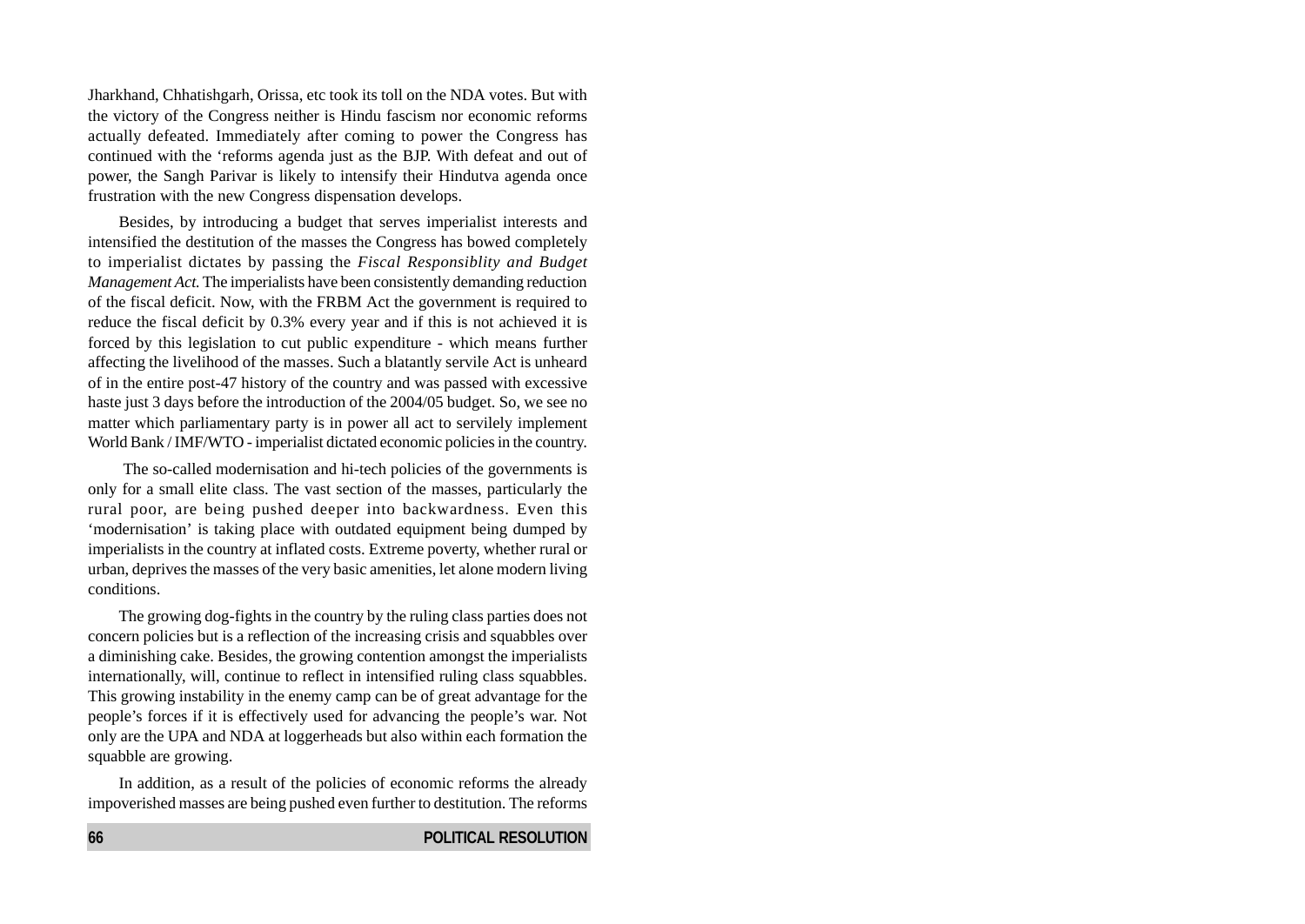towards final victory. It is the most pressing need and demand of the day. The people of the whole world including the international Maoist forces will certainly take our side actively. Road is certainly tortuous but future is definitely bright.

- \* Long live the CPI(Maoist)!
- \* Intensify the people's War! Establish People's political Power!
- \* Strengthen the PLGA and advance toward PLA and Liberated Areas!
- \* Build a mighty mass movement against the imperialist war designs and imperialist-dictated privatisation, liberalisation and globalisation!
- \* Expose, Isolate and defeat the more dangerous Hindu fascist forces, while exposing all other fundamentalist forces also!
- \* Fight out the growing state repression!
- \* Fight the expansionist designs of the Indian ruling classes and their imperialist chieftains!
- \* Support the ongoing struggles of nationalities for self-determination, including the right to secession!
- \* Fight imperialism, particularly American imperialism the No. 1 enemy of the world people!
- \* Educate and prepare the people against the danger of imperialist world war!
- \* Hold high the people's war in Nepal, Peru, Philippines and Turkey!
- \* Long live the Indian New Democratic Revolution!
- \* Revisionism is the main danger-fight out and defeat it!
- \* Hold high the great red banner of Marxism-Leninism-Maoism!

\_\_\_\_\_\_\_

- \* Workers and oppressed people of all countries unite !
- \* Long live World Proletarian Revolution !
- \* Long live Proletarian Internationalism!

will also badly impact the middle classes and even a section of the small bourgeoisie and traders. Employees and workers will continue to be retrenched. The rural population will be devastated and entire new generations will grope in the dark without fruitful employment or sources of income. Such a massive attack on the lives of the people will result in growing discontent breaking out into agitation and revolts. To suppress this revolt they are introducing the twin policies of ruthless repression and Hindu fascism.

It is to suppress this growing discontent that the rulers have been equipping themselves with draconian powers and continuously expending the strengths of the police, para-military, army and also the intelligence forces. The Congress for all its rhetoric is - likely to merely replace POTA with another legislation. It is silent on the most notorious Malimath Committee recommendations which defacto institutionalises POTA-type judicial methods. Not surprisingly the Congress PM's National Security Advisor is India's top counter-insurgency expert.

As part of its strategy of Low Intensity conflict the Congress government is preparing for massive attacks on revolutionary and nationality forces, just as the BJP did, while making a show of Talks. As part of its LIC strategy it utilises, alternatively both - ruthless repression and talks for 'peace' - in order to disarm the masses and revolutionary forces. Whatever immediate policy it may adopt for varied political expediency, the essence of state policy will be growing and intensified repression and ruthless attacks on the revolutionary and nationality forces.

So, today there is urgent need for the Party of the proletariat to mobilise the widest sections of the masses against the growing onslaught of imperialism on the country, against state repression together with support for all movements against imperialism and feudalism. This will be in addition to the central task of advancing the people's war in the countryside. Such unity is inconceivable without exposing and isolating the leadership of the revisionists of all hues and imperialist-funded NGOs in the country and winning over their rank-andfile. These two forces, specially the revisionist, act as ruling class Trojan Horses within the people's movement whose only purpose is to deflect and divert it into acceptable and peaceful channels.

In the light of the temporary decline in the nationality movements, with the desertion of the Naga leaders and ruthless crushing of most others, the

**POLITICAL RESOLUTION** 67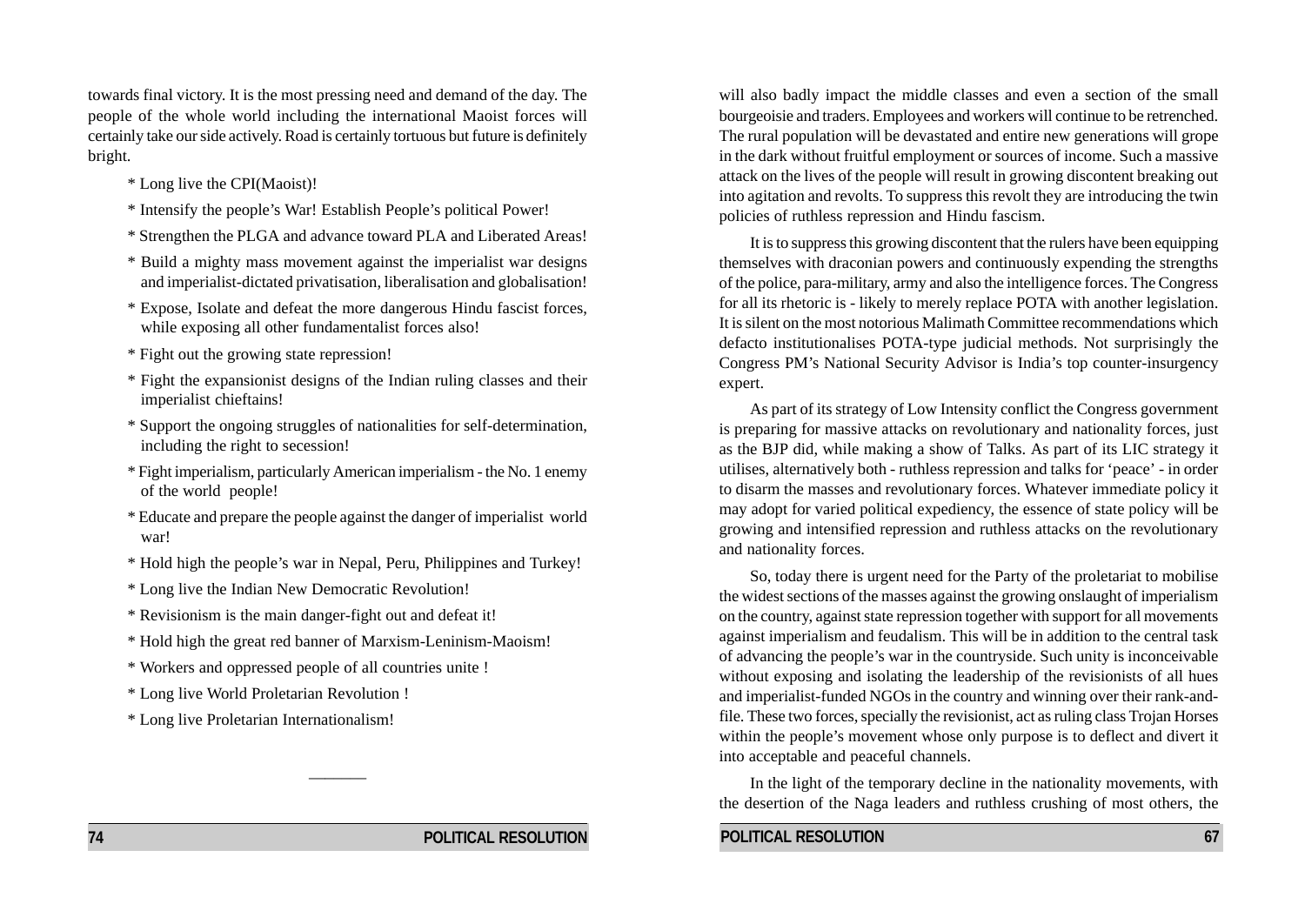enemy attacks are likely to be more focused on the Maoists and the people's war led by them in the country. Therefore, the situation calls for great degree of alertness, intensification and extension of the people's war and the opening numerous more political fronts to deflect and divert enemy concentration. While the situation today is fraught with danger, the opportunities for advance are immense.

In the light of the above excellent revolutionary situation when all the fundamental contradictions at the domestic and international level are sharpening at a rapid pace, it becomes all the more important for the Indian proletariat to sharpen all the appropriate and necessary weapons in its arsenal and seize the initiative firstly to carry on and advanced the armed agrarian revolutionary war that is protracted people's war to build up the army and base areas and also mobilize the masses on a massive scale to create countrywide revolutionary mass upsurge. The ever-increasing revolutionary situation in the country can be effectively utilised to advance the ongoing People's Democratic Revolution to victory only by consolidating the entire Party, establishing proletarian leadership at all levels from the grass-roots to the national level; purging the Party of all alien trends as and when they appear thereby Bolshevising it further; unifying all the communist revolutionary groups and individuals and spreading the proletarian politics and the ideology of Marxism-Leninism-Maoism; building the broadest united front of all antiimperialists and anti-feudal forces under working class leadership based on worker peasant alliance revolutionary class line and mass line in building guerilla zones and people's army with the aim of establishing liberated areas which is our immediate task.

#### **28. Our Principal and immediate political tasks :**

#### **A) Principal Task of the Party :**

While adhering to the above basic orientation, our Party must take up the following basic, principal and immediate task to advance the ongoing People's Democratic Revolution:

\* Develop and intensify the people's war throughout the country. Take up the basic and principal task of building PLA and Liberated Areas by advancing armed agrarian revolution. Take up concrete, time-bound plans to transform guerilla zones into base areas.

imperialists are increasingly caught in the quagmire in Afghanistan and more particularly in Iraq. The surging new tidal wave of the struggles of the world people, including the people of USA and other imperialists countries, against US imperialist war designs and also against imperialists globalization is greatly helping in surcharging the over all atmosphere of the globe. The conflict among the imperialist is also getting sharp and concentrating in the Middle East, although still under the over all control of temporary collusion. No doubt very recently the US imperialists have stepped up their interventionist activities in India and particularly in Nepal. Firstly they brazenly declared CPN(Maoist) as terrorist now they have listed MCCI and  $CPI(ML)(PW)$  – that have now merged into the new Party, CPI(Maoist) – in the same category. They have already sent some military forces there in the name of joint exercises & training. It is certainly a new cause of concern and challenge to the people of Nepal and India including the people of whole south Asian countries but it is certain that if they will not desist themselves and move forward to send their sanguinary armed forces in Nepal to suppress and extinguish the burning red flames of the surging Maoist PW, then both the people of Nepal and India including the people whole the South Asian countries will definitely come forward more forcefully to give them a befitting reply by joining their hands more closely. It is also possible that there after they will not be able to easily extricate themselves from the burning flames of mounting conflagration of the people's wars in this part of the globe. Then the people of the whole world including the people of USA itself will definitely stand by our side.

Lastly, taking into account all the features of the over all situation although there are some negative factors and hence high dangers and challenges involved in the situation but favourable factors giving rise to more greater possibilities are greater than any times in the past history. No doubt, our party is facing big challenges and high times. But the overall situation is just like Comrade Mao Tse-tung's fiery statement "*A single spark can start a prairie fire*" and "*armed revolution is countering with armed counter-revolution*". In such a situation if we boldly but with utmost conscientiously move forward in advancing the protracted people's war towards establishing full fledged PLA and red base areas the NDR will definitely advance by setting up a number of guerrilla zones and Base Areas throughout the country our forces and the brave peasant masses and the people of our country will definitely come forward to defend it, consolidate it and expand it further and further through wave upon waves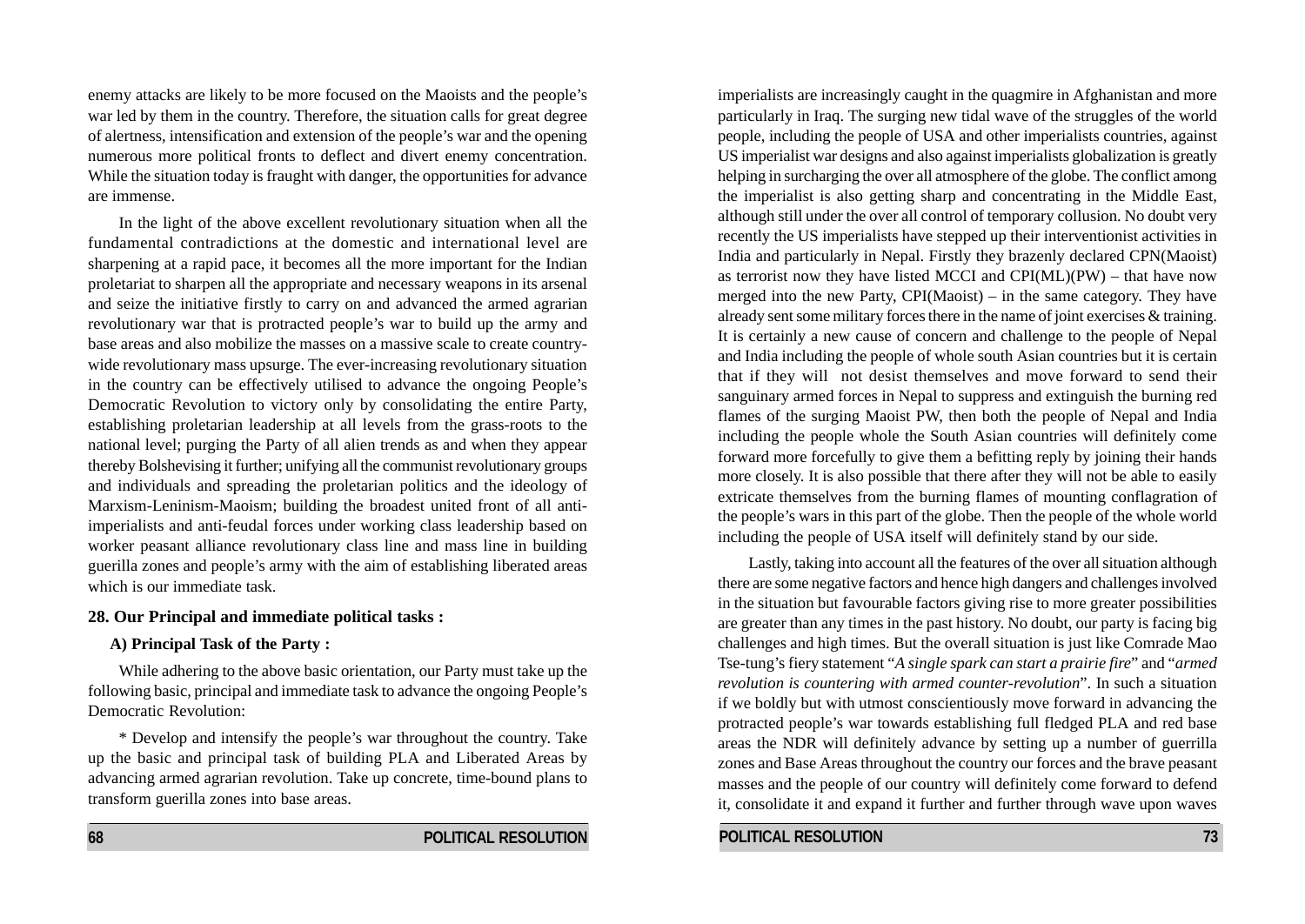secession and condemn brutal state repression on these nationalities. Support the struggles of various nationalities like Kashmiris, Assamese, Nagas, Manipuris, Tripuris for the right of self determination including the right to secede and the struggle of the people of Telangana, Vidarbha and others for statehood, while at the same time the necessity of comprehensive programme for emancipation from exploitation and oppression should be propagated amongst the people.

 10. Isolate and defeat the Hindu fascist forces; concentrate the attacks in particular on the BJP, RSS, VHP, Bajrang Dal, Shiv Sena and other Hindu chauvinist and fascist organisations. Support the struggle of the religious minorities against the Hindu chauvinist policies of the Indian State.

#### **C) Political Tactical Slogans :**

The political tactical slogans to be focused on are:

- i) Intensify and advance the people's war! Establish people's political power!
- ii) Build a mighty mass movement against the imperialist war designs and imperialist- dictated privatisation, liberalisation and globalisation!
- iii) Expose, Isolate and defeat the more dangerous Hindu fascist forces, while exposing all other fundamentalist forces!
- iv) Resist and defeat growing state repression and for the repeal of POTA and other Black Laws!
- v) Fight the expansionist designs of the Indian ruling classes and their imperialist chieftains, particularly the US imperialists!

While taking up these immediate tasks and political tactical slogans, we must subordinate them to the question of seizure of state power through armed struggle and the establishment of the New Democratic State.

By steadfastly taking up the above immediate tasks and political tactical slogans our Party, in spite of being weak today, will grow into a strong and mighty force, and provide a real revolutionary alternative and leadership to the people of India.

**29.** Today the crisis-ridden world situation and the situation in India are very much favourable for accomplishing revolution. The war mongering US

Orient all activities to precipitate implementation of the central task. Foil every attack of state and central governments, aimed at liquidating our party and PLGA and suppressing the peasant revolutionary struggles, by waging people's war. Strengthen the Party, PLGA, and United Front and intensify the guerrilla war with the perspective of liberated area.

With the above perspective, all areas should be developed step-by-step in this direction. Where struggles are at a low level, they have to be intensified and expanded with the perspective of focusing towards building guerrilla zones. Build and strengthen the organs of political power and the Revolutionary United front.

While the entire Party must focus its attention on the basic, principal and immediate task of building the PLA and establishing Liberated Areas, the masses of the entire country must be mobilized extensively and militantly on the current political issues and political tactical slogans and thereby be drawn into the over-all anti-imperialist, anti-feudal movement in the country. In addition, all sections and classes must be mobilized on their own demands, orienting these to the tasks of the New Democratic Revolution.

#### **B) Other Immediate Tasks :**

1. Widely propagate Marxism-Leninism-Maoism; that Socialism is the only alternative before the oppressed people of the world, explaining that the crisis in East Europe, Soviet Union and Yugoslavia is a crisis of state bureaucrat capitalism. Masses should be thoroughly educated regarding the reasons for the restoration of capitalism in all the erstwhile socialist countries, particularly expose the modern revisionists who are in power in China, Vietnam, North Korea and Cuba, and thereby raise the revolutionary consciousness and vigilance of the masses of the world. In this particularly the Chinese revisionists who come with the fake slogan of "Marxism with Chinese characteristics" need to be exposed.

We have to expose before the masses the real face of the revisionist CPI and  $CPI(M)$  and all types of the neo-revisionists particularly 'Liberation' hiding behind the ideological mask of Marxism-Leninism and Marxism-Leninism-Mao Tse-tung thought.

2. Warn the people that the end of superpower rivalry has not eliminated the danger of World War, that the underlying causes for inter-imperialist war